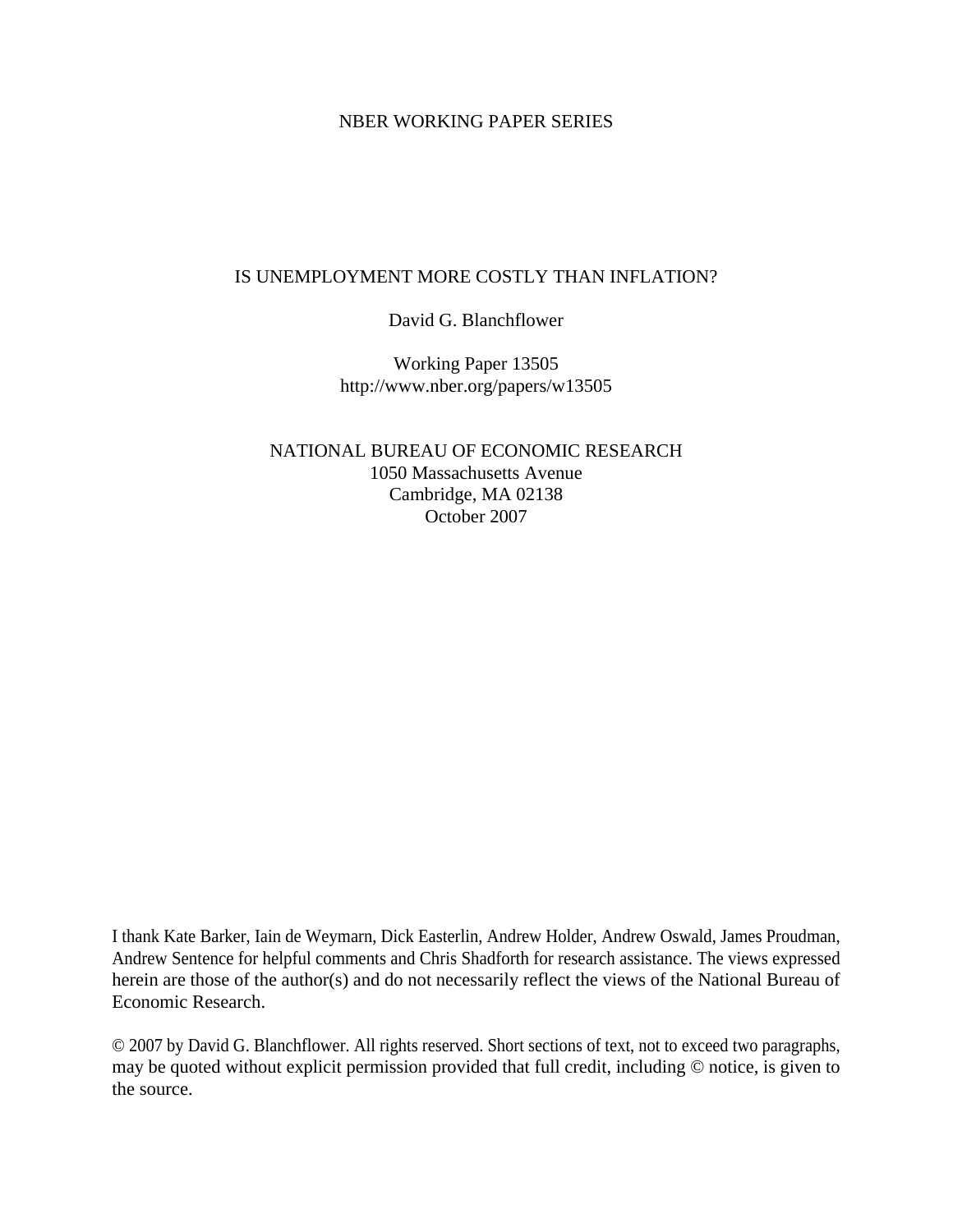Is Unemployment More Costly Than Inflation? David G. Blanchflower NBER Working Paper No. 13505 October 2007 JEL No. E24,E31

### **ABSTRACT**

Previous literature has found that both unemployment and inflation lower happiness. This paper extends the literature by looking at more countries over a longer time period. It also considers the impacts on happiness of GDP per capita and interest rates. I find, conventionally, that both higher unemployment and higher inflation lower happiness. Interest rates are also found to enter happiness equations negatively. Changes in GDP per capita have little impact on more economically developed countries, but do have a positive impact in the poorest countries -- consistent with the Easterlin hypothesis. I find that unemployment depresses well-being more than inflation. The least educated and the old are more concerned about unemployment than inflation. Conversely, the young and the most educated are more concerned about inflation. An individual's experience of high inflation over their adult lifetime lowers their current happiness over and above the effects from inflation and unemployment. Unemployment appears to be more costly than inflation in terms of its impact on wellbeing.

David G. Blanchflower Department of Economics 6106 Rockefeller Hall Dartmouth College Hanover, NH 03755-3514 and NBER david.g.blanchflower@dartmouth.edu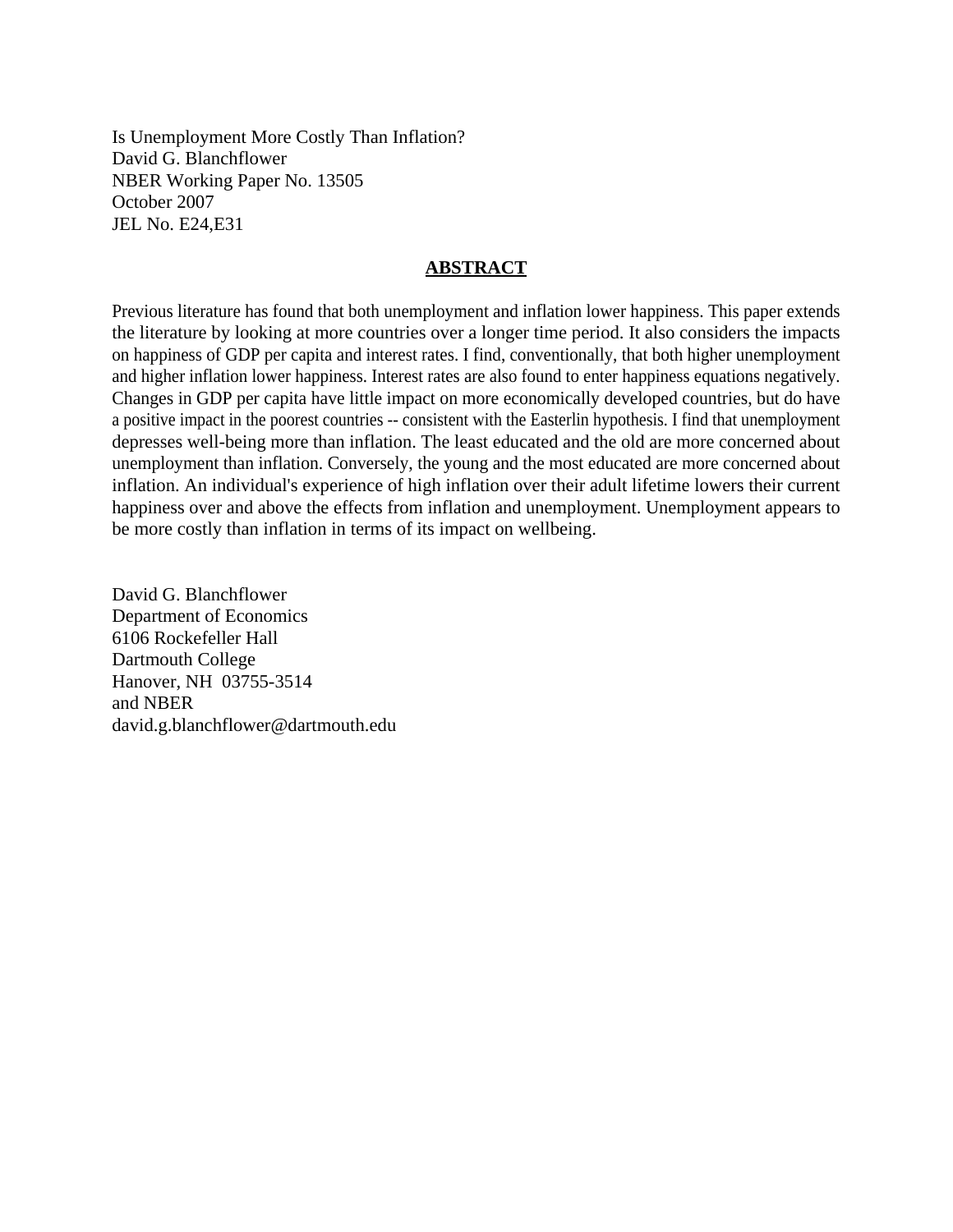"…I should say, like some we have heard of, no, a dreary, desolate, and indeed, quite abject and distressing one, what we might call, by way of eminence, the *dismal science"* Thomas Carlyle, 1849

U.S. Declaration of Independence, July 4, 1776.

"We hold these truths to be self-evident, that all men are created equal, that they are endowed by their Creator with certain unalienable rights that among these are life, liberty and the pursuit of happiness."

Despite what Thomas Carlyle said when he was arguing that slavery was morally superior to allowing the market to work, economics is no longer the *dismal science*. A growing body of literature in the economics of happiness has recently emerged. According to Krueger and Schkade (2006), since 2000, 157 papers and books have been published using data on life satisfaction and subjective well-being. There have also recently been two summary articles on the relevance of happiness research for economists in the Journal of Economic Perspectives (Di Tella and MacCulloch, 2006) and the Journal of Economic Literature (Frey and Stutzer, 2002). It is now fashionable to try to understand the pursuit of happiness.

I investigate the determinants of happiness and its micro-economic and macro-economic correlates. I make use of aggregate data from twenty-five OECD countries, and micro-data from twenty. I also model individual's reports on what they expect will happen to their life a year ahead. I find a role for inflation rates, interest rates and unemployment rates, elevated levels of which all lower happiness. Higher per capita GDP levels only have an impact on the happiness levels of poorer countries.

Section 1 provides background to the micro-economic research conducted on happiness. Section 2 examines previous research on the macroeconomics of happiness. Section 3 reports econometric evidence using macroeconomic data from an unbalanced country panel. Section 4 uses microeconomic data on life satisfaction. Section 5 provides conclusions and estimates of the size of the marginal rate of substitution between unemployment and inflation – the slope of the indifference curve. Is unemployment more costly than inflation? **My estimates imply that, across EU countries, a one percentage point increase in the unemployment rate lowers well being by at least one and a half times as much as a one percentage point increase in the inflation rate.** 

#### **1. Introduction**

1

It is now in vogue to try to understand the pursuit of happiness.<sup>[1](#page-2-0)</sup> The topic has attracted the attention of medical statisticians, psychologists, economists, and other investigators including

<span id="page-2-0"></span><sup>&</sup>lt;sup>1</sup> Happiness research continues to be controversial. For example, Ambrose Evans-Pritchard writing in the Daily Telegraph on  $25<sup>th</sup>$  April 2007, asserted that, without attribution, that this is "an area of research viewed as frivolous by monetarists". This stands in direct contrast to the views of Bernard van Praag writing in a recent paper who suggested that "It is our prediction that in the next decade the measuring of cardinal utility or satisfaction by means of satisfaction questions will become a matter of routine....This implies that the methodology of what is now called 'happiness economics' probably will become one of the major instruments of socio-economic policy. At the moment we stand just at the beginning" (2007, p.65). See also the discussion in letters to the Financial Times in early June 2007 in response to Martin Wolf's June 6<sup>th</sup> article in the FT entitled 'Why progressive taxation is not the route to happiness'.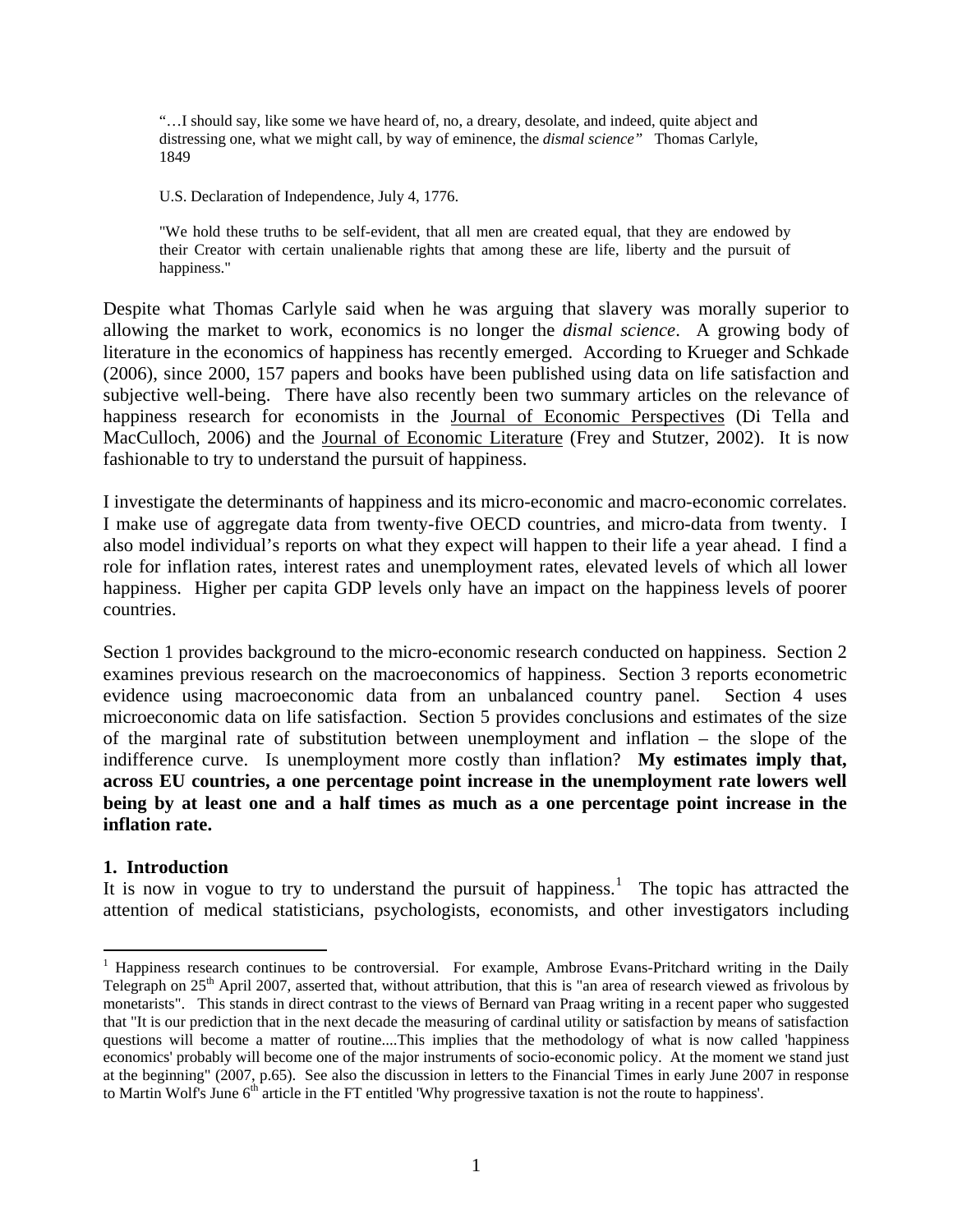Easterlin (2003), Frey and Stutzer (2002), Lucas et al (2004), Layard (2005), Smith et al (2005), Ubel et al (2005), Gilbert (2006).

In general economists have focused on modelling two fairly simple questions, one on life satisfaction and one on happiness. These are typically asked as follows.

Q1. Happiness – (e.g. from the US General Social Survey)

*"Taken all together, how would you say things are these days – would you say that you are very happy, pretty happy or not too happy?"* 

Q2. Life satisfaction – from the Eurobarometer Surveys

*"On the whole, are you very satisfied, fairly satisfied, not very satisfied, or not at all satisfied with the life you lead?"* 

Economists have had longstanding reservations about the reliability of interpersonal comparisons of well-being. However, Krueger and Schkade (2006) have examined the persistence of individual's responses to well-being questions over a two week period and conclude that the testretest correlations were reasonably high and "are probably sufficiently high to support much of the research that is currently being undertaken on subjective well-being, particularly where group means are being compared."

One definition of happiness is the degree to which an individual judges the overall quality of his or her life as favourable. Psychologists view it as natural that a concept such as happiness should be studied in part by asking people how they feel. As a validation of the answers to recorded happiness levels, it turns out that answers to happiness and life satisfaction questions are correlated with:

- 1. Objective characteristics such as unemployment.
- 2. Assessments of the person's happiness by friends and family members.
- 3. Assessments of the person's happiness by his or her spouse.
- 4. Heart rate and blood-pressure measures of response to stress.
- 5. The risk of coronary heart disease.

6. Duration of authentic or so-called Duchenne smiles. A Duchenne smile occurs when both the zygomatic major and obicularus orus facial muscles fire, and human beings identify these as 'genuine' smiles (Ekman, Friesen and O'Sullivan (1988); Ekman, Davidson and Friesen (1990)).

- 7. Skin-resistance measures of response to stress.
- 8. Electroencephelogram measures of prefrontal brain activity (Davidson and Fox, 1982).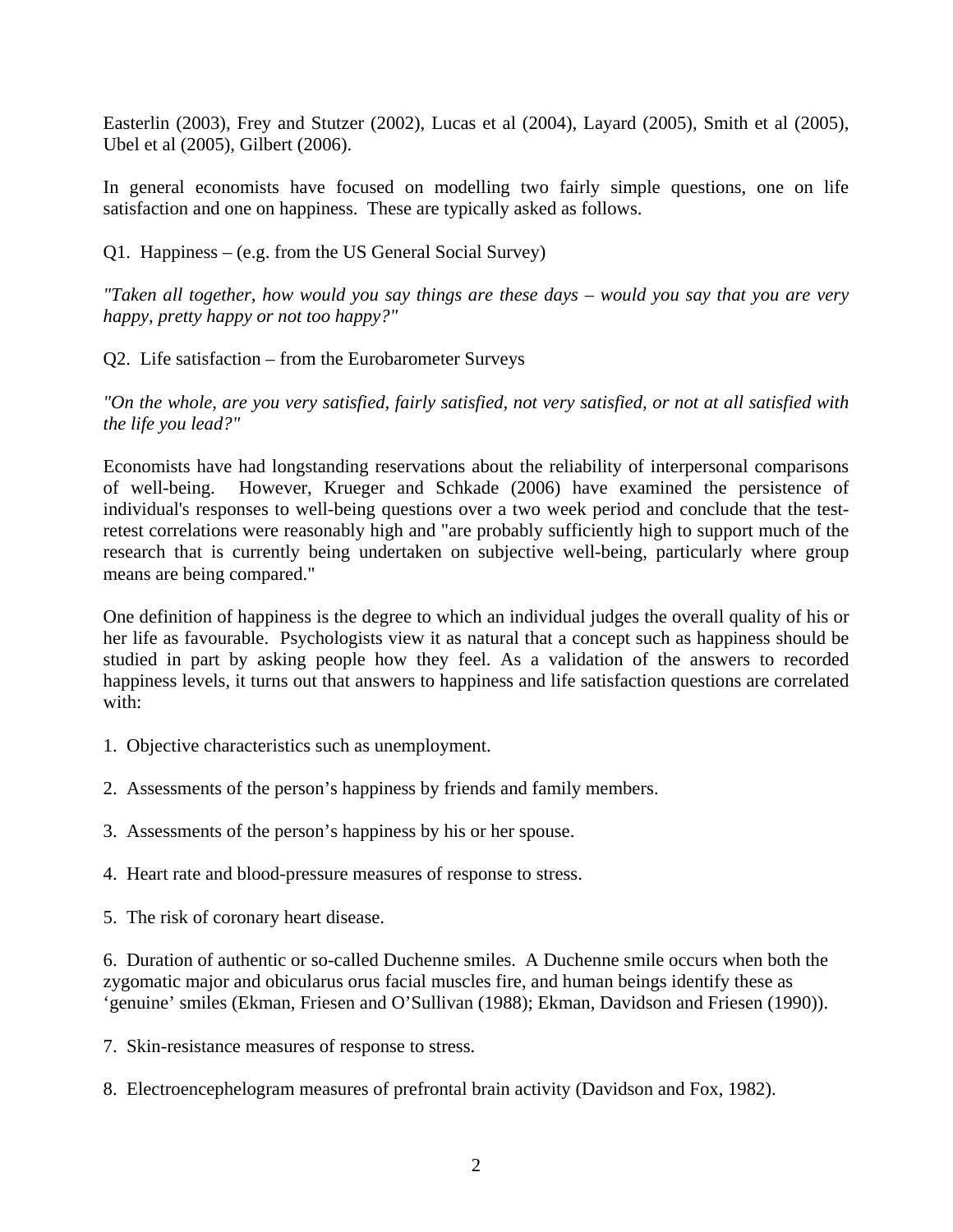By now the standard econometric approach is to estimate an OLS or ordered logit using micro-data, with the coding such that the higher the number the more satisfied an individual is. Generally, it makes little or no difference if you use an OLS or an ordered logit, although the size of the coefficients will be different. The datasets used in such studies range from an individual crosssection in one country (Luttmer, 2005) sometimes with a number of years pooled (Blanchflower and Oswald, 2004) and sometimes even for multiple years across many countries (Di Tella and MacCullough, 2006).

It is apparent that there is a great deal of stability in happiness and life satisfaction equations, no matter what country is looked at, what dataset or time period used, whether the question relates to life satisfaction or happiness, or how the responses are coded (whether in three, four, five or even as many as ten categories). The main findings from happiness and life satisfaction equations estimated on individual level micro data are as follows (Blanchflower and Oswald, 2004).

## **Happiness across countries is higher among:**

Women Married people The highly educated The healthy Those with high income The young and the old – U-shaped in age (Blanchflower and Oswald, 2006b) The self-employed (Blanchflower, 2004),

## **Happiness is low among:**

Newly divorced and separated people Adults in their mid to late 40s The unemployed and the disabled Immigrants and minorities Those in poor health Commuters (Kahneman et al, 2004)

Wellbeing is correlated with life events such as being unemployed or being married. There is also evidence that well-being is U-shaped over the life cycle in the USA and Europe, minimizing in the late forties for both men and women, even after controlling for cohort effects (for males the minimum is 49.5 and 45.1 for women in the USA, and 44.1 and 42.6 for Europe respectively). Why is happiness U-shaped over the life cycle? The answer is probably a combination of a number of factors.

a) Individuals learning to adapt to their weaknesses and in mid-life quelling their infeasible aspirations.

b) Inherently cheerful people living longer, maybe?

c) A comparison process may be at work – I have seen my school friends die and I count my blessings (Blanchflower and Oswald, 2006b)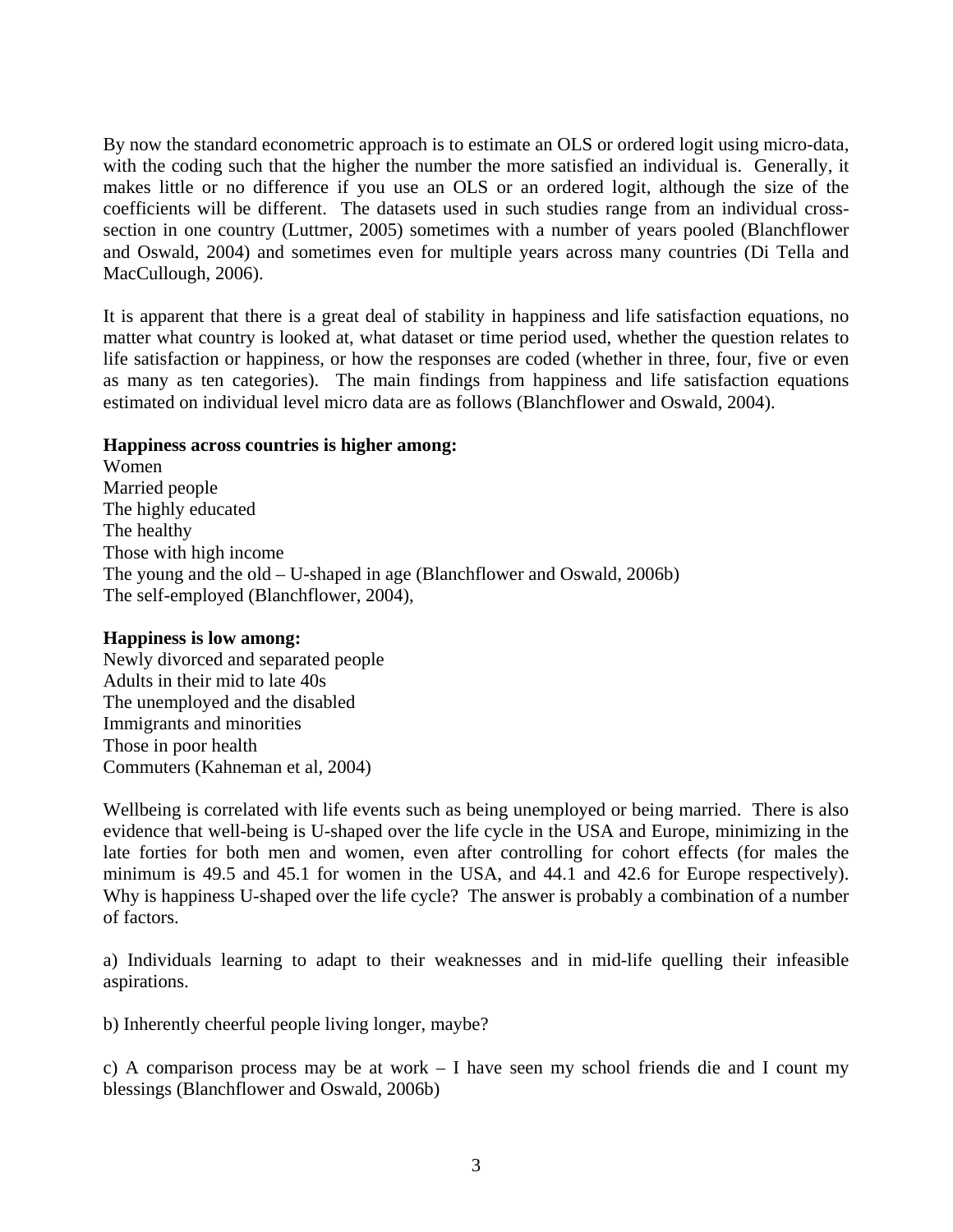There is also evidence that current levels of happiness are impacted by what happened to you as a child. That is true even for older people. There is also evidence that parental divorce, death and parental quarrelling lower happiness many years later (Blanchflower and Oswald, 2006c). Blanchflower and Oswald (2006c) also find some evidence that parents who divorce but didn't quarrel have the biggest negative impact on their children's happiness, presumably because divorce in such circumstances comes as a surprise to the children.

*What about money?* The data shows that richer people are happier and healthier. Gardner and Oswald (2007) have found that Britons who receive lottery wins of between £1,000 and £120,000 go on to exhibit better psychological health. But individuals in the USA were found to be less happy if their incomes are far above those of the poorest people (Blanchflower and Oswald, 2004). People, however, do appear to compare themselves more with well-off families, so that perhaps they get happier the closer their income comes to that of rich people around them. Relative income certainly appears to matter. Luttmer (2005), for the USA, finds that higher earnings of neighbours are associated with lower levels of self-reported happiness, controlling for an individual's own income. Alesina et al (2004), find, using a sample of individuals across the USA (1981-1996) and Europe (1975-1992) that individuals have a lower tendency to report themselves as happy when inequality is high, even controlling for individual income. The effect is stronger in Europe than in the USA.

Blanchflower and Oswald (2004) tried to evaluate the value in money terms of various noneconomic outcomes such as marriage and found that it would take a lot of money to compensate for a lasting marriage. The money value of events like unemployment and divorce are large. But the relation between measures of well-being and income is actually quite weak. Kahneman et al (2006) have argued that subjective well-being is connected to how people spend their time. People with higher income tend to devote relatively more of their time to work. "On balance the activities that high income individuals spend relatively more of their time engaged in are associated with no greater happiness, on average, but with slightly higher tension and stress".

## **2. Macroeconomics and happiness**

In the USA in 2006, only 13% of people in the General Social Survey said they were not very happy, 56% were pretty happy and 31% very happy (see below for further details). In the *Eurobarometers* for the EU in 2006, 2% said they were not at all satisfied, while 10% were not very satisfied, 53% fairly satisfied and 34% very satisfied (also see below). Mean happiness and life satisfaction scores for European countries are presented in Table 1. The data are taken from the European Quality of Life Survey, 2003, where the results are based on scores from 1-10. Denmark is highest and Bulgaria is lowest on both measures. The rankings are similar no matter if happiness or life satisfaction are used.

There is a consistent structure to happiness and life satisfaction scores across countries and across various datasets broadly replicating the results reported in Table 1. The northern European countries – especially the Danes, but not the Scots – have generally higher happiness and life satisfaction scores than residents of Southern Europe, especially Portugal, Italy, Greece and Turkey (Blanchflower and Bell, 2007). Residents of former Eastern bloc countries have low happiness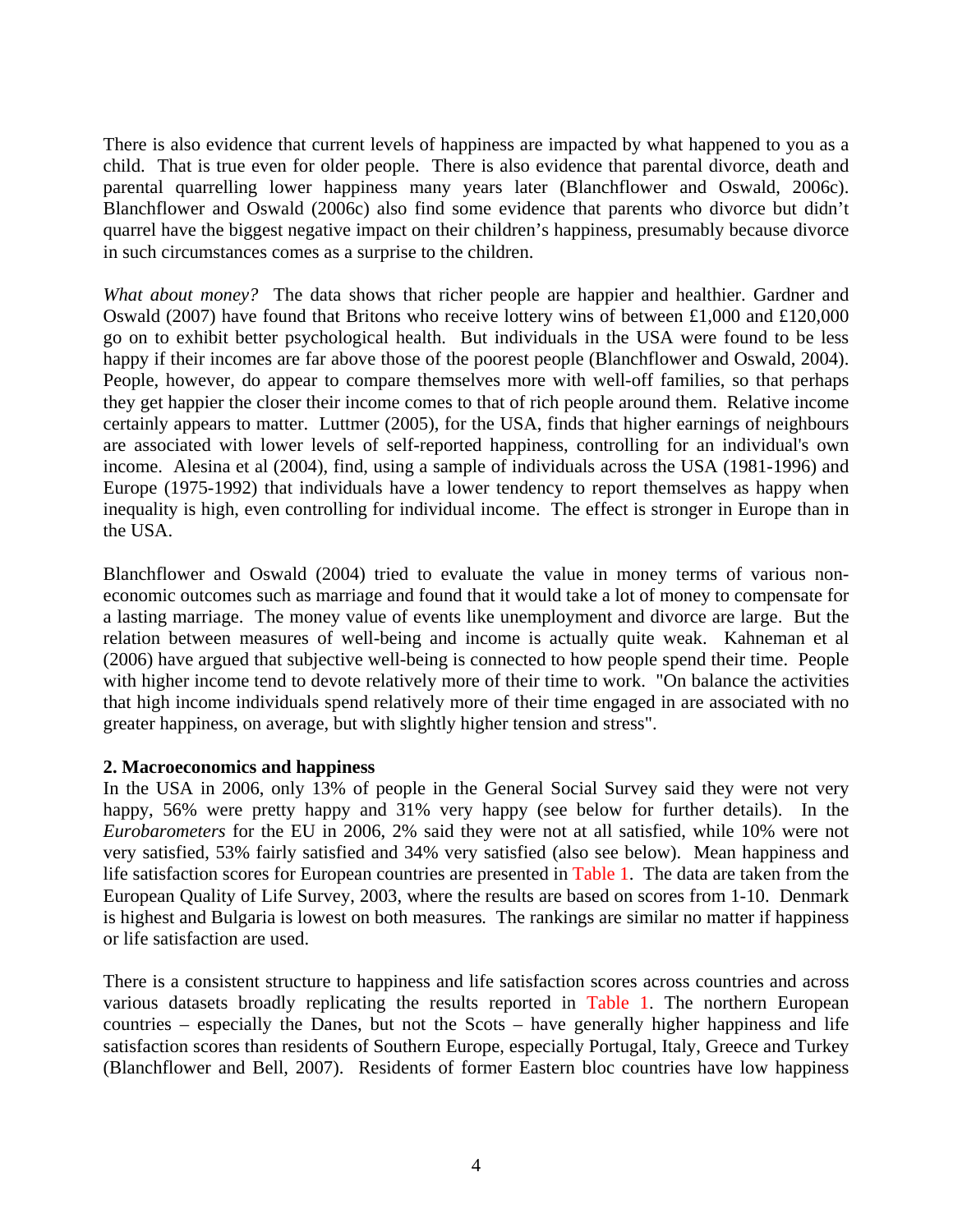scores (Blanchflower, 2001), but are they less happy? This begs the question, whether such comparisons are meaningful given language and cultural differences?

One way to overcome this in a simple way is to compare countries where the same language is spoken - Australia, Canada, New Zealand, UK, USA (as done in Blanchflower and Oswald, 2005, 2006a). In those papers it was argued that Australia's high ranking on the HDI measure was a paradox given its much lower ranking on happiness and job satisfaction scores. Wolfers and Leigh (2006) disagreed.

Another way is to look for some other objective criteria. A recent paper by Banks, Marmot, Oldfield and Smith (2006) argued that Americans are less healthy than Europeans; differences in blood pressure form part of the author's evidence. Blanchflower and Oswald (2006d) found that happier nations report systematically lower levels of hypertension. Happiness and blood pressure are negatively correlated across countries  $(r=-.6)$ . This seems to represent a first step toward the validation of cross-country estimates. Denmark has the lowest reported levels of high blood pressure in our data. Denmark also has the highest happiness levels. Portugal has the highest reported blood pressure levels and the lowest levels of life satisfaction and happiness. It appears there is a case to take more seriously the subjective 'happiness' measurements made across countries and seems meaningful to do cross-country comparisons.

There is evidence that for poorer countries both happiness and life satisfaction have trended up over time. An examination of data from the World Database of Happiness **[\(http://www1.eur.nl/fsw/happiness/hap\\_nat/nat\\_fp.htm](http://www1.eur.nl/fsw/happiness/hap_nat/nat_fp.htm))** suggests that this is especially true in South America between 1997 and  $2004<sup>2</sup>$  $2004<sup>2</sup>$  and in Eastern Europe since  $2001<sup>3</sup>$  $2001<sup>3</sup>$  $2001<sup>3</sup>$ . Hungary is the main exception.

|                | Average life satisfaction on a 4 point scale is |                     |
|----------------|-------------------------------------------------|---------------------|
|                | 1997                                            | 2004                |
| Argentina      | 2.14                                            | 2.92                |
| <b>Bolivia</b> | 1.97                                            | 2.40                |
| <b>Brazil</b>  | 2.38                                            | 2.67                |
| Chile          | 2.32                                            | 2.80                |
| Columbia       | 2.50                                            | 3.14                |
| Mexico         | 2.61                                            | 2.96                |
| Uruguay        | 2.40                                            | 2.73                |
| Venezuela      | 2.45                                            | 3.26                |
|                | Average life satisfaction on a 4 point scale is |                     |
|                | $\bigcap \bigcap 1$                             | $\bigcap \bigcap A$ |

1

<span id="page-6-1"></span><span id="page-6-0"></span>

|                | 2001 | 2004 |
|----------------|------|------|
| Czech Republic | 2.14 | 2.92 |
| Hungary        | 2.54 | 2.52 |
| Latvia         | 2.54 | 2.64 |
| Lithuania      | 2.29 | 2.52 |
| Poland         | 2.65 | 2.78 |
| Romania        | 2.12 | 2.38 |
| Slovakia       | 2.48 | 2.65 |
| Slovenia       | 3.04 | 3.10 |
|                |      |      |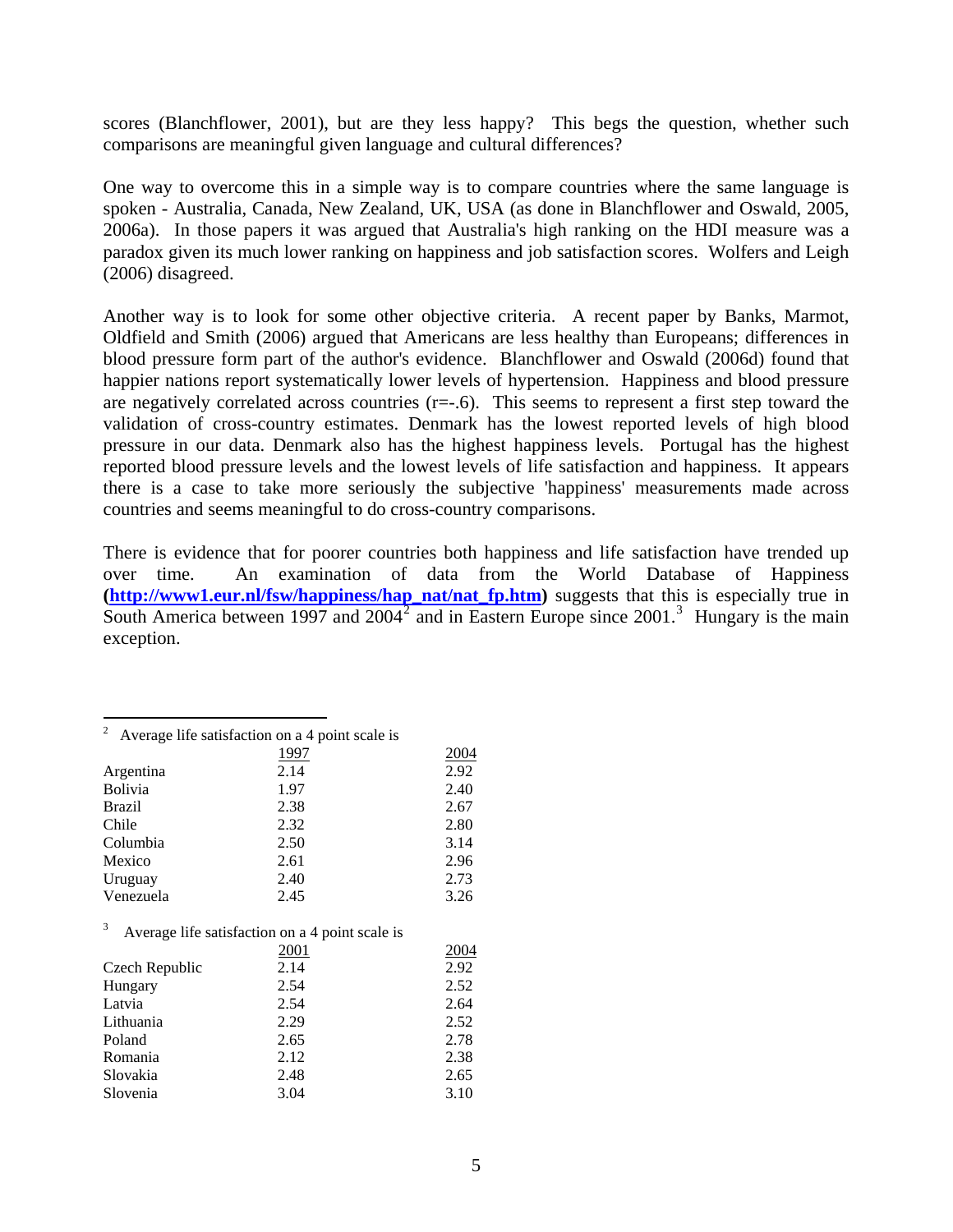For the major countries, however, there seems to be little evidence that happiness or life satisfaction have trended up over time. That is true in the raw happiness data for the USA, as shown in Blanchflower and Oswald (2004). The most recent data, released in the 2006 General Social Survey presented in Table 2, confirms that; part A of Table 2 presents the responses to question Q1 above (%) for the USA. The life satisfaction distributions (%), which are answers to Q2 above for the UK are presented in part B of Table 2. The data for 1973-2002 are from the *Eurobarometer Trend file* (ICPSR #4357) and for 2003-2006 from six subsequent *Eurobarometers*. [4](#page-7-0) Two facts stand out from these two time series distributions of life satisfaction and happiness in the UK and the USA. First how little has changed over time – the distributions in the early 1970s are virtually identical to those observed in 2006. Second, only a very small proportion of respondents report that they were 'not at all satisfied' with their lives, or in the case of the USA, that they were 'not at all happy'. Most people report that they are happy.

As can be seen from Figure 1, average happiness levels for the USA are flat, while real GDP per capita has risen. Wellbeing is flat through time in the other rich countries too, as can be seen from Figure 2a for France, Germany, the Netherlands and the UK and in Figure 2b for Italy, Belgium, Ireland and Denmark. Note that happiness levels are high in Denmark and low in Italy and France. There is some sign of an upward trend in Italy and to a lesser extent in Denmark and for a number of countries including France, Belgium and the UK since 2000. Concerns have been expressed that this is in part due to the fact that the happiness data are bounded from above (Johns and Ormerod, 2007).

There is some consistent evidence though that the wellbeing of the young  $(\leq 30)$  has risen over time in both the USA and Europe (Blanchflower and Oswald, 2000). The rise is mostly among the unmarried. Blanchflower and Oswald (2000) also found that this upward trend is not explained by changing education or work, falling discrimination or rise of youth-oriented consumer goods.

So why doesn't happiness increase when a wealthy country gets richer? I am not certain, but possible explanations include:

- a) Social comparisons (you compare your 3 BMWs to people with 3 BMWs)
- b) Habituation: people adapt to money
- c) Mistaken choices (long commutes and working hours).

## **3. Econometric analysis - Aggregate Data**

In the raw data, happiness (and life satisfaction) is negatively correlated with unemployment (Figure 3) and inflation (Figure 4). DiTella, McCullough and Oswald (2001) show that people are happier when both inflation and unemployment are low. They find that unemployment depresses well-being more than does inflation. Wolfers (2003) has shown that greater macro volatility undermines wellbeing. Wolfers has found that eliminating unemployment volatility would raise wellbeing by an amount roughly equal to that from lowering the average level of unemployment by a quarter of a percent. Interestingly the effects of inflation volatility on well-being are smaller.

<span id="page-7-0"></span> 4 Eurobarometers #65.2 (2006); 64.2 (2005); 63.4 (2005); 62.0 (2004); 61.0 (2004); 60.1 (2003).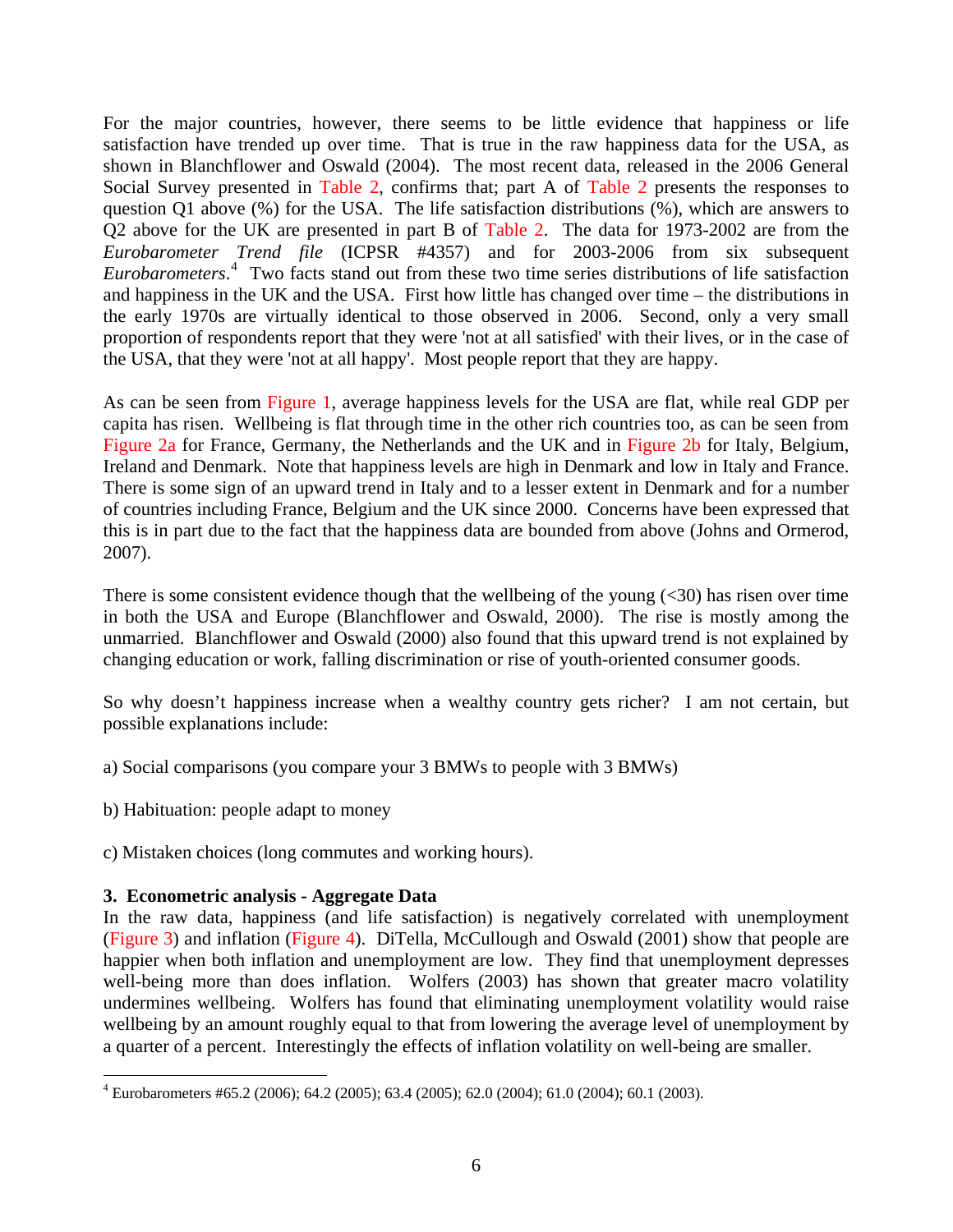It also appears that happiness is positively correlated with higher GDP per capita ( $Figure 5$  – taken from Wolfers and Leigh (2006)). When a nation is poor it appears that extra riches raise happiness. However, income growth in richer countries is not correlated with growth in happiness. This is the Easterlin hypothesis (Easterlin, 1974) and is illustrated in Figure 6, which uses data from the 1995/2000 World Values Survey; the slope of the function for western countries is approximately horizontal. Recently, Deaton (2007) has questioned this view based on data collected by the Gallup Organization from national samples of adults from 132 countries. He finds that average happiness is strongly related to per capita national income, but unlike previous studies, finds that the effect holds across the range of international incomes, and if anything, is slightly stronger in rich countries. Interestingly, the question used in that survey is different from those used by most other happiness researchers. Respondents are asked to imagine an eleven rung scale where the bottom (0) represents "the worst possible life for you" and the top (10) represents "the best possible life for you." Respondents are then asked to report "on which step of the ladder do you feel you personally stand at the present time?" It is unclear whether such a question is eliciting an evaluation of the respondent's complete life or how he feels today. Only one year of data are available and the main analysis is based on only 111 macro observations. I examine this issue in more detail below and find that GDP per capita impacts the life satisfaction levels of the poorer European countries (Czech Republic; Greece; Hungary; Poland; Portugal: Spain and Slovakia) but not the richer countries. Although, of course, data are unavailable from very poor developing countries.

In this section I examine the impact of macro-economic variables on life satisfaction levels with the unit of observation the country\*year cell, extending the work of Di Tella, McCullough and Oswald (2001, 2003) and Wolfers (2003) to a larger set of countries and a longer time series. I also examine the impact of the interest rate itself on happiness. Di Tella, McCullough and Oswald (2001), for example, restricted their analysis to twelve European countries (Belgium; France; Denmark; Greece; Germany; Great Britain; Ireland; Italy; Luxembourg; Netherlands; Portugal and Spain) from 1975-1991, while Wolfers (2003) examined sixteen European countries from 1973- 1998, including the same twelve countries, but adding Austria; Finland; Norway and Sweden.

I extend the data series from 1973 to 2006 and the sample to twenty-five OECD countries i.e. Austria; Belgium; Canada; Czech Republic; Denmark; Finland; France; Germany; Greece; Hungary; Ireland; Italy; Japan; Luxembourg; Mexico; the Netherlands; Norway; Poland; Portugal; Slovakia; Spain; Sweden; Turkey; the UK and the USA. The excluded OECD countries are Australia; Iceland: Korea; New Zealand and Switzerland. The data should be thought of as an unbalanced panel of countries. The coverage is as follows - Austria (1995-2006); Belgium (1973- 2006); Canada (1989-2000); the Czech Republic (2001-2006); Denmark (1973-2006); Finland (1995-2006); France (1973-2006); Germany (1973-2006); Greece (1981-2006); Hungary (2001- 2006); Ireland (1977-2006); Italy (1973-2006); Japan (1974-2004); Luxembourg (1974-2005); the Netherlands (1974-2005); Poland (2001-2005); Portugal (1985-2005); Slovakia (2001-2005); Spain (1985-2005); Sweden (1995-2005); UK (1973-2006); USA (1991-2; 1998; 2001-2005). I also have data on life satisfaction for 1995 for Norway and from 2001-2005 for Turkey.

Data on life satisfaction are taken from the World Database of Happiness based on the averages of a four point scale. Answers to the question Q2 above are coded 1 if not at all satisfied, two if not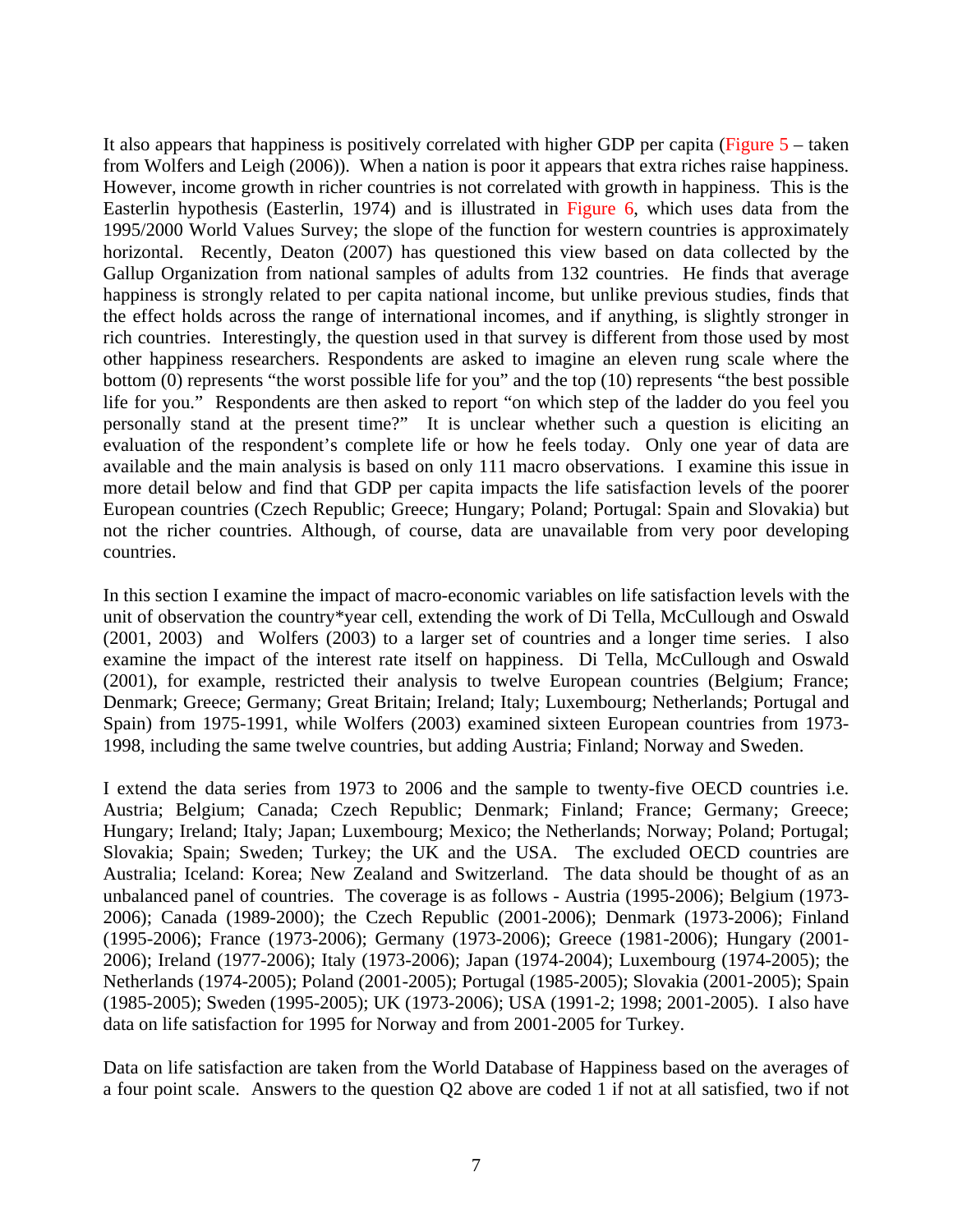very satisfied, three if fairly satisfied and four if very satisfied, as used in Figures 2a and 2b. Unemployment rates and inflation (consumer prices – all items) are OECD data.

Table 3 reports five different regressions. Column 1 regresses the mean life satisfaction score in the country on a set of country dummies with the UK the excluded category, and year dummies. The pattern of the country dummies is consistent with the findings from the micro-data, that happiness is highest in Denmark and lowest in Hungary and Slovakia. The UK ranks eighth, below, in order: Denmark, the Netherlands; the USA; Sweden; Luxembourg; Ireland and Finland. Column two adds a lagged dependent variable. Although the country dummies reduce in size, the cross-country pattern remains largely unchanged.

Column 3 of Table 3 includes the country and year dummies and also includes the inflation rate, GDP per capita in \$US at constant exchange rate and constant prices, and the unemployment rate.<sup>[5](#page-9-0)</sup> Higher inflation and higher unemployment lower happiness while GDP has no effect. Experiments were also undertaken with the GDP growth rate, which was always insignificant – results not reported. Interestingly, adding a significant lagged dependent variable in column 4 lowers the size of the coefficients on inflation and unemployment, although they both remain significant at conventional levels. Column 5 reports results excluding both the lagged dependent variable and GDP per capita.

Table 4 experiments with a variety of further specifications. Column 1 drops the insignificant GDP variable which has little impact. Column 2 adds a nominal interest rate variable, comprised from an assortment of Treasury Bill Rates<sup>[6](#page-9-1)</sup> taken from the IMF's International Financial Statistics database, which is significant and negative, although it drives the inflation rate to insignificance. Column three replaces the nominal rate with the real rate, which is just the nominal rate minus the inflation rate, and now both the inflation rate and the real rate of interest are statistically significant and negative. GDP is insignificant when added back in column four, while the unemployment rate, inflation rate and real rate of interest are all significant and negative. Column 5 shows that the significance of the inflation rate, the unemployment rate and the real rate of interest remains when the lagged dependent variable is removed.

In general, the literature has found that a percentage point increase in unemployment has a greater impact on happiness than does a percentage point increase in inflation. Wolfers (2003) found that a percentage point increase in the unemployment rate causes 4.7 times more unhappiness than a percentage point increase in inflation. Di Tella, MacCulloch and Oswald (2001) estimated that an additional percentage point of unemployment caused *twice* as much of a reduction in happiness as an additional percentage point of inflation, once country time trends were introduced. These results were found using disaggregated data, to which I now turn my attention.

## **4. Econometric analysis - Disaggregated Data**

 5 Source: OECD GDP database – (expenditure approach). HVXVOB: Per head, US\$, constant prices, constant exchange rates, OECD base year

[http://stats.oecd.org/wbos/default.aspx?datasetcode=SNA\\_TABLE1](http://stats.oecd.org/wbos/default.aspx?datasetcode=SNA_TABLE1)

<span id="page-9-1"></span><span id="page-9-0"></span><sup>&</sup>lt;sup>6</sup> A mortgage rate is used for Luxembourg.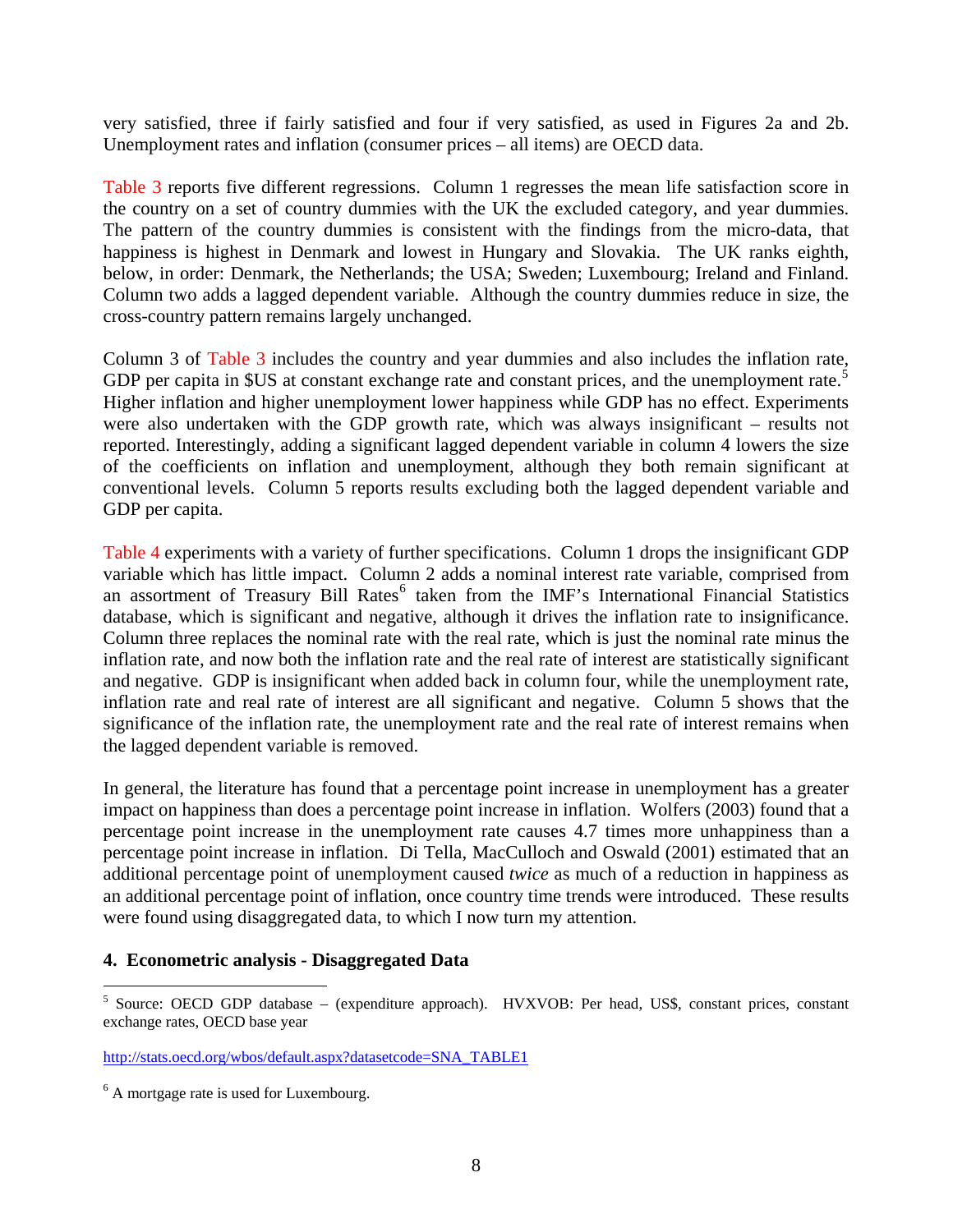An alternative way of modelling well-being is to use data at a disaggregated level. In this section I make use of data at the individual level from the *Eurobarometer* surveys for a number of EU member countries along with data from Norway, Croatia and Turkey for the period 1973-2006 (where available). These are the data that were used to generate the average life satisfaction levels used for these countries in the earlier section, that were downloaded from the World Database of Happiness. The life satisfaction question Q2 above has been asked in some, but not all, *Eurobarometer* Surveys conducted for the EU every year since 1973 for member countries. As new countries such as Greece, Spain and Portugal join they are added to the surveys so there are fewer years of data on them. The biggest change in the number of countries in the survey series occurred in 2004 with the Accession of ten new countries (Czech Republic; Cyprus; Estonia; Hungary; Latvia; Lithuania; Malta; Poland; Slovakia and Slovenia known as the A10). Bulgaria and Romania who became EU members in 2007 were also added to the surveys in 2004 as were the two EU Candidate Countries of Croatia and Turkey. I only have suitable macro-economic data from the OECD on four of these countries (Czech Republic; Hungary; Poland and Slovakia) so the other twelve countries are excluded from my analysis. Data are available on Norway for 1994- 1998 when it was an EU Candidate Country and a member of the OECD. Overall, I make use of micro-data on over 680,000 individuals from twenty countries - Austria; Belgium; Czech Republic; Denmark; Finland; France; Germany; Greece; Hungary; Ireland; Italy; Luxembourg; the Netherlands; Norway; Poland; Portugal; Slovakia; Spain; Sweden and the UK. I then map in annual data on unemployment, inflation and the interest rate for each country. Comparable schooling data are not available in the *Eurobarometer* surveys for 1995 so that year is excluded.

Table 5 reports the results of estimating a series of life satisfaction equations columns, using micro data from these *Eurobarometer* surveys for the period 19[7](#page-10-0)3-2006.<sup>7</sup> The estimation procedure is ordered logit in the first three columns with the dependent variable set to one if 'not at all satisfied' and through to four if the respondent reported they were 'very satisfied with the life you lead'. Ordinary Least Squares (OLS) is used for simplicity in the final two columns with the dependent variable coded one through four. The equations have the usual set of personal controls for age, gender, schooling, marital status and labour force status. In all cases the standard errors are clustered at the level of the country\*year to overcome the problem of the common component in the residuals, known widely as the Moulton (1986, 1991) problem. This adjustment is necessary when a regression at the level of the individual includes a RHS variable at the level of the country and year.

It is apparent across this group of 20 countries that life satisfaction is U-shaped in age, minimising at age 46, is lower for men and for those with less schooling and is especially low for the unemployed. Life satisfaction is lowest in Hungary followed by Slovakia and highest in Denmark.

1

<span id="page-10-0"></span><sup>&</sup>lt;sup>7</sup> Sample periods covered by country in the Eurobarometers are as follows with sample sizes in parentheses  $(n=820,313)$ .

<sup>1975-2006 –</sup> Belgium (63,799); France (65,270); Denmark (62,967); Germany (96,353); Ireland (62,585); Italy (66,124); Luxembourg (26,305); Netherlands (63,781) and the UK (71,656).

<sup>1985-2006 –</sup> Portugal (43,690) and Spain (43,430).

<sup>1981-2006 –</sup> Greece (51,955).

<sup>1997-2006 –</sup> Austria (20,863); Finland (21,185) and Sweden (21,007).

<sup>2004-2006 -</sup> Czech Republic (4,367); Hungary (4,037); Poland (3,885) and Slovakia (4,514).

<sup>1990-1994 -</sup> Norway (8,962).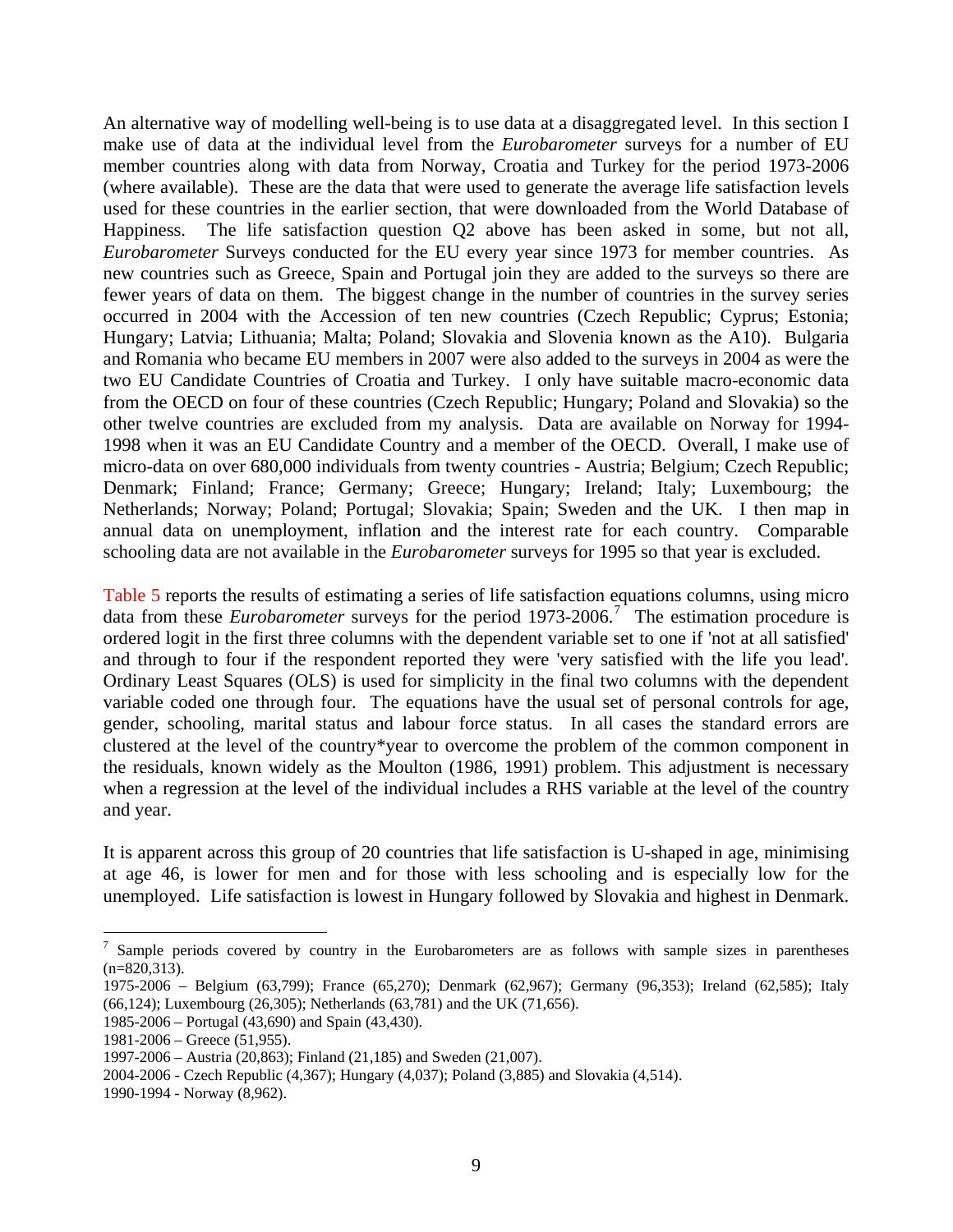The UK ranks seventh out of twenty behind, in order, Denmark, the Netherlands, Norway, Sweden, Luxembourg and Ireland. The ranking of countries is consistent with those found in Table 3 using aggregated country level data. Interestingly, the rank ordering of these countries, derived from column 1 of Table 5 is highly correlated  $(r=+0.84)$  with the 2006 Human Development Index published by the United Nations. <sup>[8](#page-11-0)</sup> The HDI is a score that amalgamates three indicators – lifespan, educational attainment and adjusted real income.

|                | Life satisfaction rank | HDI rank $(2006)$ |
|----------------|------------------------|-------------------|
| Austria        | 10                     | 14                |
| Belgium        | 9                      | 13                |
| Czech Republic | 14                     | 30                |
| Denmark        | 1                      | 15                |
| Finland        | 8                      | 11                |
| France         | 13                     | 16                |
| Germany        | 12                     | 21                |
| Greece         | 18                     | 24                |
| Hungary        | 20                     | 35                |
| Ireland        | 6                      | $\overline{4}$    |
| Italy          | 15                     | 17                |
| Luxembourg     | 5                      | 12                |
| Netherlands    | $\mathbf{2}$           | 10                |
| Norway         | 3                      | 1                 |
| Poland         | 16                     | 37                |
| Portugal       | 17                     | 28                |
| Slovakia       | 19                     | 42                |
| Spain          | 11                     | 19                |
| Sweden         | 4                      | 5                 |
| UK             | 7                      | 18                |

Column 2 of Table 5 now adds the annual inflation rate, unemployment rate and GDP per capita. Adding these various macro variables has little impact on the other coefficients, including those on the country dummies. As previously found in the aggregate equations above both inflation and unemployment enter significantly negative – higher unemployment and higher inflation lower happiness. Higher output, in contrast to the aggregate equation, is found to enter significantly and raises satisfaction. The real interest rate is added in column three which drives the GDP variable to insignificance. Column 4 uses Ordinary Least Squares (OLS) for ease of interpretation. The size of the coefficients fall, but the broad pattern of the results found in column 2 remains unchanged. The equation in column 4 includes a full set of country time trends, which although significant as a set of controls, passing the relevant F-test, in order to pick up differential time trends in satisfaction across countries. However, these have little impact on either the inflation rate or unemployment rate coefficients, which is confirmed in column 5 that excludes the country\*time interaction terms. When the GDP and real interest rate terms were included separately or collectively with the country time trends they were always significant and hence were omitted in column 5.

<span id="page-11-0"></span><sup>8&</sup>lt;br>8 Downladable from <http://hdr.undp.org/hdr2006/>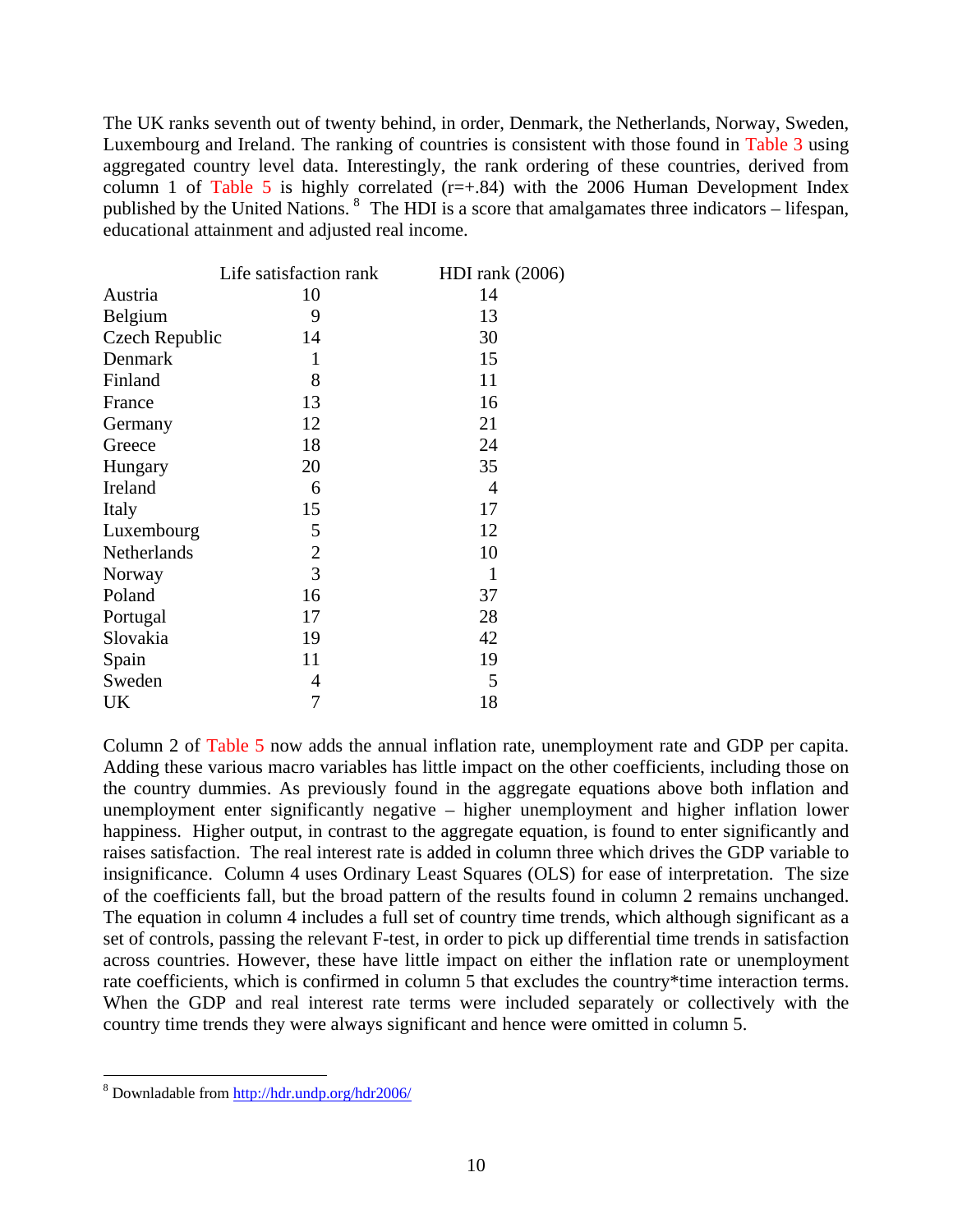The Easterlin (1974) hypothesis suggests that income growth in richer countries is not correlated with growth in happiness, whereas there is such a correlation in poorer countries. Table 6 explores this issue further by re-estimating the equation in column 5 of Table 5 for groups of countries. Countries are grouped together based on GDP per capita in US\$ at constant prices and constant exchange rates. Column 1 of the Table is restricted to the thirteen richest countries - Austria; Belgium; Denmark; Finland; France; Germany; Ireland; Italy; Luxembourg; the Netherlands; Norway; Sweden and the UK. The unweighted average GDP per capita for this group is \$28,777. Inflation and unemployment both enter negatively, while GDP per capita is insignificant. In column 2 the equivalent equation is estimated for the remaining seven countries - the Czech Republic; Greece; Hungary; Poland; Portugal; Slovakia and Spain. This group has an unweighted average GDP per capita of \$[9](#page-12-0),947.<sup>9</sup> For this sample, once again both the inflation and unemployment terms are negative, but now GDP per capita enters significantly and positive. The impact of the GDP variable is especially marked in column 3 for the former East European countries of the Czech Republic, Hungary; Poland and Slovakia. These are the poorest countries in the sample. In column 4 for the Southern European countries, which have somewhat higher GDP levels than those from Eastern Europe, the GDP variable was also significant, although with a considerably lower coefficient than was the case in column 3. The final column reports an equivalent equation for the six richest, mostly northern European countries of Denmark; Finland; France; Luxembourg; Norway and Sweden. GDP was insignificant for this richest group of countries. For all countries, inflation and unemployment enter negatively in a life satisfaction equation. These results are consistent with the Easterlin (1974) hypothesis.

Table 7 explores the impact of inflation and unemployment for a variety of sub-groups. Each row of the table reports the results of estimating an OLS equation with the same controls as in column 5 of Table 5. Indeed, the first row of Table 7 reports the results from that overall equation. OLS is used here because it is simpler to interpret the coefficients. What stands out from the table is the stability of the findings, across virtually all groups, that higher unemployment and higher inflation lower happiness.

In all of the life satisfaction equations estimated to this point I have included controls for the current inflation rate in the country\*year cell. It is perfectly feasible, though, that an individual who experienced high inflation, and especially hyper-inflation, during their adult lifetime would be more concerned about the consequences of higher inflation than somebody who had, say, only experienced low and stable inflation. To isolate any such effects I mapped onto the data file a variable representing the highest annual inflation rate an individual had experienced in their adult lifetime. I map in such a variable separately by single year of age for each country and year cell. For example, for the survey taken in Austria in 1990 for someone aged 45 years, the highest annual inflation rate between 1964 and 1990 would be used i.e. 96.2%. Similarly, a 45 year old sampled in Austria in 2005 would have the highest inflation rate of 9.5% between 1979 and 2005. And so on in each age\*country\*year cell. The distribution of this variable is as follows.

<span id="page-12-0"></span> 9 GDP per capita for 2006 was as follows Austria - \$25,996; Belgium - \$24,389; Denmark - \$32,482; Finland - \$27,662; France - \$23,234; Germany - \$24,478; Greece - \$16,923; Hungary - \$6,109; Italy - \$19,656; Luxembourg - \$54,149; Netherlands - \$25,677; Poland - \$5,519; Slovakia - \$5,139; Spain - \$16,045; Sweden - \$31,188; UK - \$27,638. Source: OECD GDP database – (expenditure approach). HVXVOB: Per head, US\$, constant prices, constant exchange rates, OECD base year. [http://stats.oecd.org/wbos/default.aspx?datasetcode=SNA\\_TABLE1](http://stats.oecd.org/wbos/default.aspx?datasetcode=SNA_TABLE1) Data on GDP is unavailable for 2006 for the Czech Republic – the 2005 figure was \$6,627.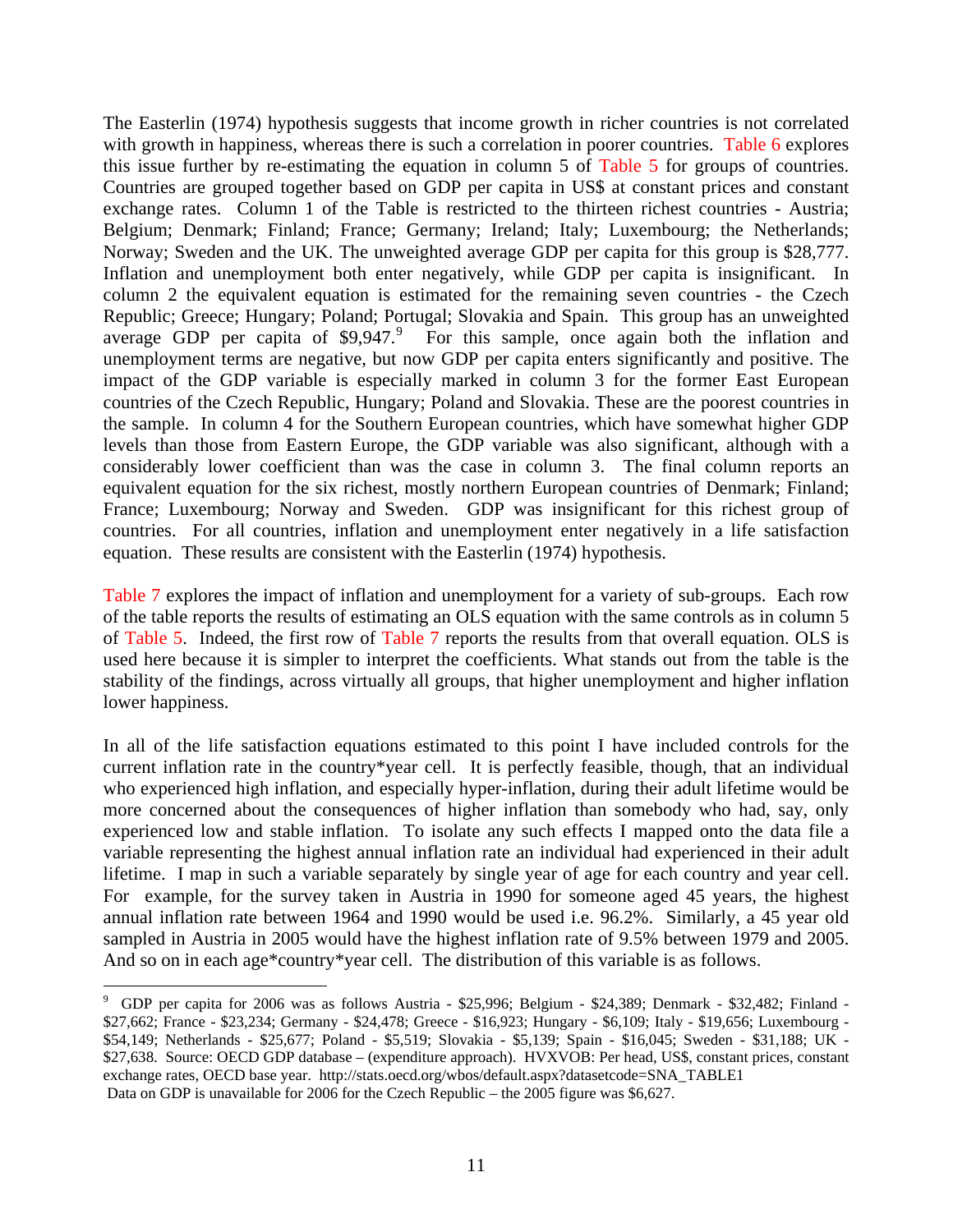|             | Mean | Standard deviation |
|-------------|------|--------------------|
| Austria     | 216  | 654                |
| Belgium     | 27   | 35                 |
| Denmark     | 20   | 6                  |
| Finland     | 38   | 37                 |
| France      | 38   | 25                 |
| Germany     | 138  | 333                |
| Greece      | 177  | 175                |
| Ireland     | 20   | 3                  |
| Italy       | 233  | 232                |
| Netherlands | 14   | 4                  |
| Norway      | 17   | 6                  |
| Portugal    | 31   | 10                 |
| Spain       | 23   | 4                  |
| Sweden      | 16   | 6                  |
| UK          | 23   | 3                  |

The inflation rates by country are plotted in a series of figures in the appendix. I also mapped in a variable for the average inflation experience during an individual's adult lifetime for each age\*country\*year cell.

Table 8 presents the evidence on whether individuals' personal experiences of inflation over their lifetime have any incremental value in explaining their level of life satisfaction. Column 1 of Table 8 replicates the results of Table 5, Column 5, for a smaller subset of countries for which I have long time series of inflation data back to the 1950s (Austria; Belgium; Denmark; France; Germany; Greece; Ireland; Italy; Netherlands; Norway; Portugal; Spain; Sweden; UK) – the coefficients on both inflation and unemployment are comparable to the results in Table 5. I cluster the standard errors as previously by country and year. Column 2 adds the variable reflecting the *average* annual inflation experience of each individual in our sample given their age, country, and year the life satisfaction survey was conducted; this term is insignificant. Column 3 substitutes the average annual experience term for the *highest* annual inflation rate experienced by each individual over their lifetime. This term is negatively signed and significant, and its inclusion has essentially no effect on either the coefficients on inflation or unemployment. The coefficient on individual unemployment is little different from the full sample case. An individual who has experienced high inflation in the past has lower happiness today, even holding constant today's inflation and unemployment rates. $10$ 

#### **6. Conclusions**

1

Previous literature has found that both unemployment and inflation lower happiness (Di Tella, et al. (2001) and Wolfers (2003)). This paper extends the literature by looking at more countries over a longer time period. It provides aggregated data from a panel of 25 countries, including EU

<span id="page-13-0"></span> $10$  It is also apparent that the effect of this term could be greater for individuals in those countries that have experienced much higher rates of inflation in the past than others. For example, the term may play more significance for Austrians or Italians given the historic magnitude of inflation in these countries. This is a possible area for future research.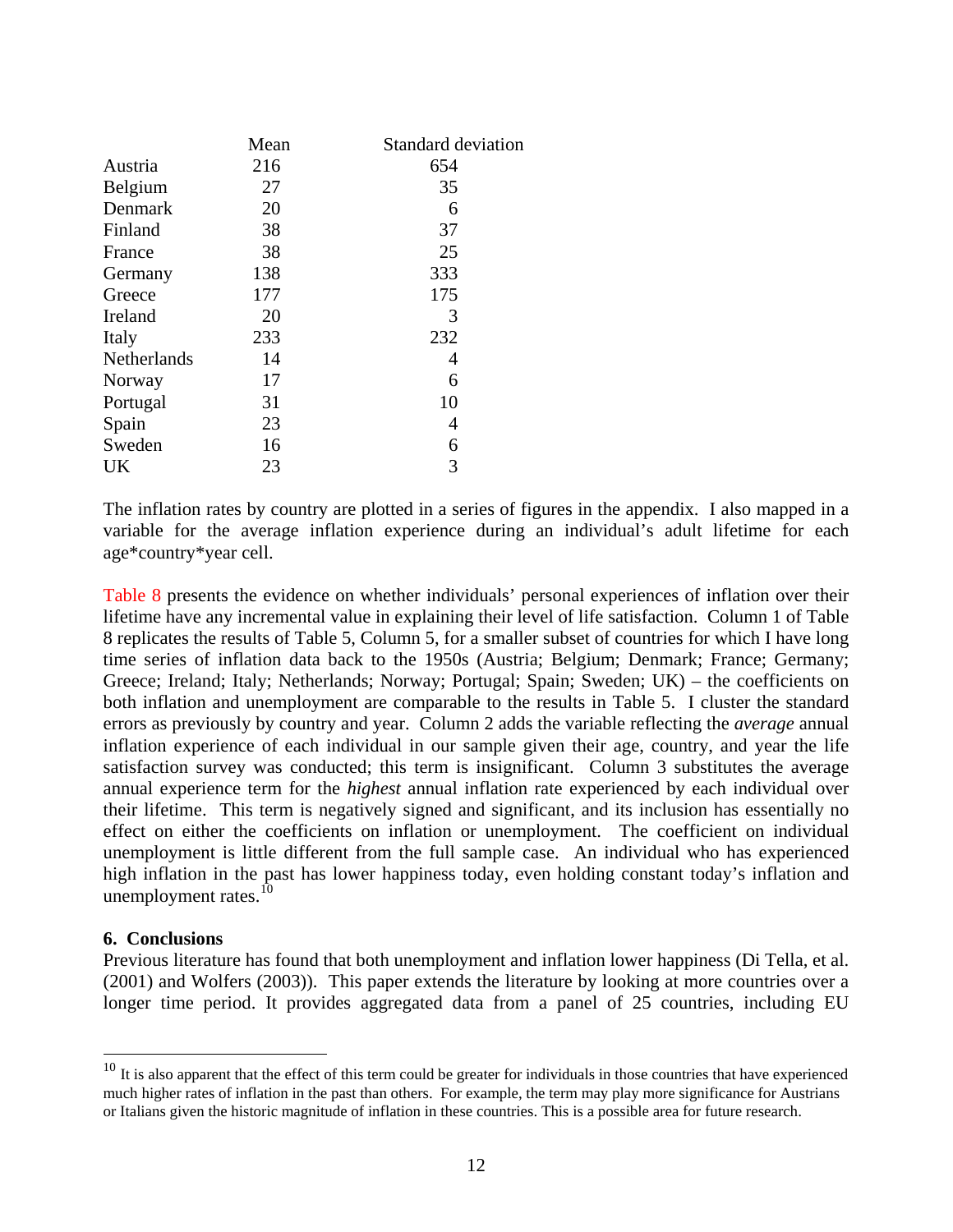countries, four East European countries plus Mexico, Canada, the USA and Japan alongside microdata from a subset of twenty European countries on nearly seven hundred thousand respondents.

What do our estimates suggest about the relative size of the effects from the unemployment rate and the inflation rate? The effects of unemployment and inflation, which in row 1 of Table 7 have coefficients of -.0110 and –.0090 respectively, taken from the equation reported in column 5 of Table 5, represent the effect upon wellbeing of a one percentage point change in each of the two independent variables, for simplicity with the interest rate, GDP per capita and lagged dependent variable omitted. As an example, consider the impact of an increase in the rate of unemployment from the sample mean of seven and a half percent by one percentage point to eight and a half percent. According to our estimate, this single-point rise in unemployment diminishes life satisfaction by 0.0110 units. Consider instead an increase in the inflation rate from the mean of 4.9% by one percentage point to 5.9%. This single-point rise in inflation leads to a 0.0090 reduction in units of life satisfaction. These effects of unemployment and inflation are not small. Consider the consequences of a rise in the unemployment rate of four percentage points, which is equal to the standard deviation of unemployment in the sample. This produces a decline in wellbeing of 4 times -.0110, which is -.044, and is slightly higher in absolute terms than the standard deviation of life satisfaction in our panel of countries (mean  $= 3.14$ , standard deviation  $= .04$ ). Moreover, equality of the two coefficients can be rejected statistically. Life satisfaction is therefore not captured exactly by a simple linear misery function defined on the sum of inflation and unemployment rates, because unemployment has a larger weight.

Following Di Tella et al (2001) – henceforth DMO – the implicit utility-constant trade-off between inflation and unemployment can now be calculated. As in conventional economic theory, their methodology leads to a measure of the marginal rate of substitution between inflation and unemployment – the slope of the indifference curve.

"It is useful to explain what such correlations are likely to mean within a conventional natural rate of unemployment analytical framework. The estimation describes preferences themselves. Standard economic models suggest, of course, that there is no downward-sloping Phillips Curve in the long run. Knowledge of iso-utility contours is then of use to policy-makers primarily because it informs the choice of an optimal disinflationary path. Our estimates, and more broadly this kind of methodology, can be viewed as aiding central bankers concerned with the choice of policy trajectories" (2000, p. 338)

There are, however, two consequences of unemployment – society as a whole becomes more fearful of unemployment (Blanchflower (1991) and some people actually loose their jobs; there are aggregate and personal effects of unemployment. DMO argue that a way has to be found to measure the two unpleasant consequences of a rise in unemployment. DMO develop a way to take account of the extra cost of joblessness, namely, to work out the sum of the aggregate and personal effects of unemployment. They do so first by calculating the direct effect of an increase in the unemployment rate on society, as I have done above – I obtained -.0110. The fear of losing a job appears to be quite prevalent. In a recent survey of working conditions across thirty two European countries 14.1% and 13.3% across the EU25, of workers agreed or strongly agreed that they might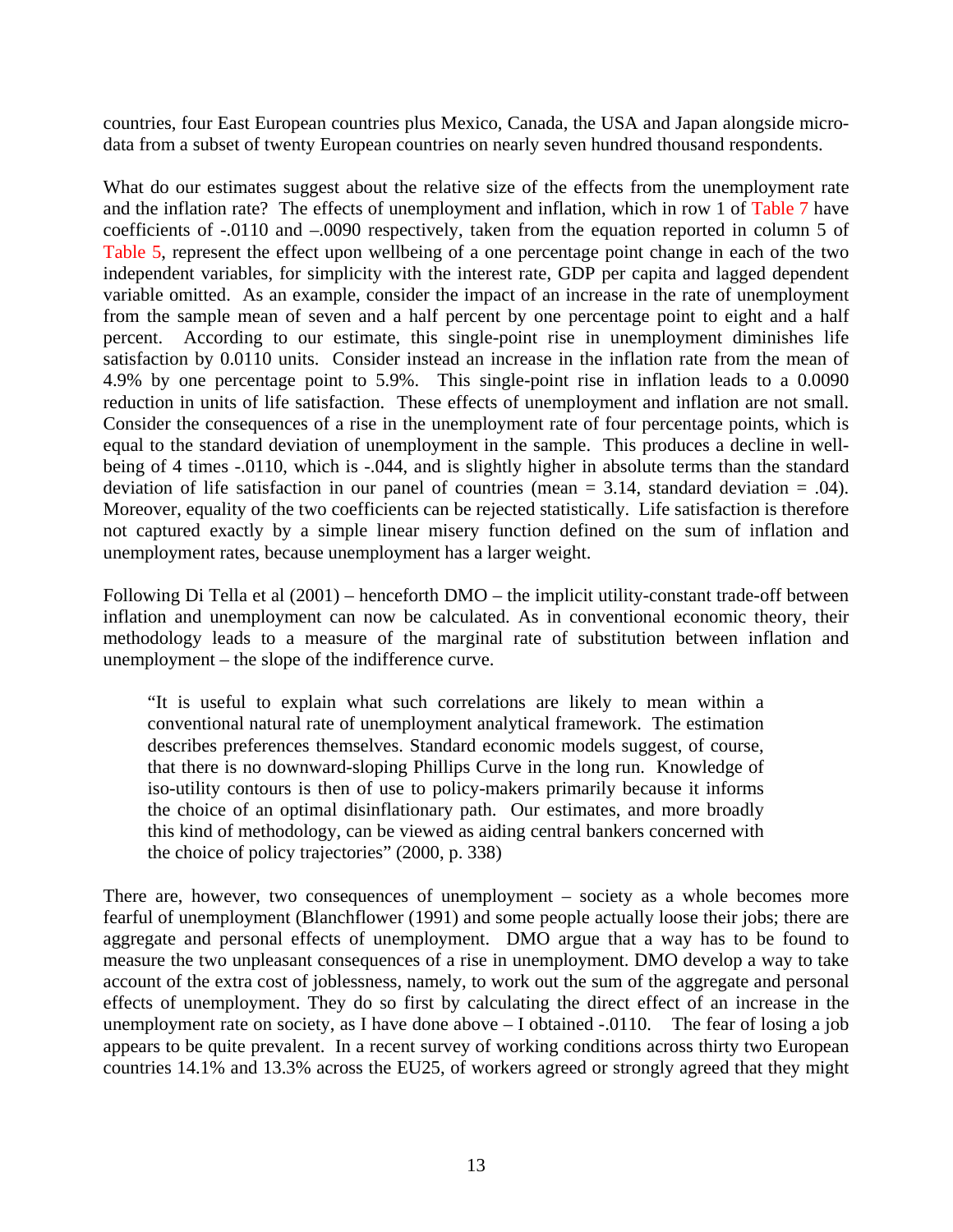lose their job in the next six months.<sup> $11\,12$  $11\,12$  $11\,12$ </sup> The proportions were especially high in Eastern Europe and low in Denmark, Luxembourg, Norway and the UK. In the US General Social Survey workers are asked how likely it is that they will lose their job or be laid-off in the next 12 months and, on average across the 2002, 2004 and 2006 surveys 11.2% answered 'very likely' or 'quite likely' (variable *joblose*). The fear of unemployment appears widespread.

DMO argue that it is apparent from the microeconomic life satisfaction and happiness data that the person who actually becomes unemployed experiences a much larger cost. I concur. The loss to the individual from being unemployed can be calculated from the coefficient on being 'unemployed' in a life-satisfaction micro regression, like the one reported in column 5 of Table 5, estimated with OLS to keep the units consistent  $- I$  get  $-.3636$ . The entire well-being cost of a 1 percentage-point increase in the unemployment rate is therefore given by the sum of two components. Combining the two, I have  $.0110 + .0036 = .0146$  as society's overall wellbeing cost of a one percentage point rise in the unemployment rate. The implication is that the wellbeing cost of a 1 percentage point increase in the unemployment rate equals the loss brought about by an extra **1.62** percentage points of inflation.<sup>[13](#page-15-2)</sup> How do I get this?

The reason is that  $(0.0146/0.0090) = 1.62$ , where 0.0146 is the marginal unemployment effect on well-being, and 0.0090 is the marginal inflation effect on well-being from row 1 of Table 7. Hence 1.62 is the marginal rate of substitution between inflation and unemployment. This is almost identical to the 1.66 obtained by DMO and I replicate exactly their estimate with their set of countries for many more years, although I get a slightly higher estimate for their countries and their time period of 1973-1991.<sup>[14](#page-15-3)</sup> Interestingly though, the result is driven by the preferences of those

1

<sup>11</sup> In the 2005 European Working Conditions Survey workers were asked (Q37a) '*How much do you agree or disagree*  with the following statements describing some aspects of your job? - I might lose my job in the next 6 months – *Strongly agree; Agree; Neither agree nor disagree; Disagree; Strongly disagree?'.* The proportion answering that they agreed or strongly agreed by country was as follows - Austria 9%; Belgium 9%; Cyprus 14%; Czech Republic 33%; Germany 13%; Denmark 7%; Estonia 19%; Spain 15%; Finland 13%; France 8%; Greece 21%; Hungary 22%; Ireland 10%; Italy 9%; Lithuania 23%; Luxembourg 6%; Latvia 19%; Netherlands 18%; Malta 15%; Poland 27%; Portugal 19%; Sweden 20%; Slovenia 27%; Slovakia 15%; United Kingdom 7%; Norway 7%; Switzerland 12%; Bulgaria 23%; Croatia 19%; Romania 18% and Turkey 19%.

<sup>&</sup>lt;sup>12</sup> The same question was also asked in the 2003 European Quality of Life Survey; Austria 4.7%; Belgium 6.6%; Bulgaria 5.1%; Cyprus 12.5%; Czech Republic 15.9%; Denmark 8.5%; Estonia 20.5%; Finland 7.8%; France 9.5%; Germany 6.5%; Greece 12.4%; Hungary 9.1%; Ireland 6.3%; Italy 6.7%; Latvia 30.1%; Lithuania 32.0%; Luxembourg 8.3%; Malta 8.1%; Netherlands 2.6%; Poland 17.5%; Portugal 12.0%; Romania 17.7%; Slovakia 19.3%; Slovenia 9.4%; Spain 9.6%; Sweden 8.6%; Turkey 27.6%; UK 6.7%; weighted total 11.3%.

<span id="page-15-0"></span><sup>&</sup>lt;sup>13</sup> The estimated trade-off is **2.81** if the macro estimates are used, for example, from column 3 of Table 5, along with the estimate of the individual unemployment effect of -0.3636 in row 1 of Table 7. The estimate is **1.61** if the estimates are used in column 4 of Table 5 which include the country\*year interactions.

<span id="page-15-3"></span><span id="page-15-2"></span><span id="page-15-1"></span> $14$  Note that Di Tella et al (2001) use rolling three year averages and adjust for these omitted variable bias by running first stage micro life satisfaction equations in each country and year cell and then using the averaged residuals at the second stage of the regression. Using the micro data and adjusting the standard errors by clustering, the rhs variables by country and year accomplishes essentially the same adjustment. DMO do not make clear why they use three year rolling averages and we can see no compelling reasons to do so here; in any case this is unlikely to matter.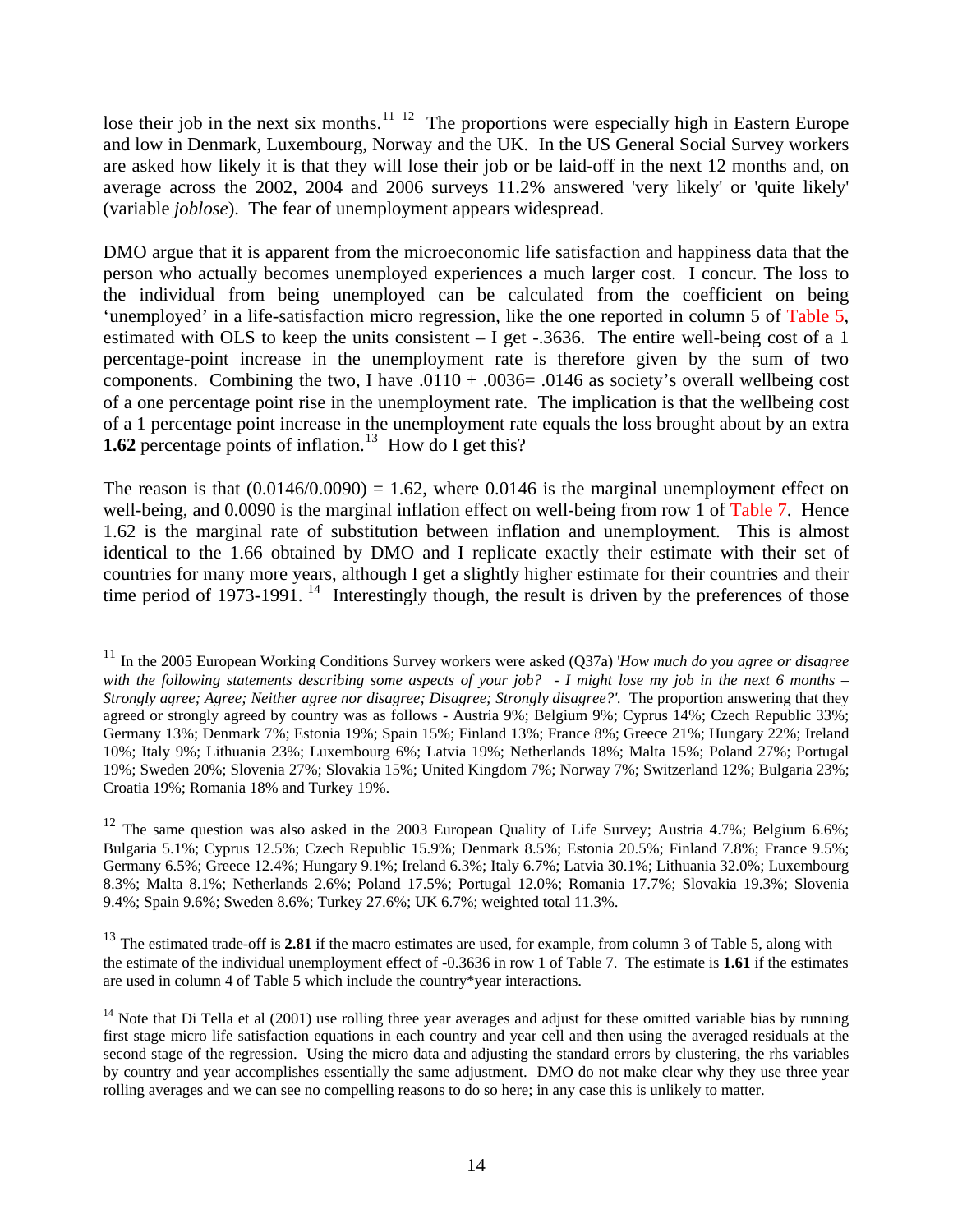living in Greece, Portugal and Spain. This is apparent from Table 6: excluding them the preference is lowered, but including them generates the bigger role for unemployment.

One alternative way to calculate the marginal rate of substitution between inflation and unemployment is to control for the real rate of interest, rather than allowing it to vary as I have done so far. If I recalculate with this specification the unemployment/inflation trade-off becomes **1.38** ((-.0110+.0036)/.0106).

What would I estimate the impact on well to be of these changes? In the case of the UK I experimented by adding to the micro life satisfaction equations interaction terms between the UK dummy and the inflation rate, the unemployment rate and the unemployed dummy. The results on the relevant coefficients, using the same controls as in Table 5, are presented below with t-statistics in parentheses (n=743,397, Pseudo  $R^2 = 0.1583$ ).

| Unemployed                        | $-.3566(27.00)$ |
|-----------------------------------|-----------------|
| Unemployment rate                 | $-.0121(6.14)$  |
| Inflation rate                    | $-.0099(5.00)$  |
| UK*inflation rate                 | .0040(1.86)     |
| UK <sup>*</sup> unemployment rate | .0049(1.69)     |
| UK*unemployed                     | $-.0549(1.95)$  |

1

This implies coefficients of -.0059 on the inflation rate for the UK, of -.0072 on the unemployment rate and -.4115 on the unemployed dummy, and consequently a slightly higher unemployment/inflation trade-off of **1.92**. [15](#page-16-0)

It is also feasible to obtain estimates for sub-groups. I find that females have a similar trade-off to males (1.61 and 1.58 respectively). The least educated and the old are more concerned about unemployment – they put the *highest weight on unemployment*. Conversely, the young and the most educated and those still studying put the greatest weight on inflation. This runs counter to the idea that older people care more about inflation as they are more likely to have experienced it during their adult lives.<sup>[16](#page-16-1)</sup> The results are also consistent with this finding when the analysis is done by cohorts defined by year of birth. Older cohorts care more about unemployment than younger cohorts.

Johns and Ormerod (2007) have criticised estimates of the trade-off between inflation and unemployment because the estimates, they argue, 'vary between different studies'. This lack of

<sup>&</sup>lt;sup>15</sup> If instead the sample excluded Spain, Greece and Portugal, as in Table 8, which in addition now adds a set of UK interactions as done here, only the UK\*inflation interaction term is significant. When that interaction alone is included along with the other controls, the estimated unemployment/inflation trade-off for the UK is **1.29**.

<span id="page-16-1"></span><span id="page-16-0"></span><sup>16</sup> In contrast Lombardelli and Saleheen (2003) show that older people in the UK have *higher* expectations for inflation because they have experienced periods of higher inflation over their adult lives. They found that people in the age group 45–54 had experienced the highest level of inflation, an average inflation rate of 7.3% over their adult lives. They found that lifetime inflation experience has a significant effect on people's inflation expectations.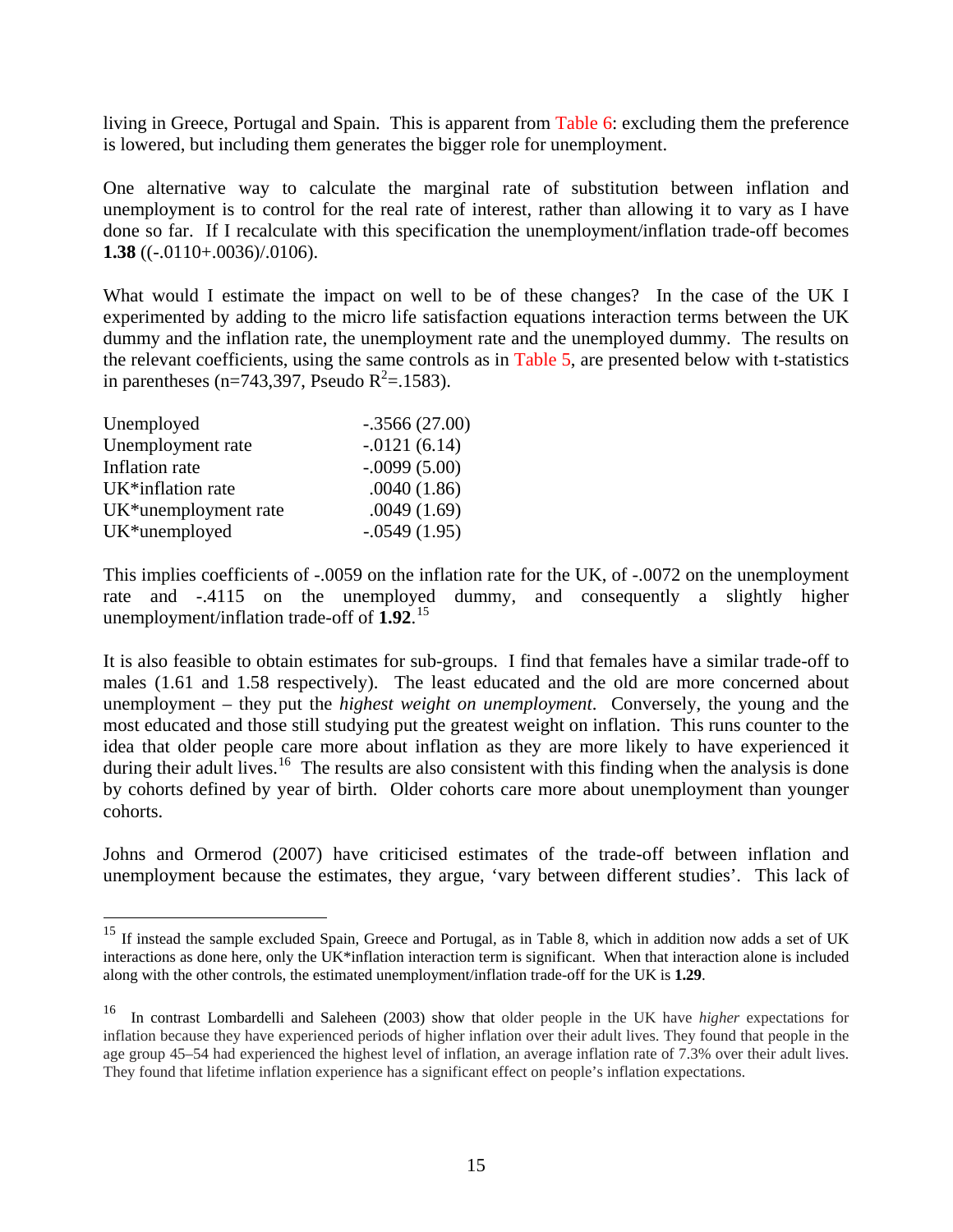consensus, they argue is "entirely typical of results in applied macro-economics….Moreover, as any economic forecaster knows, macro-economic relationships break down more frequently and more spectacularly than statistical, econometric theory suggests". What is striking is how wrong Johns and Ormerod are in relation to the micro-economic happiness data used here. Unlike macroeconomic data which Johns and Ormerod argue, "contains very little genuine information" (2007, p.50), micro data contains information in abundance. Micro-econometric analysis concerns itself with aggregation and omitted variable biases; stability not instability is the order of the day, as is apparent from the estimates presented here (see Blanchflower and Oswald, 1994).

The main results of the paper can then be summarised as follows:

1. The northern European countries, especially the Danes, have generally higher happiness and life satisfaction scores than residents of Southern Europe, especially Portugal, Italy, Greece and Spain. Residents of former Eastern bloc countries have particularly low happiness scores.

2. The happiness ranking of countries remains broadly the same when macro controls are included.

3. Consistent with the Easterlin hypothesis, rising GDP per capita does not raise happiness for developed countries. There is evidence, however, that higher GDP per capita has a positive effect for poorer countries. This impact was especially marked for the former Communist countries of the Czech Republic, Hungary, Poland and Slovakia.

4. I estimate the unemployment/inflation trade-off as closer to one and a half than one as implied by the 'misery index'. I find that the least educated and, somewhat surprisingly, the old put the highest weight on unemployment. Conversely, the young and the most educated put the greatest weight on inflation.

5. Past experience of high inflation during an individual's adult lifetime lowers their happiness, over and above the impacts from higher contemporaneous inflation and/or unemployment rates.

6. Unemployment *is* more costly than inflation in terms of its impact on wellbeing. Our estimates imply that, across EU countries, a one percentage point increase in the unemployment rate lowers well being by approximately 1.6 times as much as a one percentage point increase in the inflation rate.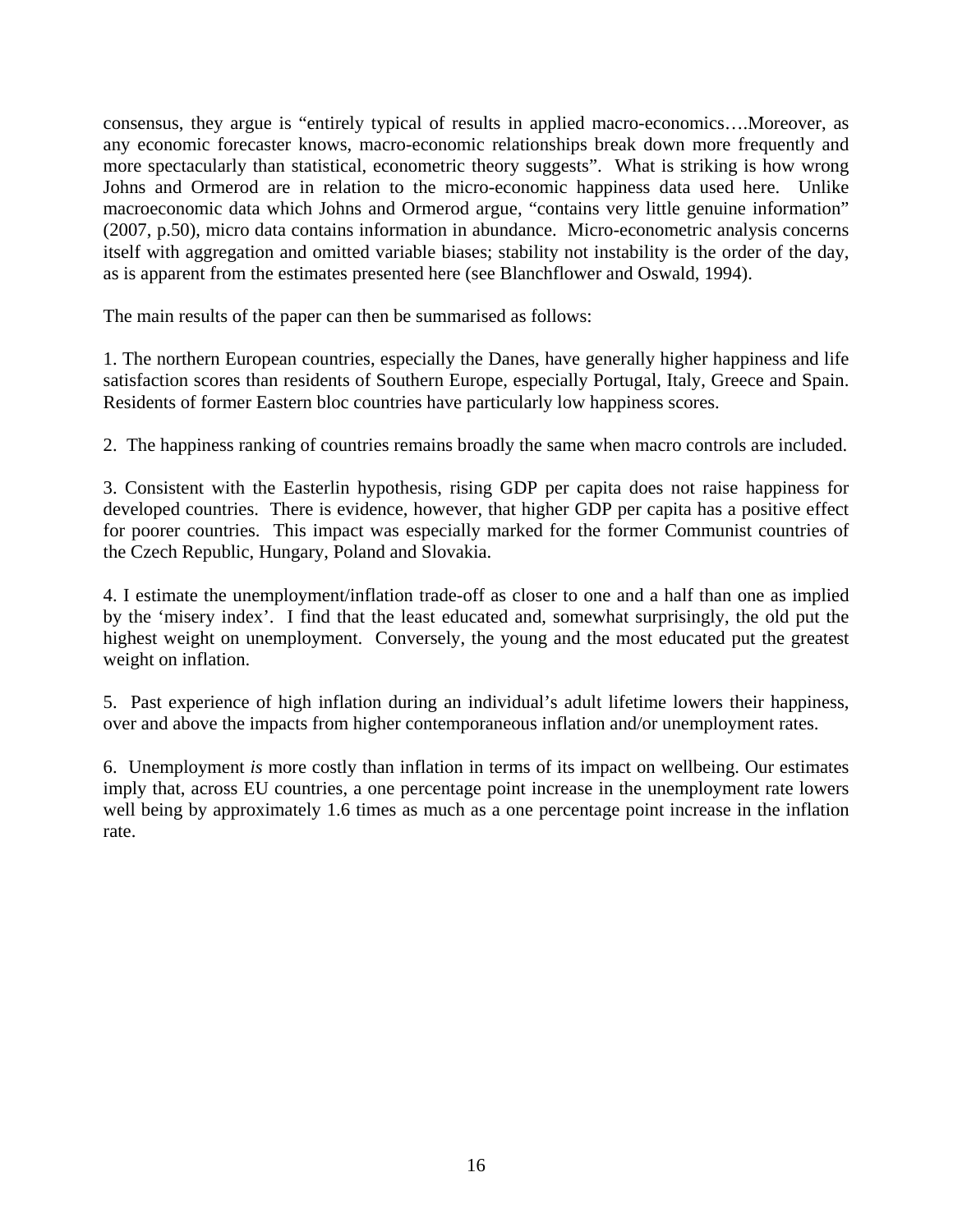#### **References**

- Alesina, A, R. Di Tella and R.J. MacCullough (2004), 'Inequality and happiness: are Europeans and Americans different?', Journal of Public Economics, 88, pp. 2009-2042.
- Banks, J., M. Marmot, Z. Oldfield and J.P. Smith (2006), 'Disease and disadvantage in the United States and England', Journal of the American Medical Association, 295, pp. 2037-2045.
- Blanchflower, D.G. (1991), 'Fear, unemployment and pay flexibility', Economic Journal, March, pp. 483-496.
- Blanchflower, D.G. (2001), 'Unemployment, well-being and wage curves in Eastern and Central Europe', Journal of Japanese and International Economies, vol. 15, no. 4, December, pp. 364- 402.
- Blanchflower, D.G. (2004), 'Self-employment: more may not be better', Swedish Economic Policy Review, 11(2), Fall, pp. 15-74
- Blanchflower, D.G. and D.N.F. Bell (2007), 'The Scots may be brave but they are neither healthy nor happy', Scottish Journal of Political Economy, May, 54(2), pp. 151-207.
- Blanchflower, D.G. and A.J. Oswald (1994), The Wage Curve, MIT Press, Cambridge, MA.
- Blanchflower, D.G. and A.J. Oswald (2000), 'The rising well-being of the young', in Youth employment and joblessness in advanced countries, edited by David Blanchflower and Richard Freeman, University of Chicago Press and NBER.
- Blanchflower D.G. and Oswald A.J. (2004), 'Wellbeing over time in Britain and the USA', Journal of Public Economics, 88, pp. 1359-1386.
- Blanchflower, D.G. and A.J. Oswald (2005), 'Happiness and the Human Development Index: The paradox of Australia,' The Australian Economic Review, Volume 38(3), September 2005, pp. 307-318(12).
- Blanchflower, D.G. and A.J. Oswald (2006a), 'On Leigh-Wolfers and wellbeing in Australia', The Australian Economic Review, volume 39(2), pp.185-186
- Blanchflower, D.G. and A.J. Oswald (2006b), 'Is wellbeing U-shaped over the life cycle?', NBER working paper, #12935.
- Blanchflower, D.G. and A.J. Oswald (2006c), 'Should quarreling parents stay together for the children? International evidence on hypertension and well-being', working paper.
- Blanchflower, D.G. and A.J. Oswald (2006d), 'Hypertension and happiness across nations', Journal of Health Economics, forthcoming.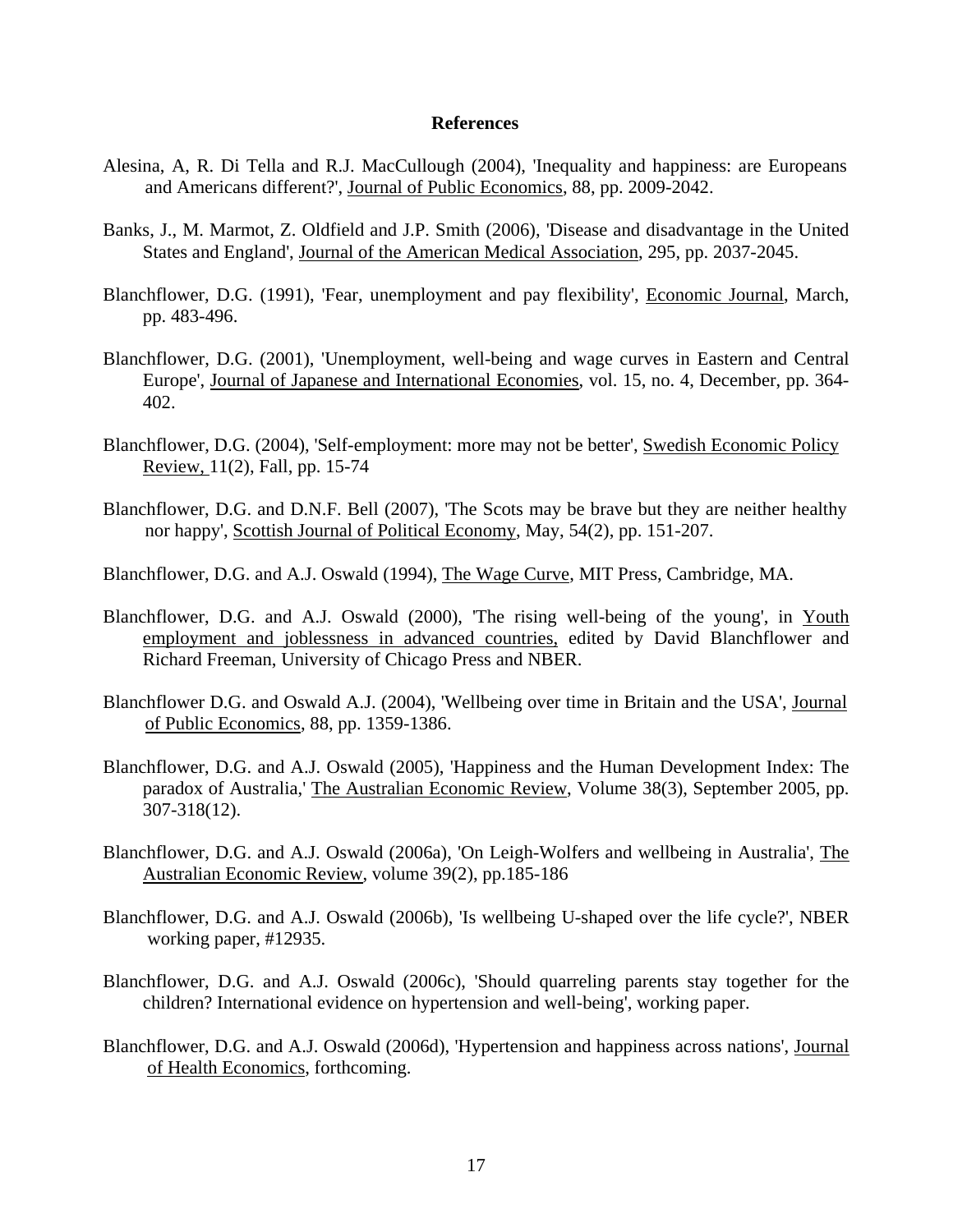- Blanchflower, D.G. & C. Shadforth (2007), 'Entrepreneurship in the UK', Foundations and Trends in Entrepreneurship, Vol.3, No.4, pp.257-364.
- Davidson, R. and N. Fox (1982), 'Asymmetrical brain activity discriminates between positive and negative affective stimuli in human infants', Science, December, 17, 218, pp. 1235–237.
- Deaton, A. (2007), 'Income, aging, health and wellbeing around the world: evidence from the Gallup World Poll', working paper, Princeton University.
- Di Tella R. and R.J. MacCulloch (2006), 'Some uses of happiness data in economics', Journal of Economic Perspectives, 20(1), Winter, pp. 25-46.
- Di Tella R., MacCulloch R.J. and A.J. Oswald (2001), 'Preferences over inflation and unemployment: evidence from surveys of happiness', American Economic Review, 91, pp. 335-341.
- Easterlin, R. (1974), 'Does economic growth improve the human lot? Some empirical evidence', in David, P.A., Reder, M.W. (Eds.), Nations and households in economic growth, essays in honor of Moses Abramowitz, Academic Press, New York.
- Easterlin R.A. (2003), 'Explaining happiness', Proceedings of the National Academy of Sciences, 100, pp. 11176-11183.
- Ekman, P., R. Davidson and W. Friesen (1990) 'The Duchenne smile: emotional expression and brain physiology II', Journal of Personality and Social Psychology, 58(2), pp. 342–53.
- Ekman, P., W. Friesen and M. O'Sullivan (1988), 'Smiles when lying', Journal of Personality and Social Psychology. 54(3), pp. 414–20.
- Frey B.S. and Stutzer A. (2002), 'What can economists learn from happiness research?', Journal of Economic Literature, 40(2), June, pp. 402-435.
- Gardner, J. and A.J. Oswald (2007), 'Money and mental wellbeing: a longitudinal study of medium sized lottery wins', Journal of Health Economics, 26, pp.49-60.
- Gilbert D. (2006), Stumbling on happiness, Alfred A Knopf: New York.
- Johns, H. and P. Ormerod (2007), 'Happiness, economics and public policy', IEA.
- Kahneman D., Krueger A.B., Schkade D., Schwarz N., Stone A.A. (2004), 'Toward national wellbeing accounts', American Economic Review Papers and Proceedings, May, 94, pp. 429-434.
- Kahneman D., Krueger A.B., Schkade D., Schwarz N., Stone A.A. (2006), 'Would you be happier if you were richer? A focusing illusion', Science, 312, pp. 1908-1910.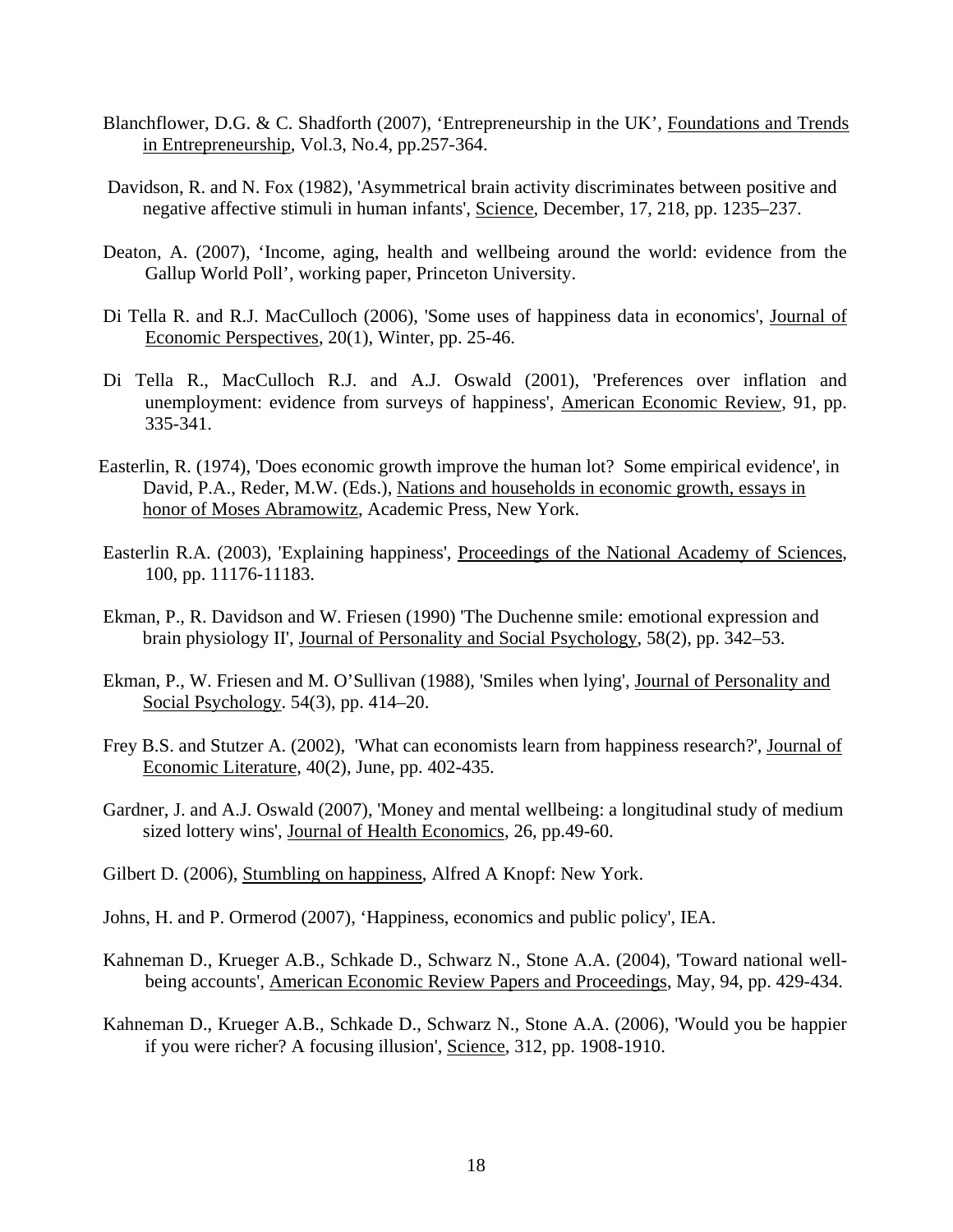- Krueger. A. and D.A. Schkade (2006), 'The reliability of subjective well-being measures', working paper.
- Layard R. (2005), Happiness: Lessons from a new science, Allen Lane: London.
- Lombardelli, C. and J. Saleheen (2003) 'Public expectations of UK inflation', Quarterly Bulletin, Bank of England, Autumn, pp. 281-290.
- Lucas R.E, Clark A.E., Georgellis Y., Diener E. (2004), 'Unemployment alters the set point for life satisfaction', Psychological Science, 15 (1), pp. 8-13.
- Luttmer, E. (2005), 'Neighbors as negatives; relative earnings and well-being', Quarterly Journal of Economics, August, 120(3), pp. 963-1002.
- Moulton, B.R. (1986), 'Random group effects and the precision of regression estimates', Journal of Econometrics, 32, pp. 385-397.
- Moulton, B.R. (1991), 'A illustration of a pitfall in estimating the effects of aggregate variables on micro units', Review of Economics and Statistics, 72, pp. 334-8
- Ubel P.A., Loewenstein G, Jepson C. (2005), 'Disability and sunshine: can hedonic predictions be improved by drawing attention to focusing illusions or emotional adaptation?', Journal of Experimental Psychology: Appl, 11, pp. 111-123.
- van Praag, B.M.S. (2007), 'Perspectives from the happiness literature and the role of the new instruments for policy analysis', CESifo Economic Studies, 53(1), March, pp. 42-68.
- Wolfers, J. (2003), 'Is business cycle volatility costly? Evidence from surveys of subjective wellbeing', International Finance, 6:1, pp. 1-26.
- Wolfers, J. and A. Leigh (2006), 'Happiness and the Human Development Index: Australia is not a paradox', Australian Economic Review, 39(2), June, pp. 176-184.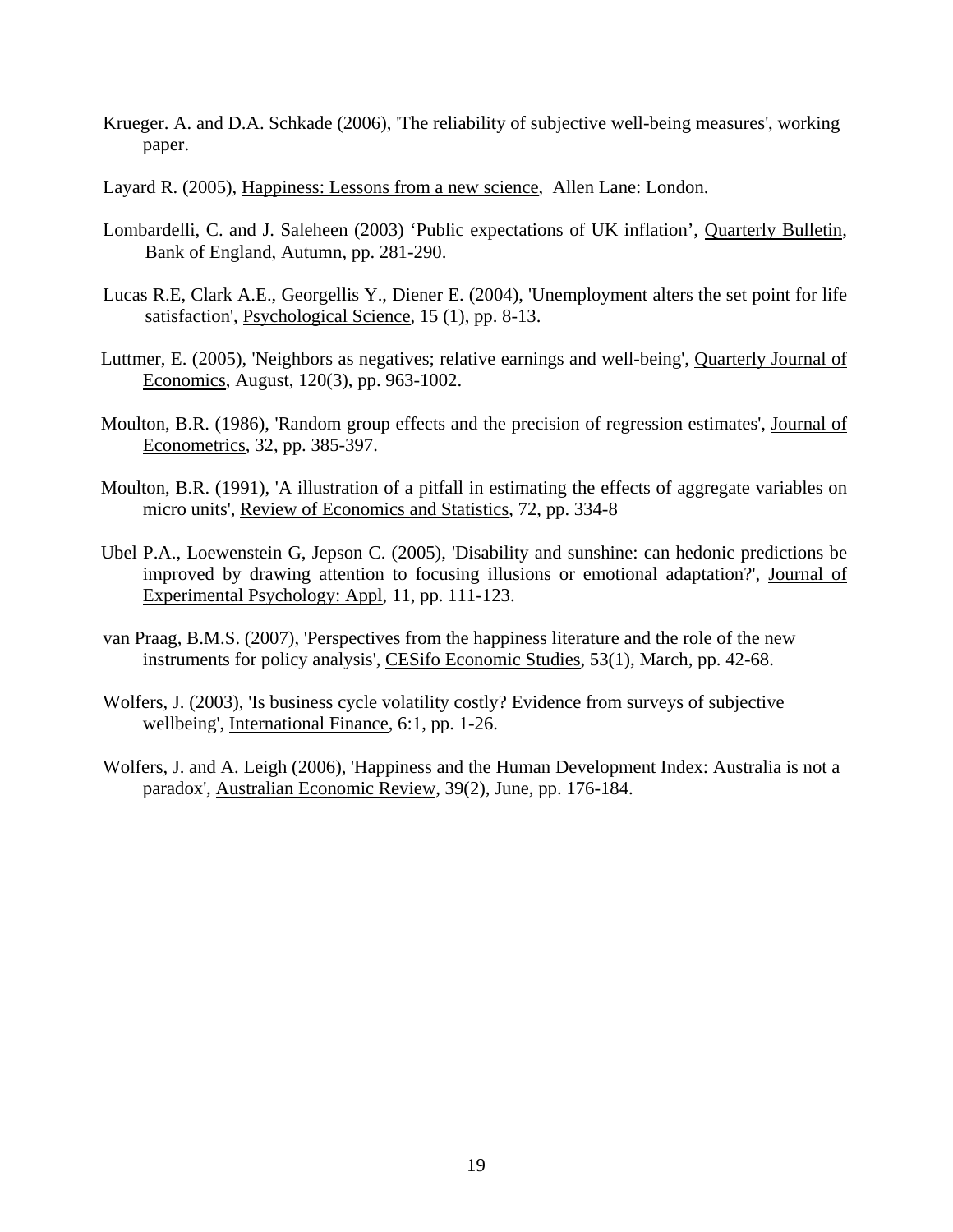| Country               | Life satisfaction<br>Happiness |      |
|-----------------------|--------------------------------|------|
|                       | mean                           | mean |
| Denmark               | 8.4                            | 8.3  |
| Finland               | 8.1                            | 8.1  |
| Austria               | 7.8                            | 7.9  |
| Sweden                | 7.8                            | 7.9  |
| Ireland               | 7.7                            | 8.1  |
| Luxembourg            | 7.7                            | 8.0  |
| Belgium               | 7.5                            | 7.7  |
| Netherlands           | 7.5                            | 7.7  |
| Spain                 | 7.5                            | 7.8  |
| <b>United Kingdom</b> | 7.3                            | 7.7  |
| Malta                 | 7.3                            | 7.9  |
| Germany               | 7.2                            | 7.6  |
| Italy                 | 7.2                            | 7.5  |
| Cyprus                | 7.2                            | 7.8  |
| Slovenia              | 7.0                            | 7.4  |
| France                | 6.9                            | 7.3  |
| Greece                | 6.8                            | 7.6  |
| Czech Republic        | 6.5                            | 7.2  |
| Poland                | 6.2                            | 6.9  |
| Romania               | 6.2                            | 7.2  |
| Portugal              | 6.0                            | 6.8  |
| Estonia               | 5.9                            | 6.8  |
| Hungary               | 5.9                            | 7.1  |
| Slovakia              | 5.7                            | 6.5  |
| Turkey                | 5.6                            | 6.5  |
| Latvia                | 5.5                            | 6.4  |
| Lithuania             | 5.4                            | 6.4  |
| Bulgaria              | 4.4                            | 5.9  |
| <b>EU15</b>           | 7.3                            | 7.6  |
| <b>EU25</b>           | 7.1                            | 7.5  |

## **Table 1: Life satisfaction and happiness, by country (ranked by life satisfaction)**

Question 31: All things considered, how satisfied would you say you are with your life these days? Scale from 1 'very dissatisfied', to 10 'very satisfied.' Question 42: Taking all things together on a scale of one to 10, how happy would you say you are? Here one means very unhappy and 10 means you are very happy

Source: European Quality of Life Survey, 2003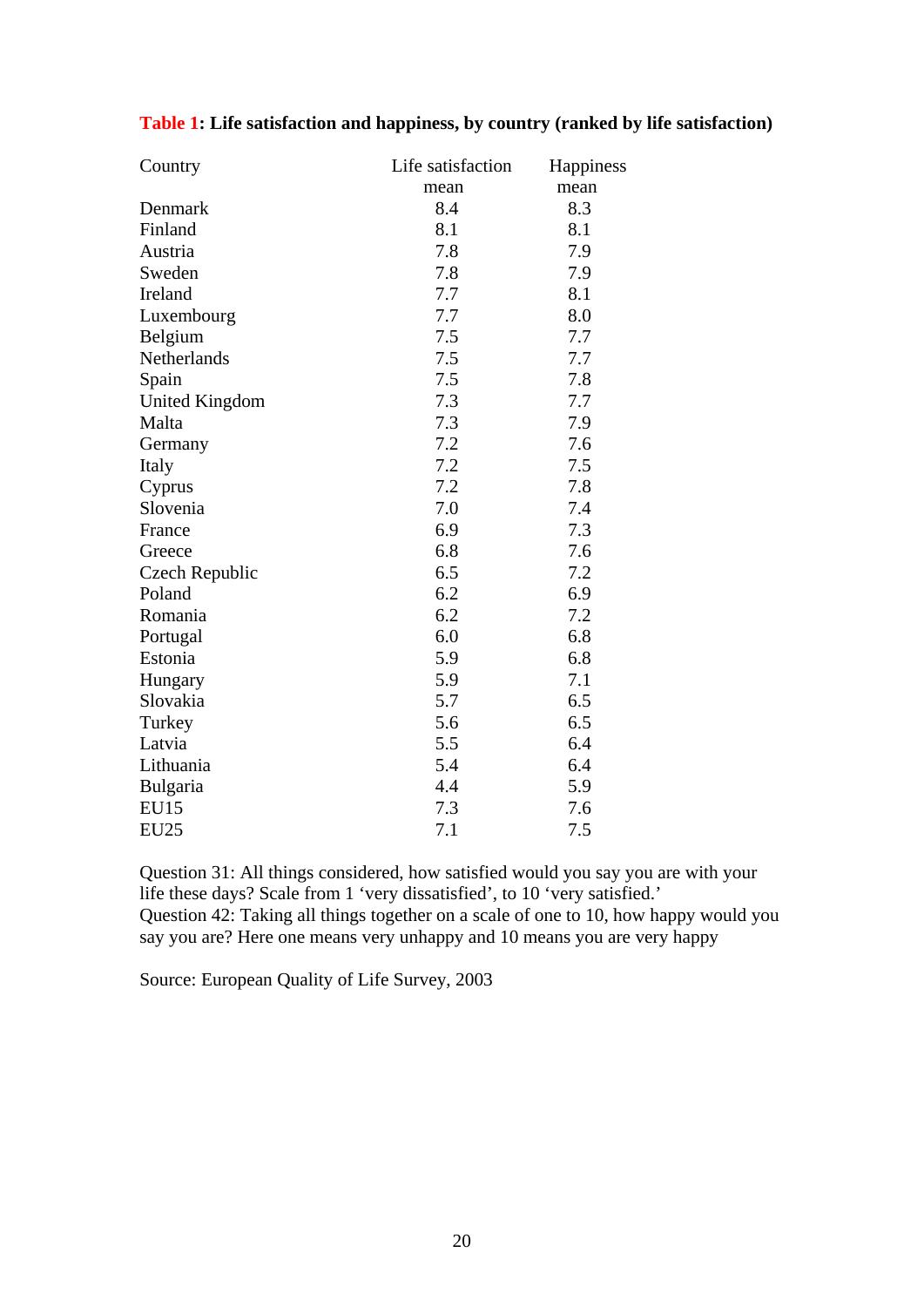## **Table 2: Time series trends in happiness in the USA and life satisfaction in the UK**

|      | Not too happy | Pretty happy | Very happy |
|------|---------------|--------------|------------|
| 1972 | 13            | 51           | 36         |
| 1974 | 13            | 49           | 38         |
| 1975 | 13            | 54           | 33         |
| 1976 | 13            | 53           | 34         |
| 1977 | 10            | 56           | 35         |
| 1980 | 13            | 53           | 34         |
| 1982 | 15            | 55           | 34         |
| 1983 | 13            | 56           | 31         |
| 1984 | 13            | 52           | 31         |
| 1985 | 11            | 60           | 35         |
| 1986 | 11            | 56           | 29         |
| 1987 | 13            | 57           | 32         |
| 1988 | 9             | 57           | 29         |
| 1989 | 10            | 58           | 34         |
| 1990 | 9             | 58           | 33         |
| 1991 | 11            | 58           | 33         |
| 1993 | 11            | 57           | 31         |
| 1994 | 12            | 59           | 32         |
| 1996 | 12            | 58           | 29         |
| 1998 | 12            | 56           | 32         |
| 2000 | 11            | 58           | 32         |
| 2002 | 12            | 57           | 30         |
| 2004 | 13            | 55           | 31         |
| 2006 | 13            | 56           | 31         |

A) Happiness in the USA (General Social Survey)

## B) Life satisfaction in the UK (Eurobarometers)

|      | Not at all | Not very  | fairly    | very      |
|------|------------|-----------|-----------|-----------|
|      | satisfied  | satisfied | satisfied | satisfied |
| 1973 | 3          | 11        | 53        | 33        |
| 1975 | 4          | 11        | 54        | 31        |
| 1976 | 4          | 12        | 56        | 28        |
| 1977 | 4          | 12        | 55        | 29        |
| 1978 | 3          | 10        | 55        | 32        |
| 1979 | 4          | 11        | 58        | 28        |
| 1980 | 4          | 10        | 51        | 35        |
| 1981 | 5          | 11        | 53        | 31        |
| 1982 | 4          | 9         | 52        | 35        |
| 1983 | 4          | 10        | 56        | 30        |
| 1984 | 3          | 10        | 55        | 32        |
| 1985 | 4          | 9         | 55        | 32        |
| 1986 | 4          | 9         | 56        | 31        |
| 1987 | 4          | 10        | 55        | 32        |
| 1988 | 3          | 9         | 54        | 34        |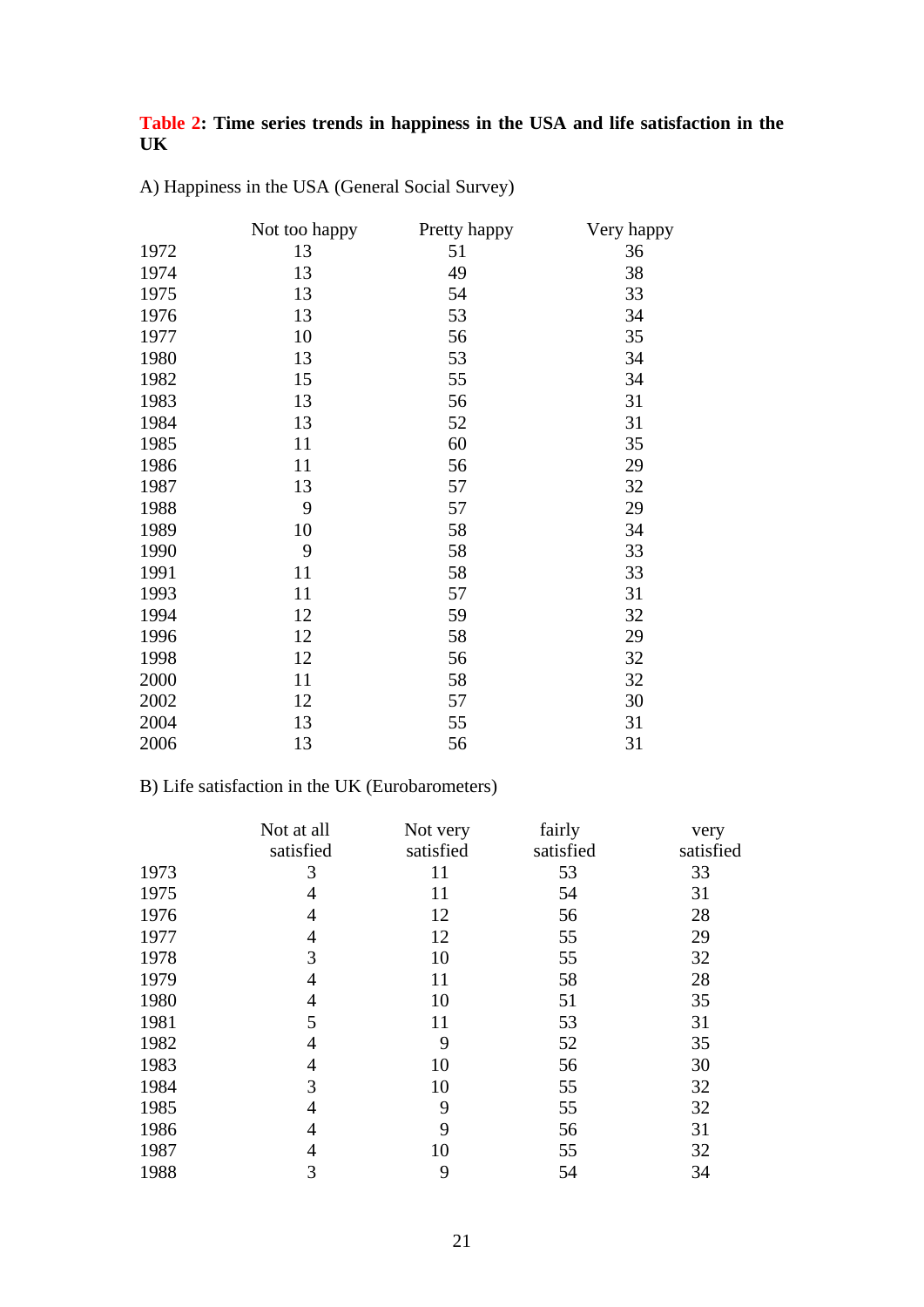| 1989 | 3              | 8  | 53 | 35 |
|------|----------------|----|----|----|
| 1990 | 3              | 10 | 56 | 31 |
| 1991 | $\overline{4}$ | 9  | 55 | 32 |
| 1992 | $\overline{4}$ | 9  | 54 | 32 |
| 1993 | 3              | 10 | 54 | 32 |
| 1994 | 3              | 9  | 54 | 34 |
| 1995 | 3              | 11 | 56 | 30 |
| 1997 | 3              | 10 | 56 | 32 |
| 1998 | 3              | 9  | 57 | 31 |
| 1999 | $\overline{2}$ | 9  | 59 | 30 |
| 2000 | 3              | 9  | 59 | 29 |
| 2001 | $\overline{2}$ | 8  | 56 | 34 |
| 2002 | $\overline{2}$ | 9  | 57 | 32 |
| 2003 | 3              | 9  | 57 | 31 |
| 2004 | $\overline{2}$ | 7  | 54 | 36 |
| 2005 | $\overline{2}$ | 9  | 57 | 33 |
| 2006 | $\overline{2}$ | 10 | 53 | 34 |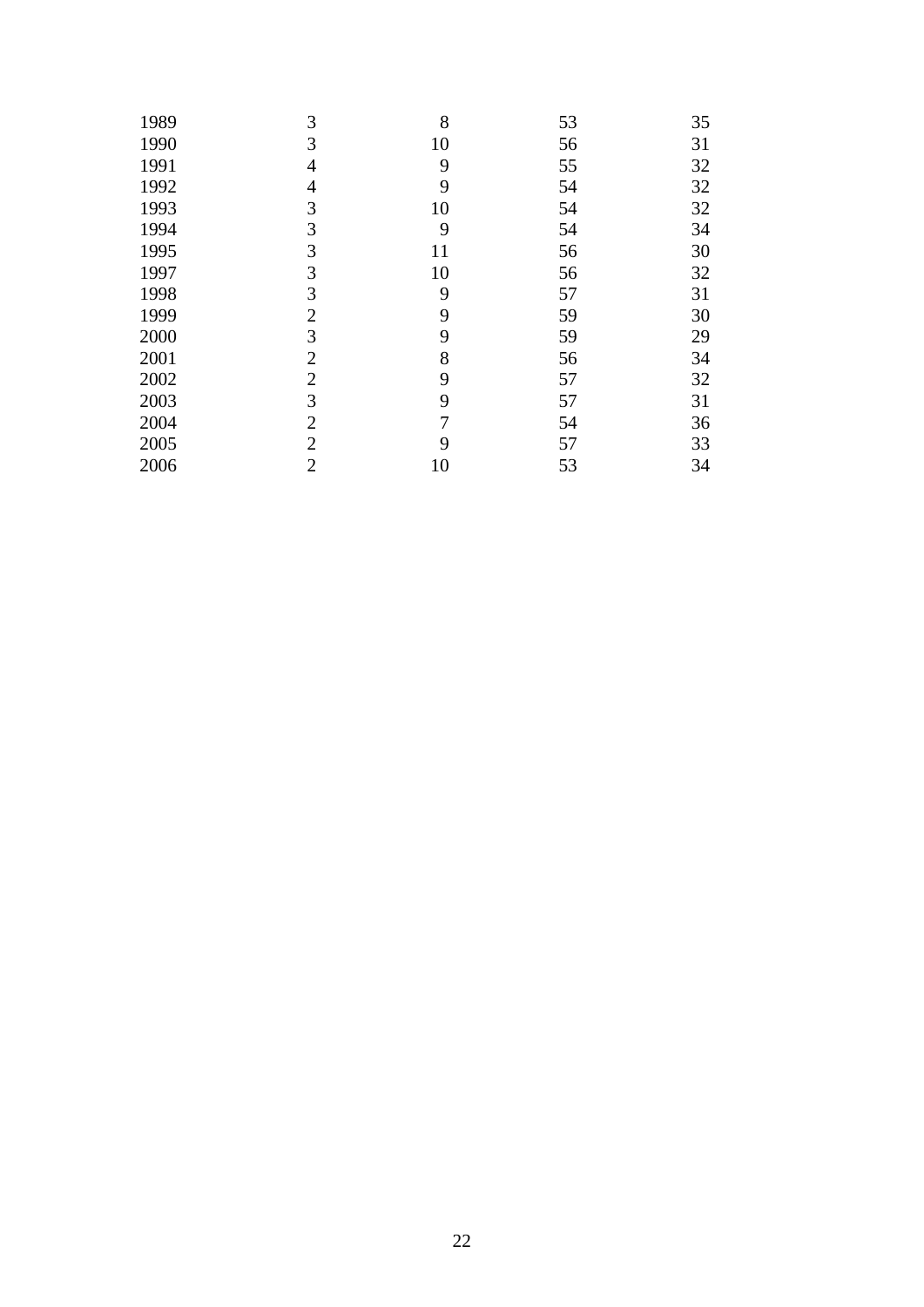## **Table 3: Macro data: life satisfaction, 1973-2006 (OLS)**

|                                             | (1)              | (2)             | (3)             | (4)             | (5)             |
|---------------------------------------------|------------------|-----------------|-----------------|-----------------|-----------------|
| Life satisfaction $_{t-1}$                  |                  | .6206(16.43)    |                 | .5689(13.64)    |                 |
| Inflation $t$                               |                  |                 | $-.0062(3.38)$  | $-.0031(2.37)$  | $-.0057(3.22)$  |
| Unemployment rate <sub>t</sub>              |                  |                 | $-0.0118(4.59)$ | $-.0046(2.63)$  | $-0.0124(5.03)$ |
| GDP <sub>t</sub> per capita*10 <sup>5</sup> |                  |                 | .2230(1.08)     | .0675(0.51)     |                 |
| Austria                                     | $-.0508(1.52)$   | $-.0332(1.64)$  | $-.0803(2.51)$  | $-.0451(2.19)$  | $-.0836(2.64)$  |
| Belgium                                     | $-.0219(0.92)$   | $-0.0145(1.01)$ | $-.0255(1.12)$  | $-0.0177(1.22)$ | $-.0270(1.19)$  |
| Canada                                      | .5784(10.94)     | $-.7512(9.06)$  | .5761(1.66)     | $-.6707(7.70)$  | .5737(11.64)    |
| <b>Czech Republic</b>                       | $-.3241(7.32)$   | $-1156(3.76)$   | $-.2780(4.58)$  | $-.1174(2.81)$  | $-.3135(7.59)$  |
| Denmark                                     | .4066(20.82)     | .1599(7.57)     | .3715(5.11)     | .1688(7.64)     | .3815(16.76)    |
| Finland                                     | .0144(0.53)      | .0130(0.65)     | .0472(1.47)     | .0252(1.22)     | .0464(1.44)     |
| France                                      | $-.3088(15.82)$  | $-1161(6.24)$   | $-.2924(2.81)$  | $-.1250(6.61)$  | $-.2943(12.96)$ |
| Germany                                     | $-.1210(6.20)$   | $-.0449(3.00)$  | $-1339(5.80)$   | $-.0566(3.66)$  | $-.1340(5.82)$  |
| Greece                                      | $-.5228(24.99)$  | $-1939(7.76)$   | $-.4485(2.99)$  | $-1876(6.41)$   | $-.4715(17.32)$ |
| Hungary                                     | $-.6440(17.84)$  | $-0.2526(6.86)$ | $-.5826(9.54)$  | $-.2640(5.73)$  | $-.6306(15.16)$ |
| Ireland                                     | .0471(2.42)      | .0138(0.96)     | .0839(3.29)     | .0359(2.17)     | .0762(3.13)     |
| Italy                                       | $-.3684(15.39)$  | $-1309(6.56)$   | $-.3352(13.80)$ | $-.1353(6.50)$  | $-.3443(15.12)$ |
| Japan                                       | $-.4480(17.80)$  | $-.1768(7.80)$  | $-.5499(15.92)$ | $-.2402(7.45)$  | $-.5268(19.22)$ |
| Luxembourg                                  | .1613(6.66)      | .0710(4.55)     | .0520(1.45)     | .0394(1.71)     | .0779(2.87)     |
| Mexico                                      | $-.2520(4.78)$   | $-.2431(4.14)$  | $-.2102(3.05)$  | $-.2370(3.63)$  | $-.2592(5.06)$  |
| Netherlands                                 | .2251(9.29)      | .0843(5.05)     | .1839(7.67)     | .0798(4.69)     | .1831(7.66)     |
| Norway                                      | .1959(1.93)      |                 |                 |                 | .1327(1.39)     |
| Poland                                      | $-0.4462(9.33)$  | $-.1480(4.20)$  | .1116(1.15)     | $-.1013(2.27)$  | $-.2960(5.51)$  |
| Portugal                                    | $-0.5147(18.76)$ | $-1943(7.70)$   | $-.2557(3.91)$  | $-.2129(6.64)$  | $-.5253(19.92)$ |
| Slovakia                                    | $-.6153(12.87)$  | $-.2058(5.28)$  | $-.4941(12.55)$ | $-1640(3.45)$   | $-.4591(8.60)$  |
| Spain                                       | $-.2055(7.49)$   | $-.0731(4.01)$  | $-4156(6.22)$   | $-.0471(2.10)$  | $-.1279(4.30)$  |
| Sweden                                      | .1889(5.47)      | .0761(3.45)     | $-.1095(3.20)$  | .0725(3.29)     | .1571(4.82)     |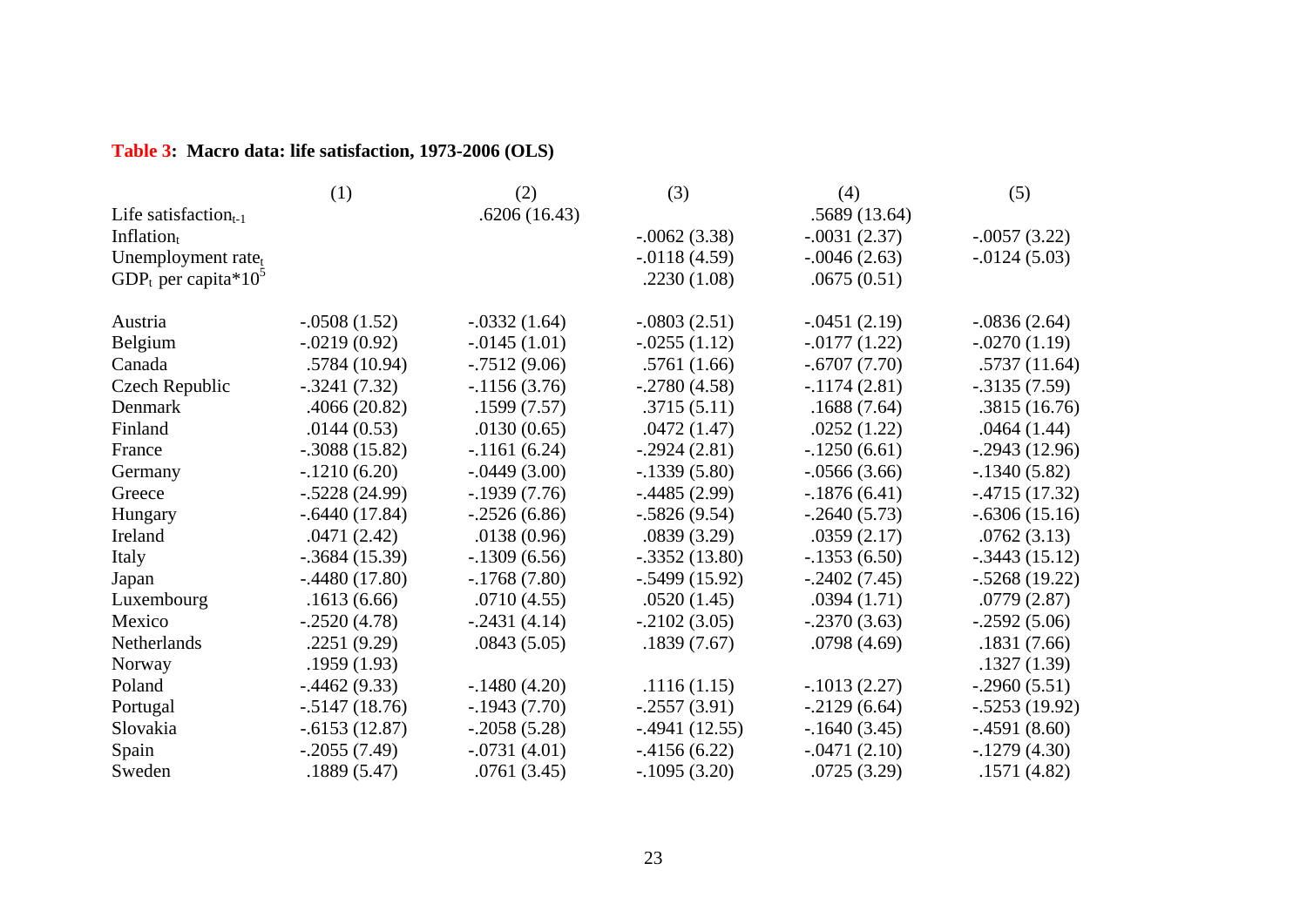| Turkey         | $-.5233(10.94)$ | $-.0591(1.55)$ | .1529(4.65) |             |               |
|----------------|-----------------|----------------|-------------|-------------|---------------|
| <b>USA</b>     | .1905(4.86)     | .1114(3.90)    | .1482(3.64) | .1080(3.56) | .1673(4.56)   |
| Constant       | 3.1810          | .2065          | 1.4230      | 3.1997      | 3.2283(73.52) |
| Year dummies   |                 |                |             | 31          | 31            |
| Adjusted $R^2$ | .9266           | .9622          | .9107       | .9630       | .9108         |
| N              | 470             | 429            | 460         | 422         | 462           |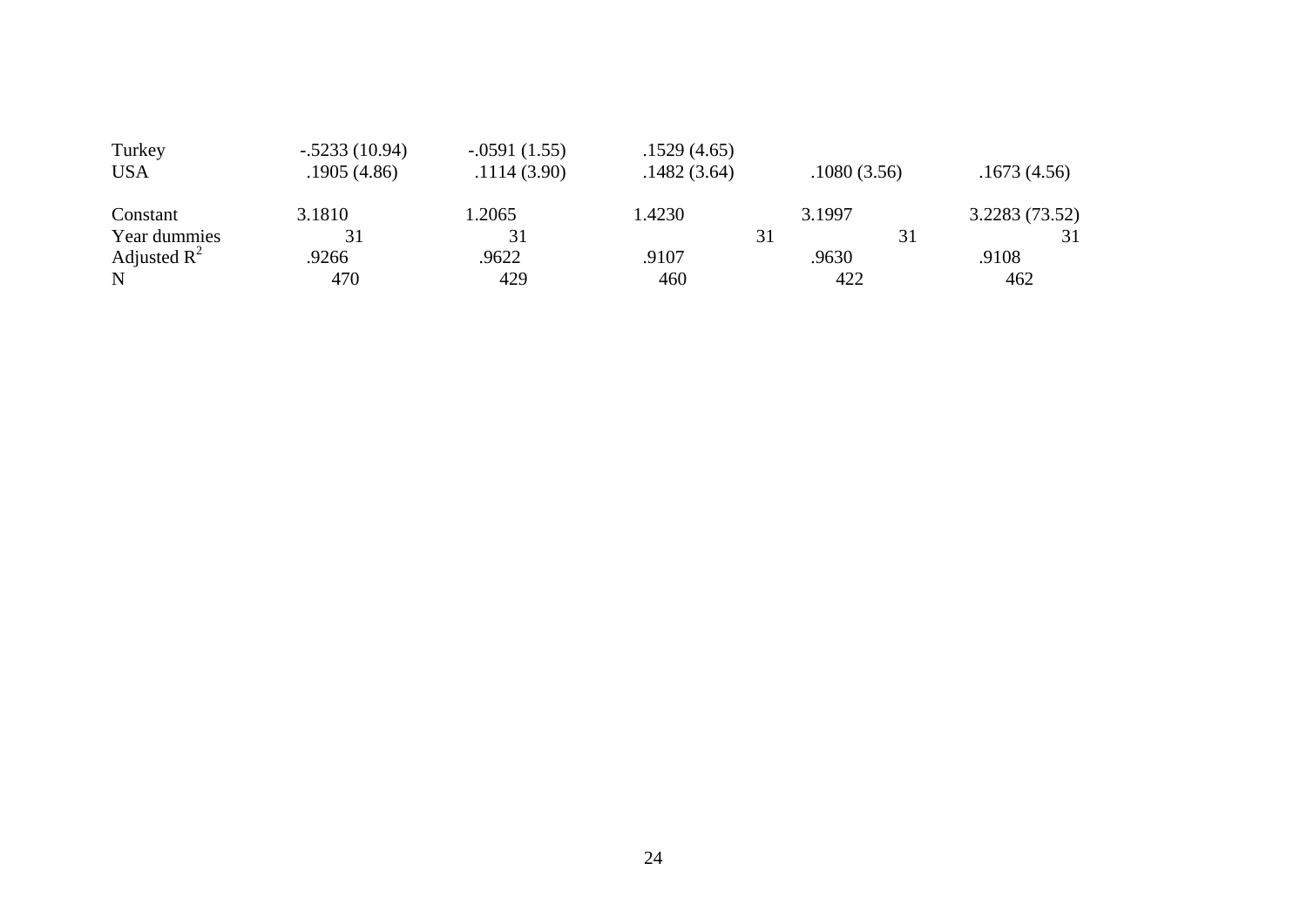## **Table 4: Macro data: life satisfaction, 1973-2006 (OLS)**

|                                              | (1)            | (2)             | (3)             | (4)             | (5)              |
|----------------------------------------------|----------------|-----------------|-----------------|-----------------|------------------|
| Life satisfaction $_{t-1}$                   | .5713(13.83)   | .5743(13.50)    | .5744(13.50)    | .5731 (13.38)   |                  |
| Inflation $t$                                | $-.0029(2.32)$ | $-.0007(0.43)$  | $-.0049(3.16)$  | $-.0050(3.18)$  | $-.0100(4.49)$   |
| Unemployment rate <sub>t</sub>               | $-.0046(2.77)$ | $-.0043(2.49)$  | $-0.0044(2.49)$ | $-.0040(2.01)$  | $-0.0122(4.80)$  |
| Nominal Interest rate                        |                | $-.0041(2.32)$  |                 |                 |                  |
| Real interest rate                           |                |                 | $-0.0042(2.32)$ | $-.0042(2.34)$  | $-.0059(2.22)$   |
| GDP <sub>t</sub> per capita *10 <sup>5</sup> |                |                 |                 | .0859(0.43)     |                  |
| Austria                                      | $-.0458(2.24)$ | $-.0461(2.27)$  | $-.0461(2.27)$  | $-.0452(2.19)$  | $-.0812(2.60)$   |
| Belgium                                      | $-.0181(1.26)$ | $-0.0196(1.37)$ | $-0.0196(1.37)$ | $-0.0189(1.31)$ | $-.0320(1.44)$   |
| Canada                                       | $-.6756(7.83)$ | $-.6865(7.85)$  | $-.6865(7.85)$  | $-.6831(7.75)$  | .5794 (11.95)    |
| Czech Republic                               | $-.1284(4.18)$ | $-.1271(4.13)$  | $-.1271(4.13)$  | $-1122(2.26)$   | $-.3076(7.55)$   |
| Denmark                                      | .1710(7.94)    | .1762(7.99)     | .1762(7.99)     | .1731(7.43)     | .3998 (17.10)    |
| Finland                                      | .0248(1.21)    | .0234(1.14)     | .0234(1.14)     | .0230(1.11)     | .0489(1.54)      |
| France                                       | $-.1253(6.64)$ | $-1269(6.65)$   | $-1269(6.65)$   | $-1267(6.60)$   | $-.2982(13.32)$  |
| Germany                                      | $-.0563(3.65)$ | $-.0642(4.05)$  | $-.0642(4.05)$  | $-.0642(4.04)$  | $-.1451(6.19)$   |
| Greece                                       | $-.1937(7.31)$ | $-.1837(6.81)$  | $-.1837(6.81)$  | $-.1761(5.45)$  | $-.4448(16.15)$  |
| Hungary                                      | $-.2768(7.30)$ | $-.2555(6.57)$  | $-.2555(6.57)$  | $-.2387(4.28)$  | $-.5941(13.99)$  |
| Ireland                                      | .0329(2.10)    | .0311(1.97)     | .0311(1.97)     | .0339(2.03)     | .0808(3.35)      |
| Italy                                        | $-1375(6.77)$  | $-.1297(6.35)$  | $-.1297(6.35)$  | $-.1268(5.87)$  | $-0.3172(13.73)$ |
| Japan                                        | $-.2317(8.27)$ | $-.2468(8.25)$  | $-.2468(8.25)$  | $-.2556(7.18)$  | $-.5601(19.23)$  |
| Luxembourg                                   | .0475(2.71)    | .0402(1.97)     | .0402(1.97)     | .0330(1.28)     | .0825(2.60)      |
| Mexico                                       | $-.2517(4.32)$ | $-.2336(4.01)$  | $-.2336(4.01)$  | $-.2151(2.97)$  | $-.2150(4.12)$   |
| Norway                                       |                |                 |                 |                 | .1750(7.31)      |
| Netherlands                                  | .0792(4.68)    | .0764(4.49)     | .0764(4.49)     | .0776(4.48)     | .1363(1.45)      |
| Poland                                       | $-1135(2.97)$  | $-.0992(2.57)$  | $-.0992(2.57)$  | $-.0858(1.77)$  | $-.2633(4.86)$   |
| Portugal                                     | $-.2211(8.11)$ | $-.2225(7.80)$  | $-.2225(7.80)$  | $-.2112(5.40)$  | $-.5208(18.78)$  |
| Slovakia                                     | $-1769(4.34)$  | $-1806(4.35)$   | $-1806(4.35)$   | $-1664(3.19)$   | $-.4530(8.39)$   |
| Spain                                        | $-.0528(2.69)$ | $-.0529(2.67)$  | $-.0529(2.67)$  | $-.0467(1.95)$  | $-.1209(4.07)$   |
| Sweden                                       | .0736(3.36)    | .0757(3.46)     | .0757(3.46)     | .0741(3.33)     | .1647(5.11)      |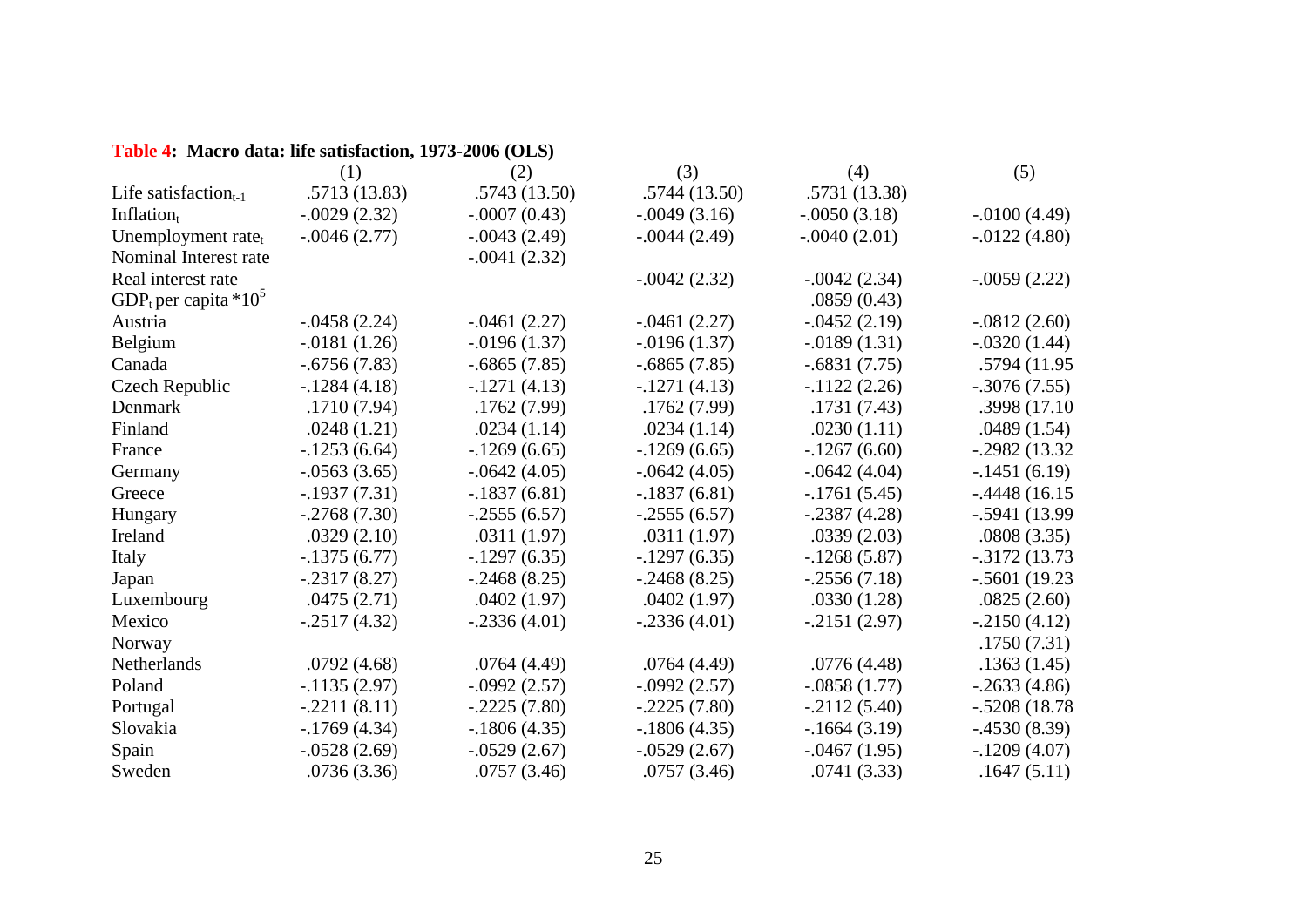| <b>USA</b>     | .1137(4.02)   | .1058(3.72) | .1058(3.72) | .0979(2.90) | .1612(4.42) |
|----------------|---------------|-------------|-------------|-------------|-------------|
| Constant       | 1.4123(10.26) | .4097       | .4179       | 1.3881      | 3.3244      |
| Year dummies   |               |             |             |             |             |
| Adjusted $R^2$ | 9631          | 9634        | .9634       | .9633       | .9136       |
| N              | 424           | 406         | 406         | 404         | 437         |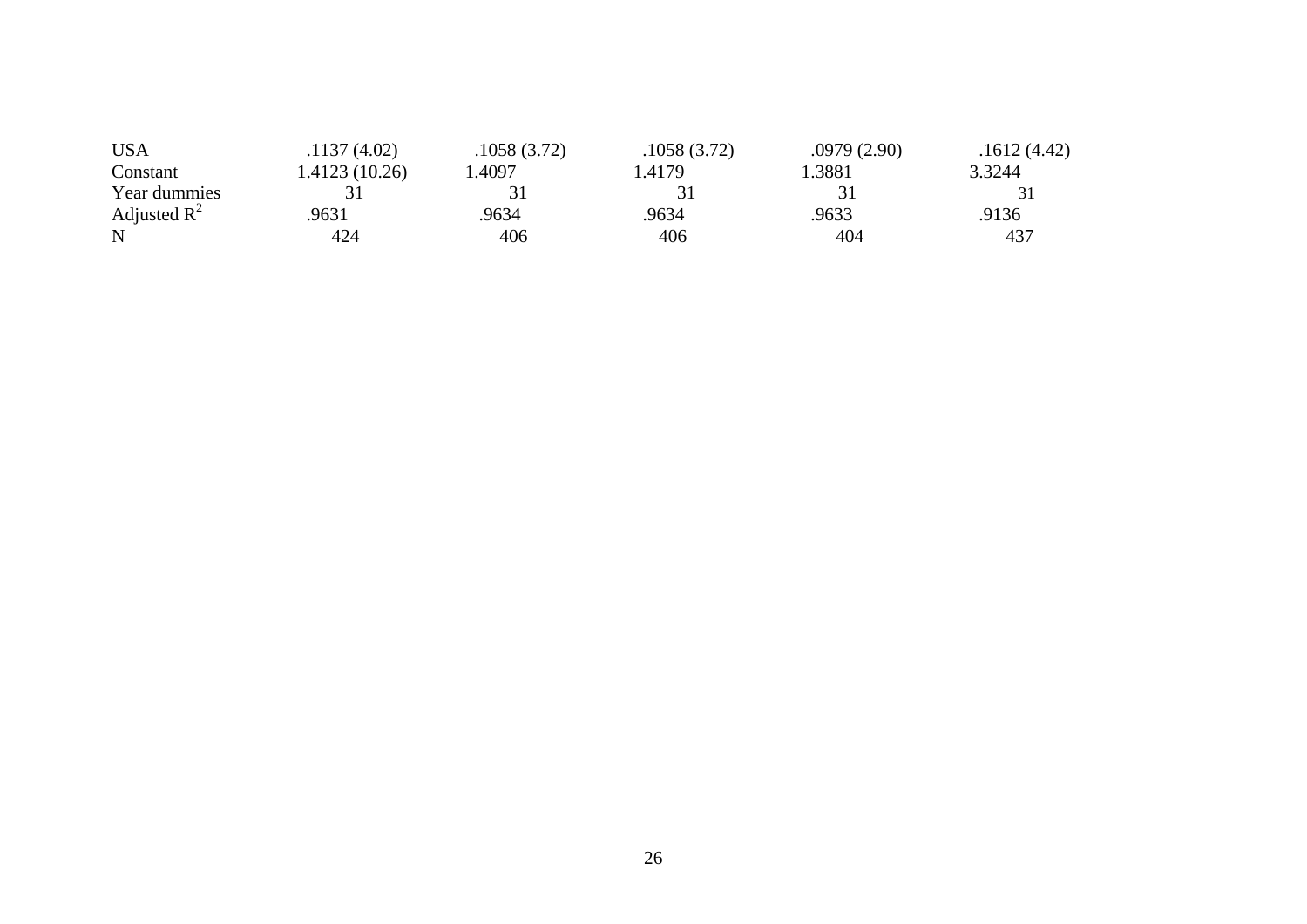# **Table 5: Micro Life satisfaction equations – ordered logits**

|                                            |          | $\overline{2}$ |          |         | 3         |         | $(4 - OLS)$ |         | $(5 - OLS)$ |         |
|--------------------------------------------|----------|----------------|----------|---------|-----------|---------|-------------|---------|-------------|---------|
| Inflation $t$                              |          |                | $-.0241$ | (4.67)  | $-.0287$  | (5.16)  | $-.0115$    | (4.23)  | $-.0090$    | (5.09)  |
| Unemployment rate <sub>t</sub>             |          |                | $-.0234$ | (4.37)  | $-.0233$  | (3.64)  | $-.0150$    | (4.87)  | $-.0110$    | (5.86)  |
| GDP per capita <sub>t</sub> $\approx 10^4$ |          |                | .0886    | (1.96)  | .0657     | (0.84)  |             |         |             |         |
| Real interest rate                         |          |                |          |         | $-.0087$  | (1.36)  |             |         |             |         |
| Age                                        | $-.0406$ | (49.49)        | $-.0384$ | (16.95) | $-.0382$  | (16.50) | $-.0134$    | (17.17) | $-.0134$    | (17.01) |
| Age <sup>2</sup>                           | .0005    | (51.48)        | .0004    | (19.18) | .0004     | (18.71) | .0001       | (19.43) | .0001       | (19.29) |
| Male                                       | $-.0817$ | (16.47)        | $-.0966$ | (11.06) | $-.0985$  | (11.07) | $-.0322$    | (10.78) | $-.0322$    | (10.78) |
| 16-19 yrs schooling                        | .2127    | (36.45)        | .2359    | (19.29) | .2365     | (18.88) | .0854       | (18.27) | .0863       | (18.22) |
| $20+$ yrs schooling                        | .4377    | (63.27)        | .4663    | (29.55) | .4664     | (28.88) | .1661       | (26.26) | .1669       | (27.06) |
| Still studying                             | .3094    | (13.65)        | .3258    | (7.97)  | .3387     | (8.23)  | .1218       | (8.84)  | .1180       | (8.04)  |
| Married                                    | .3129    | (44.58)        | .3407    | (19.67) | .3399     | (19.17) | .1209       | (21.23) | .1199       | (2.90)  |
| Living as married                          | .1448    | (13.29)        | .1461    | (8.11)  | .1528     | (8.41)  | .0498       | (7.97)  | .0502       | (8.01)  |
| Divorced                                   | $-.4427$ | (34.73)        | $-.4294$ | (2.38)  | $-.4297$  | (20.09) | $-.1581$    | (2.57)  | $-1595$     | (2.64)  |
| Separated                                  | $-.5218$ | (25.24)        | $-.5566$ | (19.56) | $-.5590$  | (19.37) | $-.2083$    | (19.86) | $-.2064$    | (19.57) |
| Widowed                                    | $-.2817$ | (25.32)        | $-.2436$ | (13.85) | $-.2455$  | (13.58) | $-.0849$    | (13.56) | $-.0859$    | (13.60) |
| Self-employed                              | .0237    | (2.87)         | .0335    | (2.68)  | .0291     | (2.29)  | .0067       | (1.49)  | .0069       | (1.50)  |
| Home                                       | $-.0268$ | (3.51)         | $-.0439$ | (3.24)  | $-.0467$  | (3.33)  | $-.0227$    | (4.73)  | $-.0216$    | (4.44)  |
| Student                                    | .1754    | (7.77)         | .2027    | (5.08)  | .1965     | (4.85)  | .0667       | (4.96)  | .0712       | (5.01)  |
| Retired                                    | $-1496$  | (17.34)        | $-.0925$ | (5.99)  | $-.0926$  | (5.87)  | $-.0392$    | (6.95)  | $-.0407$    | (7.26)  |
| Unemployed                                 | $-.9682$ | (97.44)        | $-.9558$ | (28.28) | $-.9560$  | (27.93) | $-.3599$    | (3.03)  | $-0.3636$   | (3.66)  |
| Austria                                    | .1626    | (1.31)         | $-.2984$ | (4.22)  | $-.2932$  | (4.21)  | $-.1530$    | (.50)   | $-.0960$    | (4.13)  |
| Belgium                                    | .1196    | (11.63)        | $-.2395$ | (4.26)  | $-.2491$  | (4.80)  | $-.0366$    | (.79)   | $-.0802$    | (4.27)  |
| Czech Republic                             | $-.2507$ | (8.40)         | $-.8167$ | (7.14)  | $-.8433$  | (5.04)  | $-1.2310$   | (2.15)  | $-.3190$    | (16.59) |
| Denmark                                    | 1.4186   | (131.13)       | .9979    | (2.64)  | 1.0381    | (17.43) | .2718       | (9.65)  | .3229       | (22.15) |
| Finland                                    | .2759    | (17.66)        | $-.0847$ | (1.50)  | $-.0820$  | (1.44)  | $-.0497$    | (.31)   | $-.0023$    | (.12)   |
| France                                     | $-.6222$ | (6.88)         | $-.9488$ | (23.72) | $-0.9559$ | (24.17) | $-.4674$    | (16.96) | $-.3273$    | (23.59) |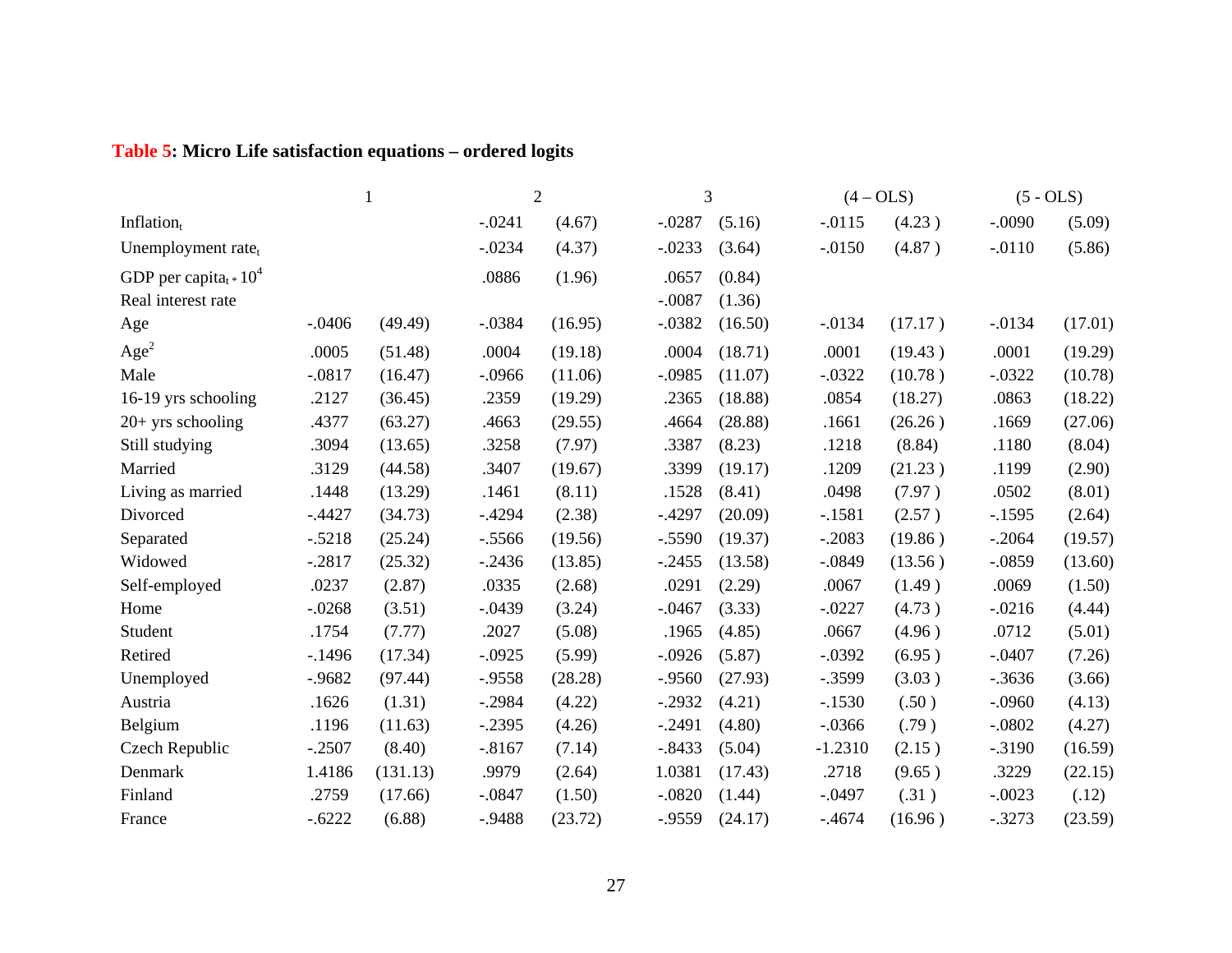| Germany                  | $-.3305$  | (36.38)  | $-.7103$  | (2.58)  | $-.7238$  | (21.10) | $-.2568$  | (6.05)  | $-.2282$  | (19.04) |
|--------------------------|-----------|----------|-----------|---------|-----------|---------|-----------|---------|-----------|---------|
| Greece                   | $-1.1396$ | (102.42) | $-1.2315$ | (15.59) | $-1.2175$ | (13.23) | $-.3774$  | (6.80)  | $-0.4634$ | (21.04) |
| Hungary                  | $-1.1507$ | (37.63)  | $-1.6963$ | (14.76) | $-1.6840$ | (9.67)  | $-1.6060$ | (2.91)  | $-.6803$  | (35.32) |
| Ireland                  | .3917     | (37.52)  | .1759     | (3.74)  | .1748     | (3.84)  | .0910     | (2.62)  | .0506     | (3.41)  |
| Italy                    | $-0.7295$ | (71.58)  | $-.9761$  | (17.35) | $-0.9363$ | (16.48) | $-.5236$  | (16.51) | $-.3445$  | (17.64) |
| Luxembourg               | .6474     | (45.88)  | .0232     | (.32)   | .0781     | (0.91)  | $-.1081$  | (2.31)  | .0416     | (2.57)  |
| Netherlands              | .7921     | (76.53)  | .3700     | (11.46) | .3673     | (10.96) | .0698     | (2.13)  | .1211     | (1.78)  |
| Norway                   | .7551     | (29.78)  | .2574     | (2.50)  | .3177     | (2.52)  | $-0.7374$ | (2.45)  | .1078     | (3.51)  |
| Poland                   | $-.5110$  | (16.11)  | $-.8549$  | (7.05)  | $-.8621$  | (5.52)  | 1.0410    | (1.90)  | $-.3277$  | (11.62) |
| Portugal                 | $-1.0524$ | (9.82)   | $-1.2700$ | (14.29) | $-1.2802$ | (9.87)  | $-.2943$  | (4.88)  | $-.4991$  | (21.47) |
| Slovakia                 | $-0.9695$ | (32.75)  | $-1.2886$ | (1.54)  | $-1.3275$ | (8.27)  | $-.7039$  | (.85)   | $-.4988$  | (17.26) |
| Spain                    | $-.2478$  | (21.03)  | $-.3727$  | (5.71)  | $-.3831$  | (4.99)  | $-1443$   | (2.70)  | $-.1274$  | (7.76)  |
| Sweden                   | .7805     | (49.33)  | .2805     | (7.80)  | .2935     | (7.47)  | $-.0812$  | (0.74)  | .1055     | (8.35)  |
| _cut1/constant           | $-3.9978$ |          | $-4.1920$ |         | $-4.2436$ |         | 3.5983    |         | 3.513     | (9.60)  |
| $_{\text{cut2}}$         | $-2.2335$ |          | $-2.4076$ |         | $-2.4579$ |         |           |         |           |         |
| $_{cut3}$                | .5521     |          | .4360     |         | .3784     |         |           |         |           |         |
| Year dummies             | Yes       |          | Yes       |         | Yes       |         | Yes       |         | Yes       |         |
| Country trends           | No        |          | No        |         | No        |         | Yes       |         | No        |         |
| $\mathbf N$              |           | 783,551  | 740,403   |         |           | 713,668 |           | 743,397 |           | 743,397 |
| Pseudo/ $\overline{R}^2$ |           | 0.0748   | 0.0804    |         |           | 0.0794  |           | .1605   |           | 0.1582  |

Notes: excluded categories UK; employee, no children: left school before age 15; single. All equations include 29 year dummies. Standard errors are clustered by country and year. Column 5 is estimated by OLS Source: Eurobarometer trend file (ICPSR# 4357). Eurobarometers #65.2 (2006); 64.2 (2005); 63.4 (2005); 62.0 (2004); 61.0 (2004); 60.1 (2003).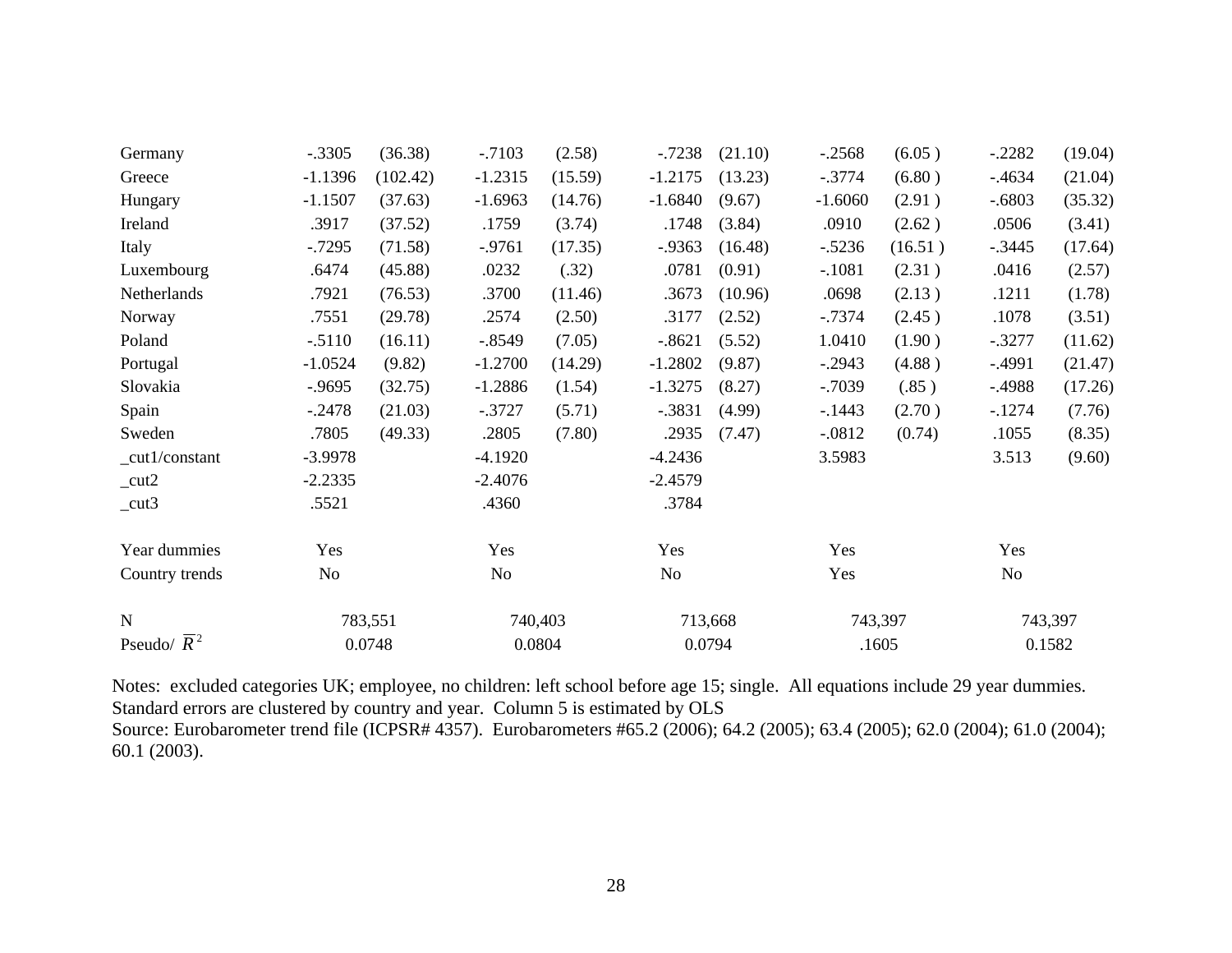# **Table 6: Micro Life satisfaction equations – ordered logits**

|                                            | $\mathbf{1}$      |         |          | $\overline{2}$    | 3           |         | $\overline{4}$ |         | 5            |         |
|--------------------------------------------|-------------------|---------|----------|-------------------|-------------|---------|----------------|---------|--------------|---------|
|                                            | Richest countries |         |          | Poorest countries | East Europe |         | South Europe   |         | North Europe |         |
| Inflation <sub>t</sub>                     | $-.0404$          | (5.44)  | $-.0382$ | (4.15)            | $-.0365$    | (3.82)  | $-.0139$       | (1.52)  | $-.0298$     | (1.94)  |
| Unemployment rate <sub>t</sub>             | $-0.0179$         | (3.15)  | $-.0522$ | (3.90)            | .0293       | (2.63)  | $-.0263$       | (2.15)  | .0032        | (.16)   |
| GDP per capita <sub>t</sub> $\approx 10^4$ | .0000             | (1.14)  | .0002    | (3.79)            | .0017       | (1.36)  | .0002          | (6.52)  | .0000        | (1.34)  |
| Age                                        | $-.0373$          | (17.50) | $-.0429$ | (5.47)            | $-.0958$    | (1.88)  | $-.0376$       | (5.91)  | $-.0428$     | (11.17) |
| Age <sup>2</sup>                           | .0004             | (19.79) | .0004    | (5.74)            | .0009       | (1.12)  | .0003          | (6.04)  | .0005        | (12.07) |
| Male                                       | $-.1253$          | (13.42) | .0109    | (.69)             | $-.0793$    | (2.38)  | .0128          | (.92)   | $-.1281$     | (8.79)  |
| 16-19 yrs schooling                        | .2063             | (16.91) | .2864    | (9.33)            | .4245       | (8.35)  | .2901          | (11.64) | .1891        | (8.73)  |
| $20+$ yrs schooling                        | .4284             | (26.04) | .5445    | (14.78)           | .9525       | (11.21) | .4545          | (15.56) | .4386        | (14.11) |
| Still studying                             | .3220             | (9.48)  | .2113    | (1.82)            | .9597       | (4.33)  | .1896          | (1.97)  | .3293        | (5.18)  |
| Married                                    | .3868             | (2.77)  | .2046    | (4.91)            | .4032       | (6.19)  | .2334          | (6.58)  | .5189        | (17.23) |
| Living as married                          | .1709             | (8.69)  | .1864    | (4.21)            | .2612       | (2.88)  | .1430          | (3.36)  | .2856        | (1.51)  |
| Divorced                                   | $-.4290$          | (19.22) | $-.3771$ | (6.29)            | $-.2916$    | (4.18)  | $-.3480$       | (6.32)  | $-.2961$     | (9.23)  |
| Separated                                  | $-.5811$          | (19.80) | $-.3772$ | (4.27)            | $-.5155$    | (1.93)  | $-4316$        | (6.72)  | $-0.4596$    | (9.70)  |
| Widowed                                    | $-.2208$          | (11.46) | $-.3111$ | (6.75)            | $-.0527$    | (.57)   | $-.3084$       | (8.01)  | $-.0606$     | (1.77)  |
| Self-employed                              | .0362             | (2.51)  | .0487    | (2.06)            | .2200       | (3.43)  | .0485          | (2.30)  | $-.0292$     | (1.15)  |
| Home                                       | $-.0660$          | (4.32)  | .0523    | (2.40)            | $-.2485$    | (2.42)  | .0030          | (.15)   | $-.0680$     | (2.02)  |
| Student                                    | .1735             | (5.05)  | .3797    | (3.16)            | .0008       | (.00)   | .3311          | (3.31)  | .2116        | (3.34)  |
| Retired                                    | $-.1011$          | (5.93)  | $-.0719$ | (2.18)            | $-.1273$    | (1.50)  | $-.0296$       | (1.14)  | $-.0653$     | (1.60)  |
| Unemployed                                 | $-1.0325$         | (27.10) | $-.6517$ | (15.72)           | $-.8379$    | (15.21) | $-0.7643$      | (16.94) | $-.7212$     | (18.17) |
| Austria                                    | $-.3271$          | (4.66)  |          |                   |             |         |                |         |              |         |
| Belgium                                    | $-.2737$          | (5.04)  |          |                   |             |         |                |         |              |         |
| Czech Republic                             |                   |         | 1.0662   | (2.37)            |             |         |                |         |              |         |
| Denmark                                    | 1.0151            | (21.49) |          |                   |             |         |                |         | .7407        | (5.23)  |
| Finland                                    | $-.1338$          | (2.35)  |          |                   |             |         |                |         | $-.6814$     | (3.59)  |
| France                                     | $-.9858$          | (25.42) |          |                   |             |         |                |         | $-1.4342$    | (7.69)  |
| Germany                                    | $-.7707$          | (2.38)  |          |                   |             |         |                |         |              |         |
| Greece                                     |                   |         | $-.8483$ | (12.81)           |             |         | $-.6011$       | (4.31)  |              |         |
| Hungary                                    |                   |         | .3890    | (.81)             | .4249       | (2.97)  |                |         |              |         |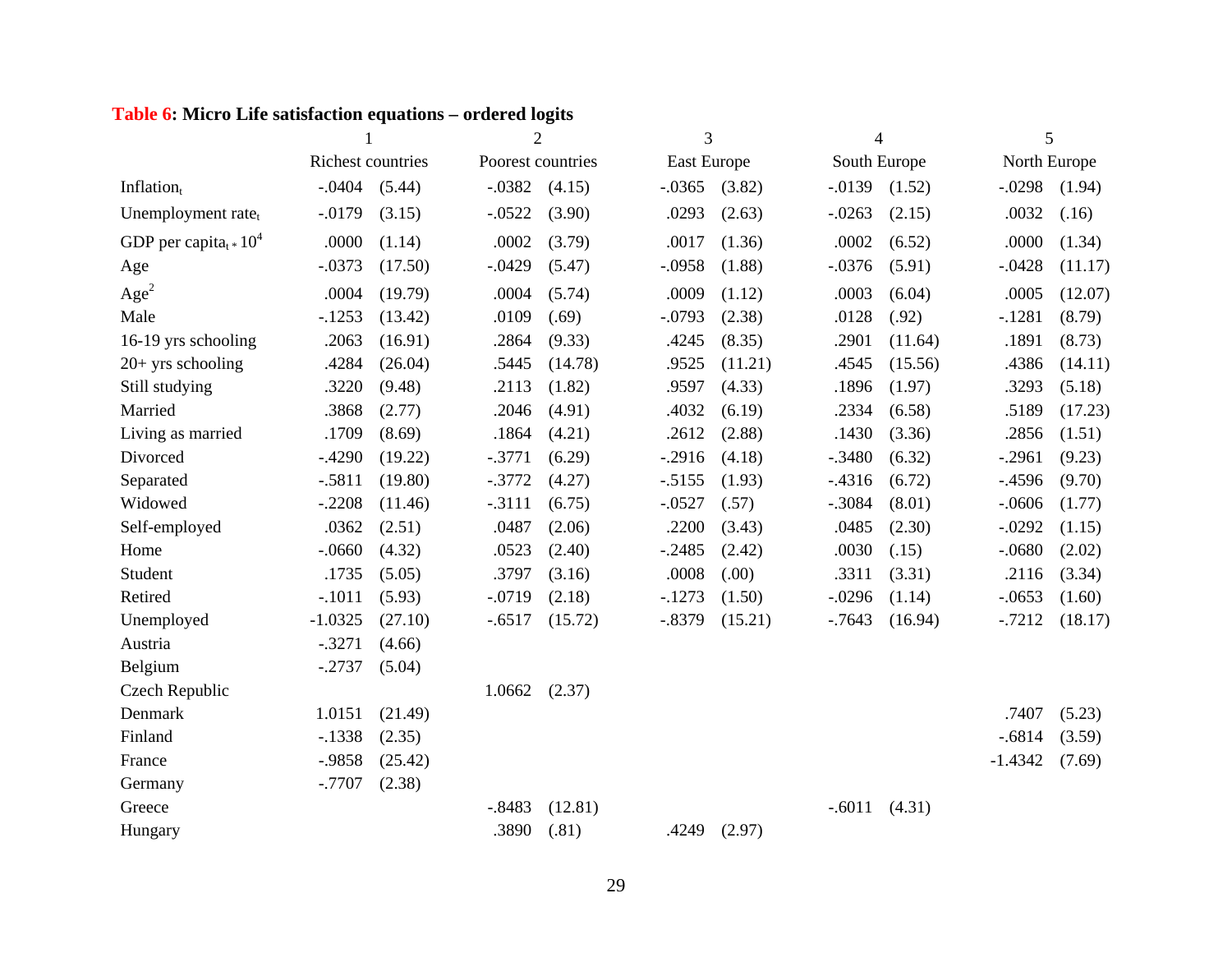| Ireland            | .1596            | (3.30)  |           |        |         |        |                  |         |           |                   |
|--------------------|------------------|---------|-----------|--------|---------|--------|------------------|---------|-----------|-------------------|
| Italy              | $-.9807$         | (17.50) |           |        |         |        | $-1.1275$ (4.23) |         |           |                   |
| Luxembourg         | .0804            | (1.10)  |           |        |         |        |                  |         |           |                   |
| <b>Netherlands</b> | $.3458$ $(1.38)$ |         |           |        |         |        |                  |         |           |                   |
| Norway             | .2510            | (2.79)  |           |        |         |        |                  |         | .0811     | (.78)             |
| Poland             |                  |         | 1.5138    | (3.37) | 1.7075  | (6.59) |                  |         |           |                   |
| Portugal           |                  |         | $-.5013$  | (2.32) |         |        |                  |         |           |                   |
| Slovakia           |                  |         | 1.1988    | (2.52) | 2.1899  | (6.62) |                  |         |           |                   |
| Spain              |                  |         |           |        |         |        | .3005            | (2.18)  |           |                   |
| Sweden             | .2626            | (7.25)  |           |        |         |        |                  |         |           | $-.1184$ $(1.17)$ |
| $-cut1/constant$   | $-4.8329$        |         | $-1.8894$ |        | 6.1833  |        | $-1.8246$        |         | $-5.1142$ |                   |
| $_{\text{cut2}}$   | $-3.0407$        |         | $-.1005$  |        | 8.1788  |        | $-.0655$         |         | $-3.3313$ |                   |
| $_{cut3}$          | $-1668$          |         | 2.6752    |        | 11.3359 |        | 2.7396           |         | $-.3752$  |                   |
| $\mathbf N$        | 597,246          |         | 143,157   |        | 15,392  |        |                  | 188,158 |           | 184,860           |
| Pseudo/ $R^2$      | 0.0729           |         | 0.0384    |        | 0.0618  |        | 0.0325           |         | 0.105     |                   |

Notes: excluded categories UK; employee, no children: left school before age 15; single. All equations include 20 year dummies. Standard errors are clustered by country and year. Excluded category in column 2 is Spain, column 4 is Portugal and column 5 is Luxembourg.

Source: Eurobarometer trend file (ICPSR# 4357). Eurobarometers #65.2 (2006); 64.2 (2005); 63.4 (2005); 62.0 (2004); 61.0 (2004); 60.1 (200 3).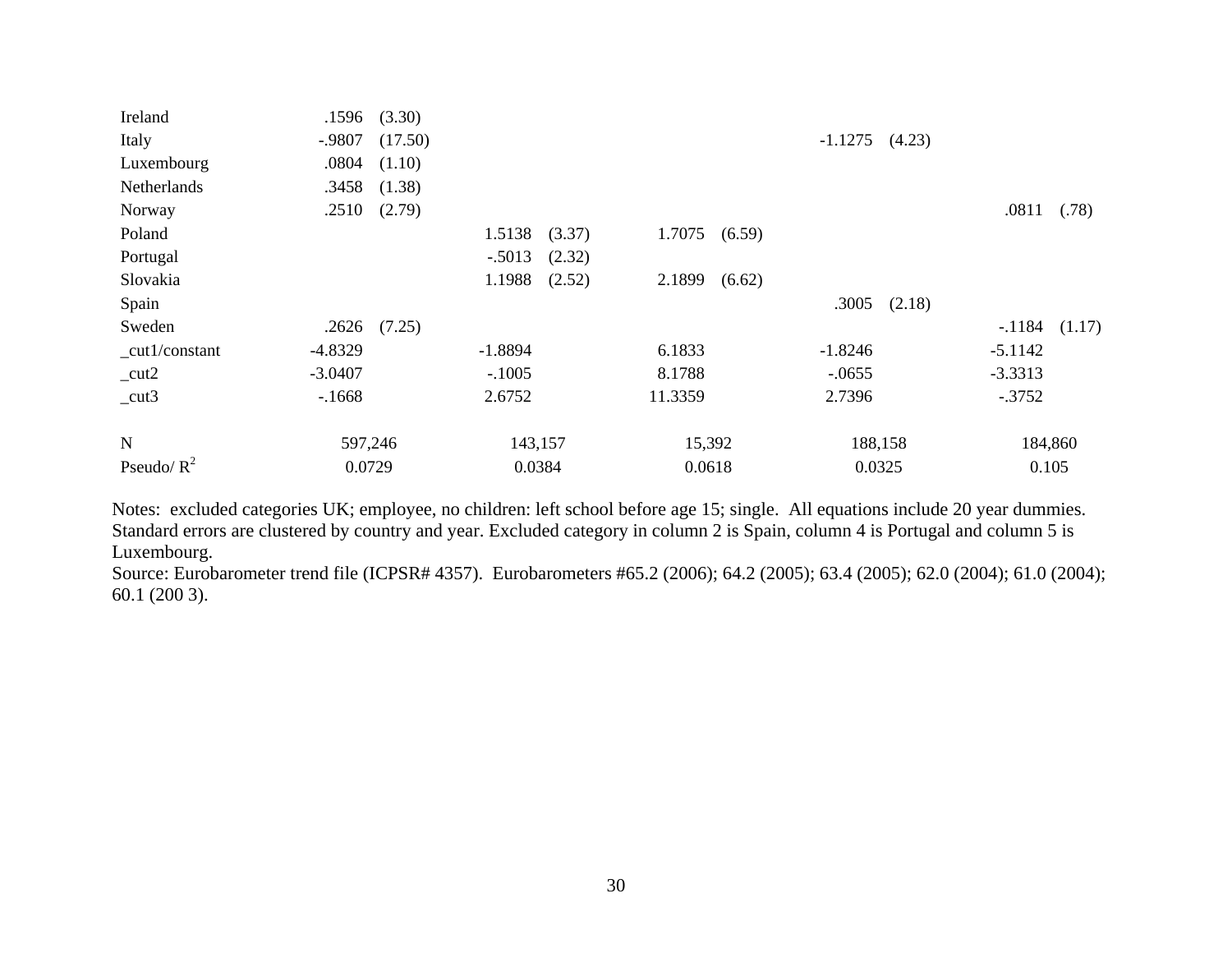|                       | Inflation | Unemployment | Unemployed  | Unemployment/       | $\mathbf N$ |
|-----------------------|-----------|--------------|-------------|---------------------|-------------|
|                       | rate      | rate         | coefficient | Inflation trade-off |             |
| All                   | $-0.0090$ | $-0.0110$    | $-0.3636$   | 1.62                | 743,397     |
| Di Tella countries    | $-0.0142$ | $-0.0199$    | $-0.3639$   | 1.66                | 743,397     |
| Di Tella < 1992       | $-0.0100$ | $-0.0136$    | $-0.3870$   | 1.74                | 335,184     |
| Wolfers countries     | $-0.0093$ | $-0.0097$    | $-0.3635$   | 1.43                | 743,397     |
| Poorer countries      | $-0.0178$ | $-0.0344$    | $-0.2515$   | 2.07                | 128,750     |
| Remaining countries   | $-0.0147$ | $-0.0081$    | $-0.3830$   | 0.81                | 614,647     |
| <b>UK</b>             | $-0.0105$ | $-0.0097$    | $-.3818$    | 1.29                | 614,617     |
| Males                 | $-0.0105$ | $-0.0121$    | $-0.4420$   | 1.58                | 356,788     |
| Females               | $-0.0078$ | $-0.0098$    | $-0.2851$   | 1.61                | 386,609     |
| $<16$ years schooling | $-0.0057$ | $-0.0137$    | $-0.3722$   | 3.05                | 256,851     |
| 16-19 years schooling | $-0.0097$ | $-0.0116$    | $-0.3715$   | 1.58                | 267,769     |
| $20+$ years schooling | $-0.0111$ | $-0.0069$    | $-0.3296$   | 0.91                | 150,486     |
| Still studying        | $-0.0109$ | $-0.0051$    | $-0.0051$   | 0.47                | 68,291      |
| Age 15-24             | $-0.0117$ | $-0.0077$    | $-0.3417$   | 0.95                | 135,501     |
| Age 25-34             | $-0.0119$ | $-0.0103$    | $-0.3568$   | 1.17                | 140,429     |
| Age 35-44             | $-0.0108$ | $-0.0146$    | $-0.4179$   | 1.73                | 130,589     |
| Age 45-54             | $-0.0082$ | $-0.0132$    | $-0.4366$   | 2.14                | 112,901     |
| Age 55-64             | $-0.0093$ | $-0.0129$    | $-0.3447$   | 1.75                | 100,818     |
| Age $65+$             | $-0.0041$ | $-0.0078$    | $-0.1081$   | 2.17                | 118,610     |
| Born before 1950      | $-0.0064$ | $-0.0133$    | $-0.3723$   | 2.68                | 354,599     |
| Born in or after 1950 | $-0.0090$ | $-0.0107$    | $-0.3653$   | 1.59                | 388,798     |
| Born 1950-69          | $-0.0077$ | $-0.0122$    | $-0.4023$   | 2.09                | 262,586     |
| Born 1970+            | $-0.0056$ | $-0.0124$    | $-0.2958$   | 2.76                | 126,212     |

|       | Table 7: Coefficients of inflation and unemployment in micro life satisfaction equations |
|-------|------------------------------------------------------------------------------------------|
| (OLS) |                                                                                          |

Notes: all coefficients are statistically different from zero at the 5% level. Each row is obtained from a separate regression with age and its square, gender, three schooling variables, 5 marital status dummies, 29 year dummies and nineteen country dummies for Austria; Belgium; Czech Republic; Denmark; Finland; France; Germany; Greece; Hungary; Ireland; Italy; Luxembourg; Netherlands; Norway; Poland; Portugal; Slovakia; Spain; Sweden with the UK the excluded category. For calculation of unemployment/inflation trade-off see text. 'Di Tella countries' are Belgium; France; Denmark; Greece; Germany; Ireland; Italy; Luxembourg; Netherlands; Portugal; Spain and the UK from 1975-1991. 'Wolfers countries' add Austria, Norway, Finland and Sweden. Poorer countries are Greece, Portugal and Spain.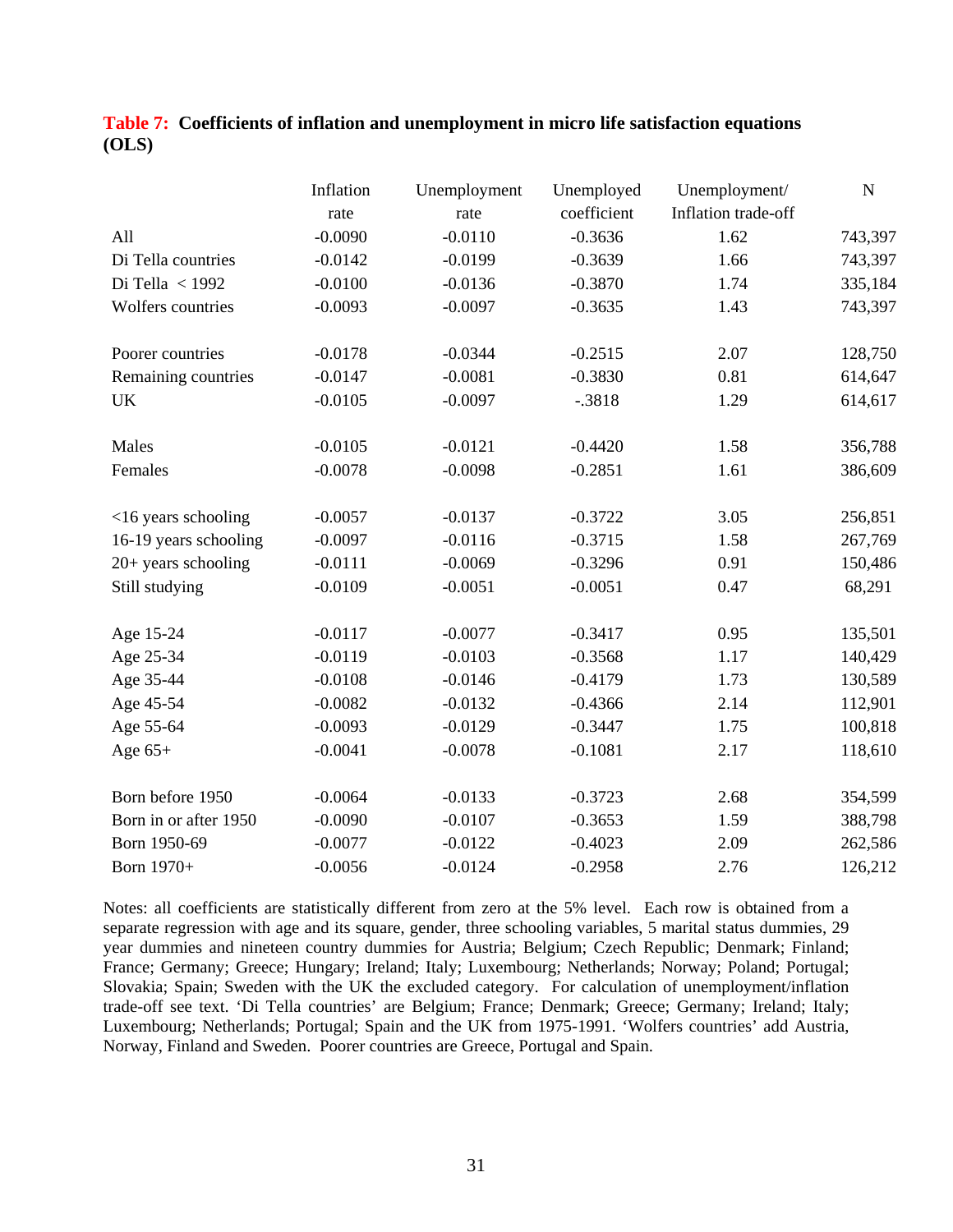### **Table 8: Inflation experiences**

|                                | $\mathbf{1}$ |         | $\overline{2}$ |         | 3         |         |  |
|--------------------------------|--------------|---------|----------------|---------|-----------|---------|--|
| Inflation <sub>t</sub>         | $-.0094$     | (5.16)  | $-.0095$       | (5.18)  | $-.0096$  | (5.25)  |  |
| Unemployment rate <sub>t</sub> | $-.0114$     | (5.82)  | $-.0115$       | (5.88)  | $-.0119$  | (6.05)  |  |
| Average inflation experience   |              |         | $-.0010$       | (1.02)  |           |         |  |
| Highest inflation experience   |              |         |                |         | $-.0001$  | (3.44)  |  |
| Age                            | $-.0133$     | (16.42) | $-.0133$       | (16.38) | $-0.0134$ | (16.74) |  |
| Age <sup>2</sup>               | .0001        | (18.68) | .0001          | (18.58) | .0001     | (19.11) |  |
| Male                           | $-.0327$     | (10.48) | $-.0328$       | (10.43) | $-.0329$  | (10.51) |  |
| 16-19 yrs schooling            | .0873        | (17.72) | .0873          | (17.73) | .0871     | (17.80) |  |
| $20+$ yrs schooling            | .1664        | (26.12) | .1665          | (26.13) | .1664     | (26.23) |  |
| Still studying                 | .1178        | (7.88)  | .1174          | (7.84)  | .1174     | (7.82)  |  |
| Married                        | .1186        | (19.86) | .1185          | (19.84) | .1189     | (19.92) |  |
| Living as married              | .0481        | (7.38)  | .0483          | (7.38)  | .0496     | (7.61)  |  |
| Divorced                       | $-.1621$     | (20.04) | $-.1623$       | (20.05) | $-1622$   | (20.05) |  |
| Separated                      | $-.2065$     | (19.13) | $-.2065$       | (19.12) | $-.2061$  | (19.12) |  |
| Widowed                        | $-.0866$     | (13.17) | $-.0864$       | (13.09) | $-.0852$  | (12.95) |  |
| Self-employed                  | .0057        | (1.22)  | .0057          | (1.20)  | .0056     | (1.19)  |  |
| Home                           | $-.0243$     | (4.80)  | $-.0244$       | (4.80)  | $-.0244$  | (4.81)  |  |
| Student                        | .0710        | (4.90)  | .0713          | (4.92)  | .0715     | (4.93)  |  |
| Retired                        | $-.0395$     | (6.88)  | $-.0394$       | (6.84)  | $-.0395$  | (6.89)  |  |
| Unemployed                     | $-.3657$     | (29.77) | $-.3658$       | (29.74) | $-.3660$  | (29.71) |  |
| Austria                        | $-.0956$     | (4.17)  | $-.0969$       | (3.45)  | $-.0904$  | (3.96)  |  |
| Belgium                        | $-.0807$     | (0.23)  | $-.0955$       | (4.17)  | $-.0807$  | (4.39)  |  |
| Denmark                        | .3220        | (21.96) | .3212          | (21.82) | .3206     | (21.78) |  |
| Finland                        | $-.0001$     | (0.00)  | .0014          | (0.07)  | .0032     | (0.16)  |  |
| France                         | $-.3271$     | (23.35) | $-.3254$       | (23.29) | $-.3254$  | (22.99) |  |
| Germany                        | $-.2286$     | (19.35) | $-.2297$       | (19.18) | $-.2229$  | (18.85) |  |
| Greece                         | $-0.4596$    | (20.71) | $-4512$        | (18.89) | $-0.4485$ | (20.32) |  |
| Ireland                        | .0524        | (3.50)  | .0540          | (3.61)  | .0549     | (3.68)  |  |
| Italy                          | .3434        | (17.47) | .3374          | (15.85) | .3306     | (16.34) |  |
| Netherlands                    | .1199        | (10.55) | .1179          | (10.12) | .1181     | (10.33) |  |
| Norway                         | .1072        | (3.47)  | .1064          | (3.44)  | .1057     | (3.42)  |  |
| Portugal                       | $-.4979$     | (21.41) | $-.4939$       | (21.13) | $-0.4973$ | (21.47) |  |
| Spain                          | $-1240$      | (7.41)  | $-.1206$       | (7.10)  | $-.1200$  | (7.14)  |  |
| Sweden                         | .1057        | (8.12)  | .1054          | (8.07)  | .1054     | (8.04)  |  |
| Constant                       | 3.5198       |         | 3.5262         |         | 3.5264    |         |  |
| ${\bf N}$                      | 703,172      |         | 703,172        |         | 703,172   |         |  |
| $R^2$                          | 0.1549       |         |                | 0.1549  | 0.1550    |         |  |

Notes: excluded categories UK, employee, no children: left school before age 15; single. All equations include 20 year dummies. Standard errors are clustered by country and year. Average inflation experience refers to the average annual inflation rate experienced by an individual over their life to the survey date. Highest inflation experienced refers to the highest annual inflation rate experienced by an individual over their life to the survey date.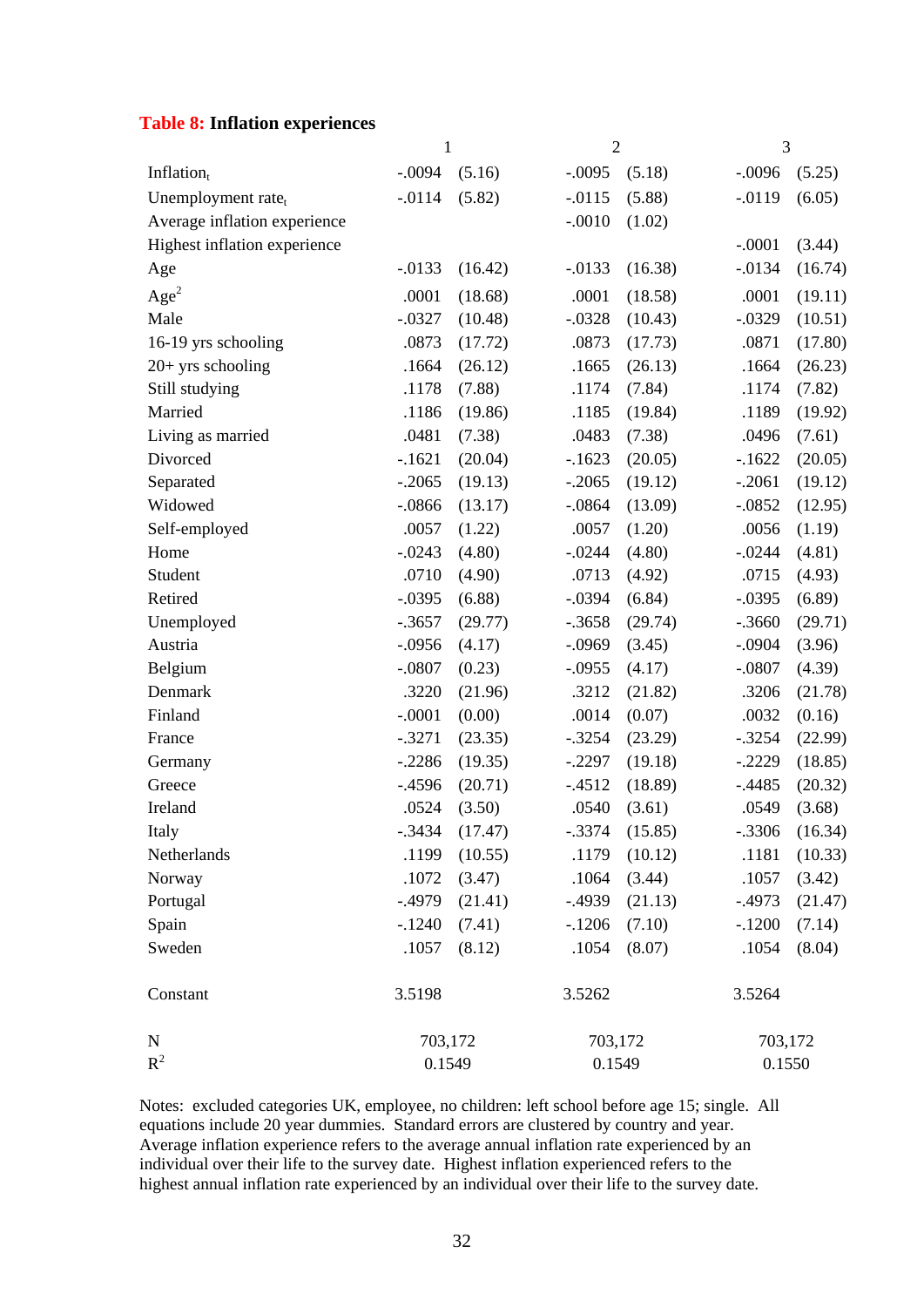

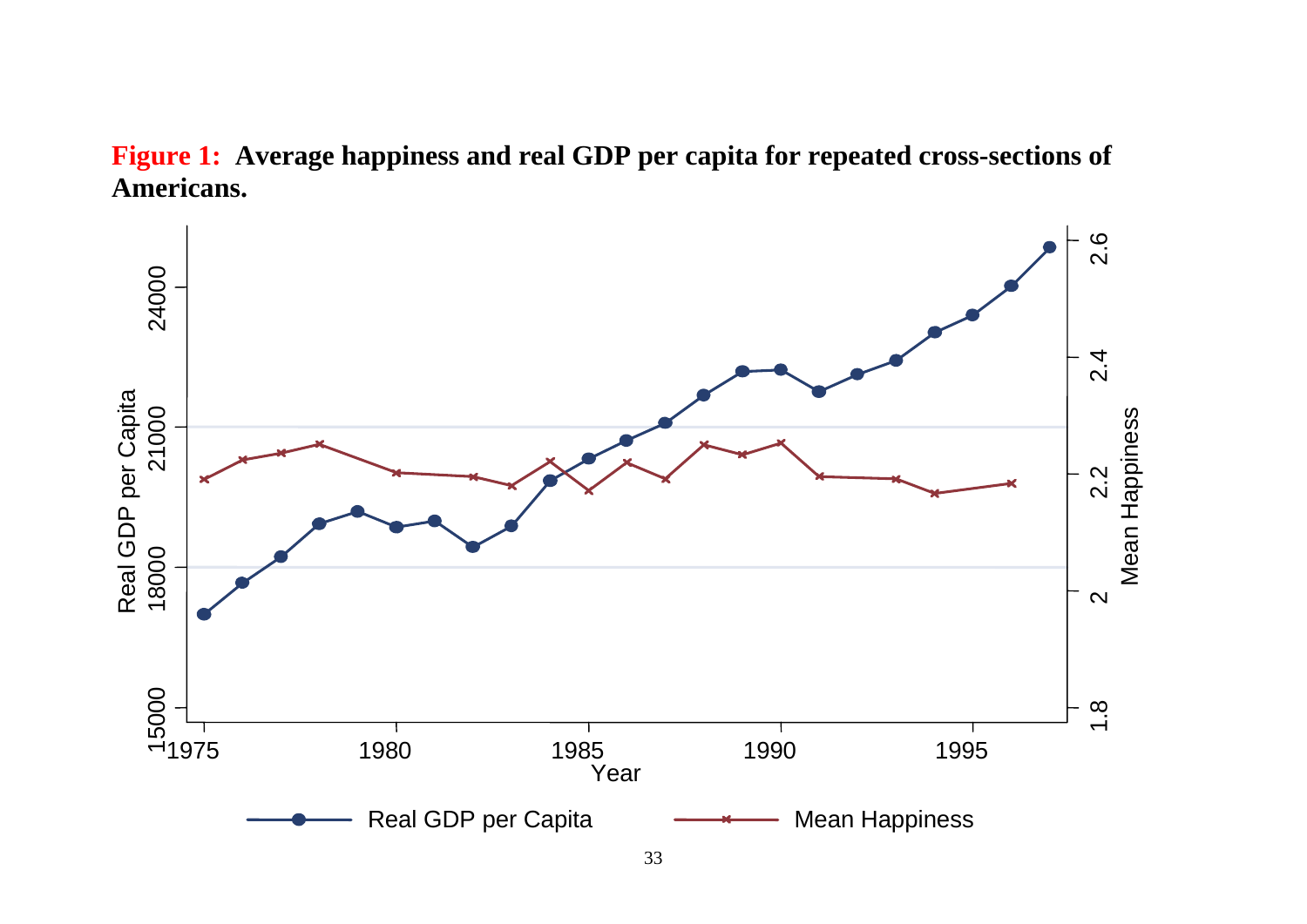**Figure 2a: Mean life satisfaction scores, 1973-2006** 

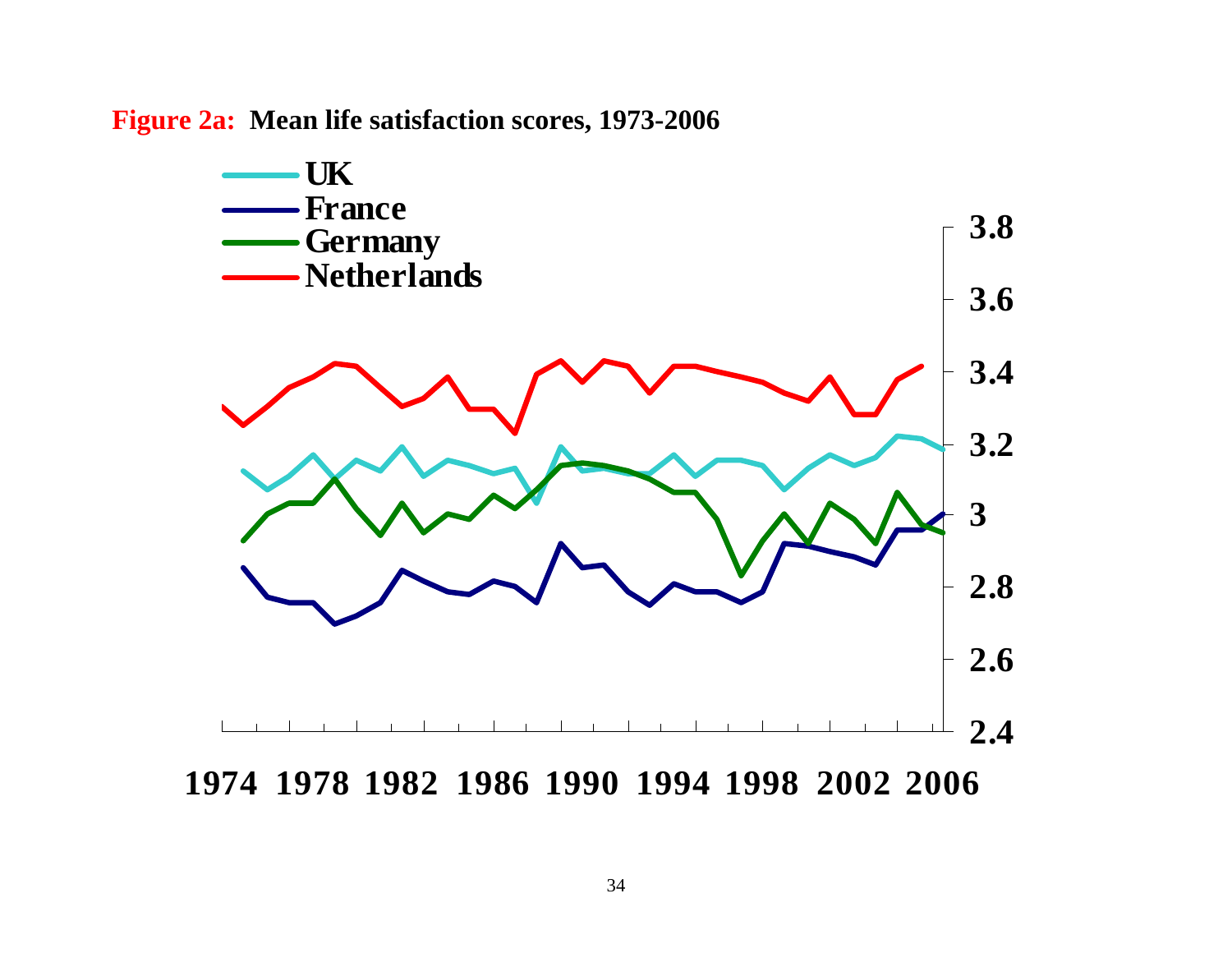**Figure 2b: Mean life satisfaction scores, 1973-2006)** 

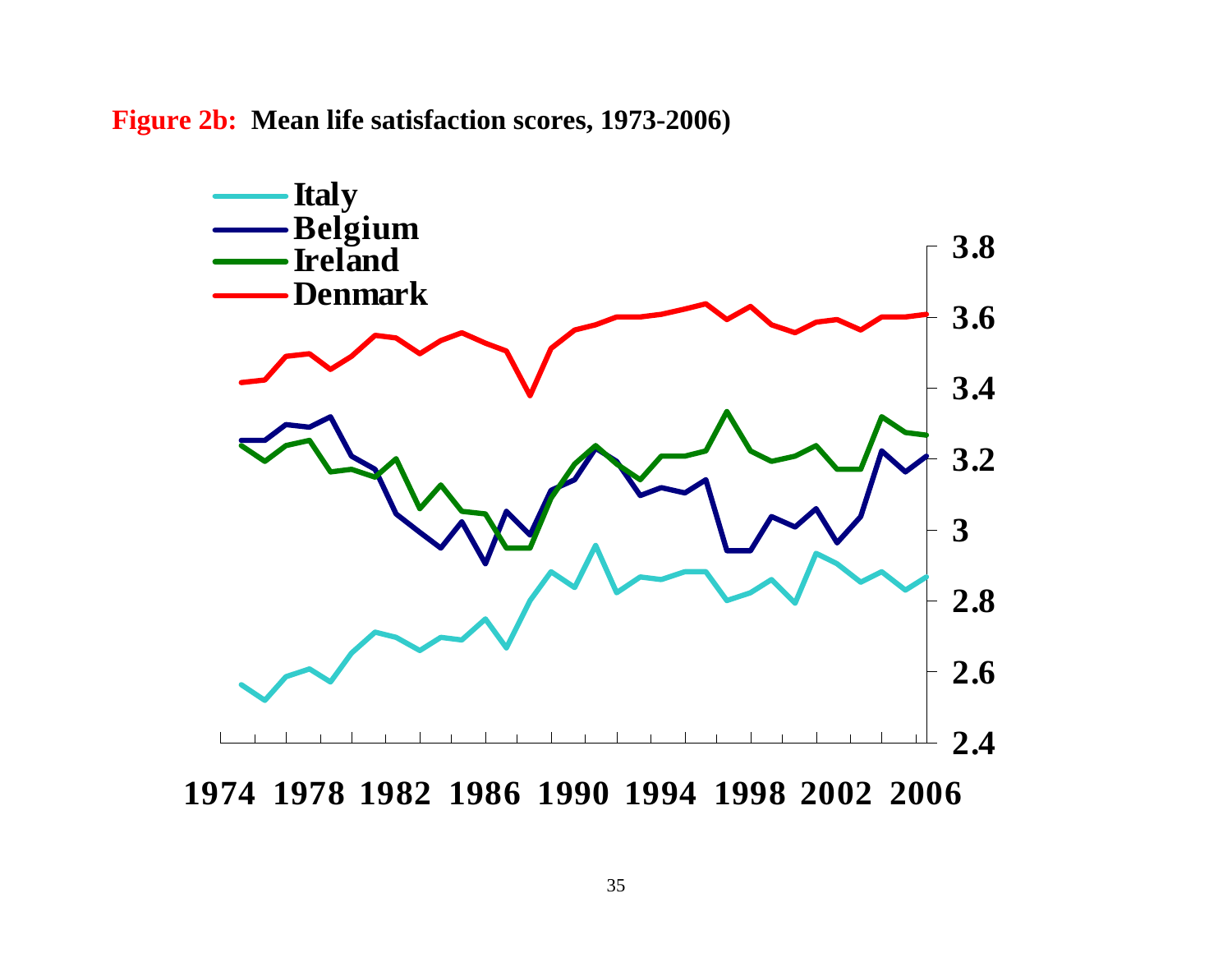# **Figure 3: Life satisfaction and the unemployment rate (2003)**

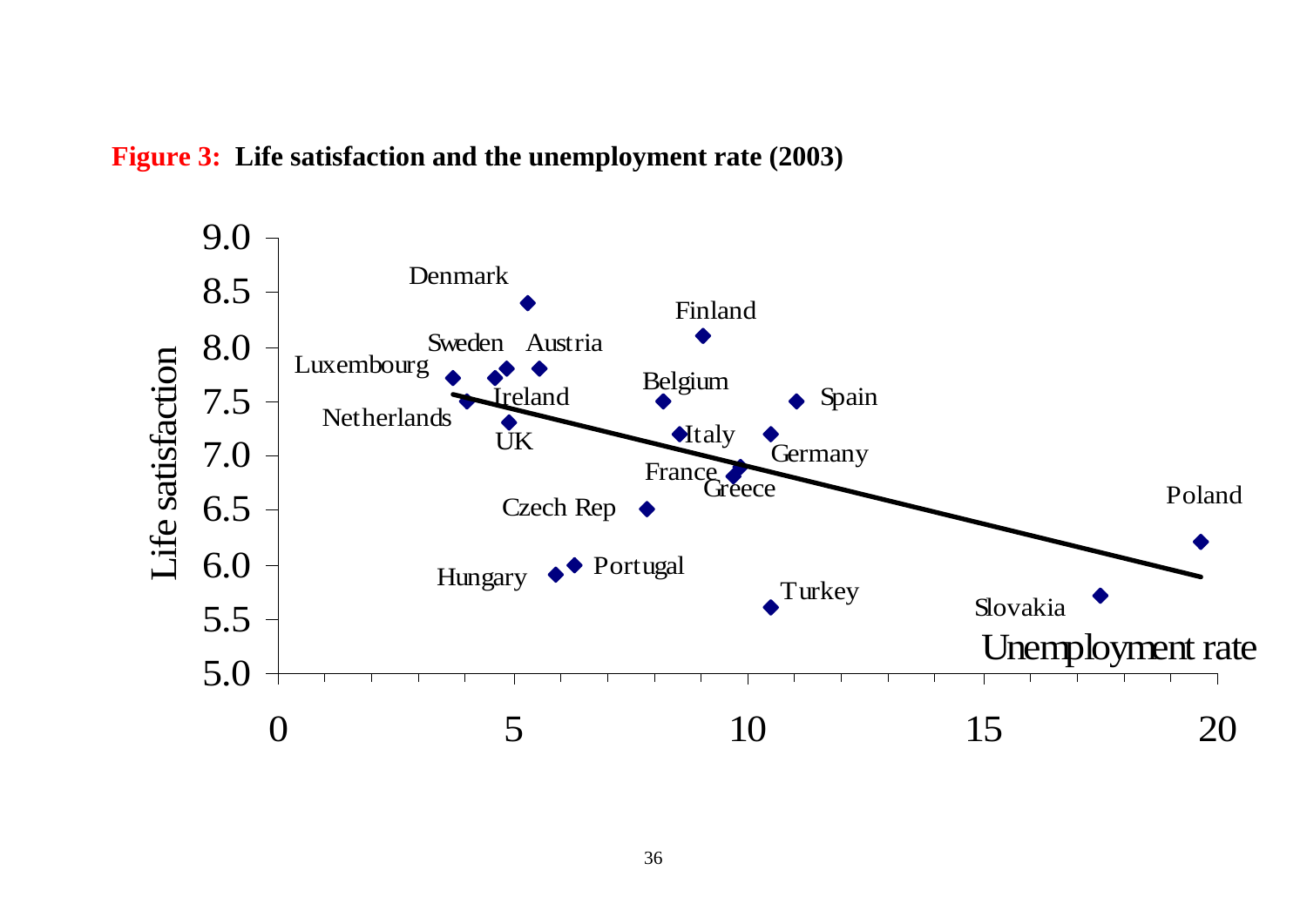# **Figure 4: Life satisfaction and inflation (HICP, 2003)**

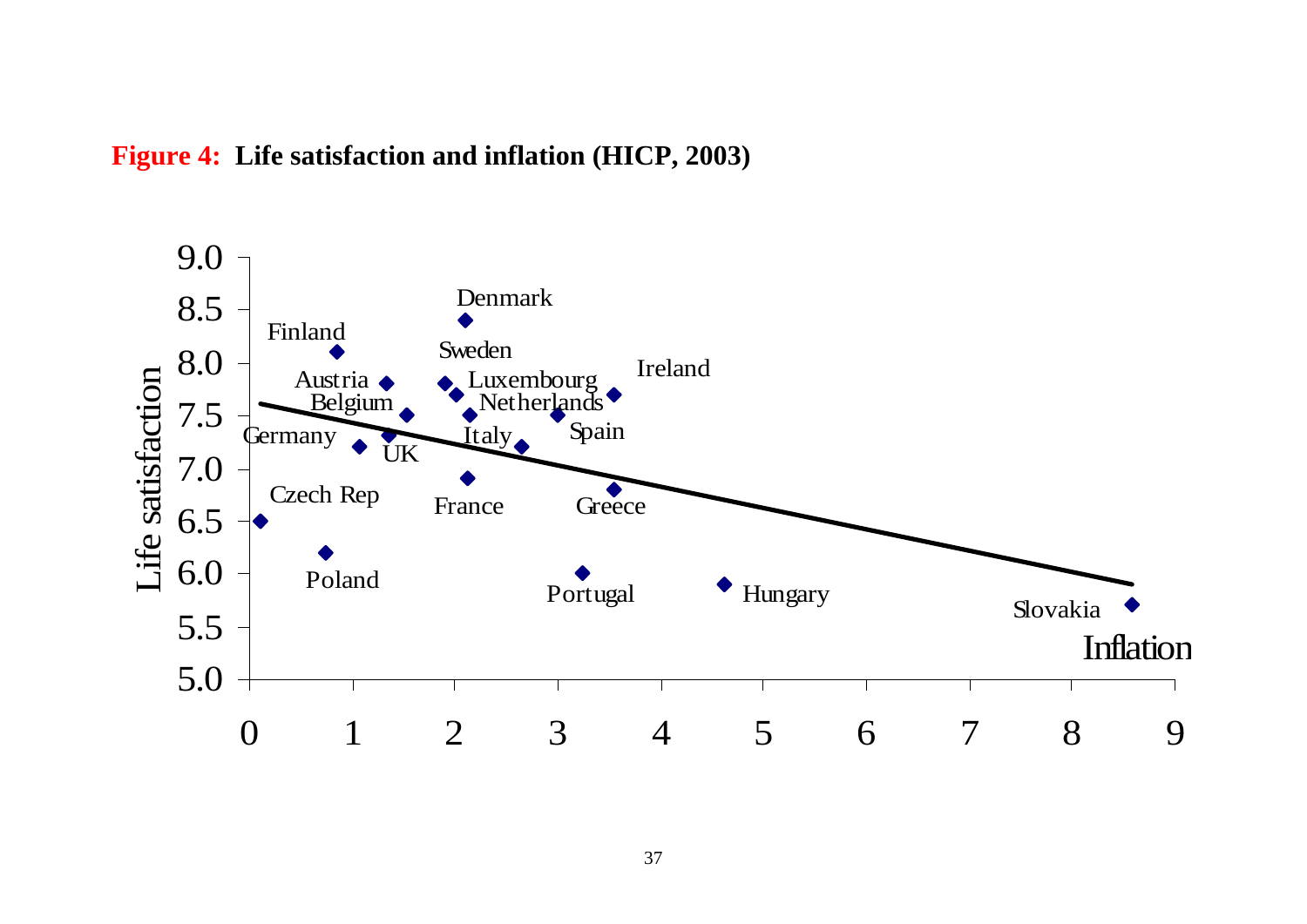

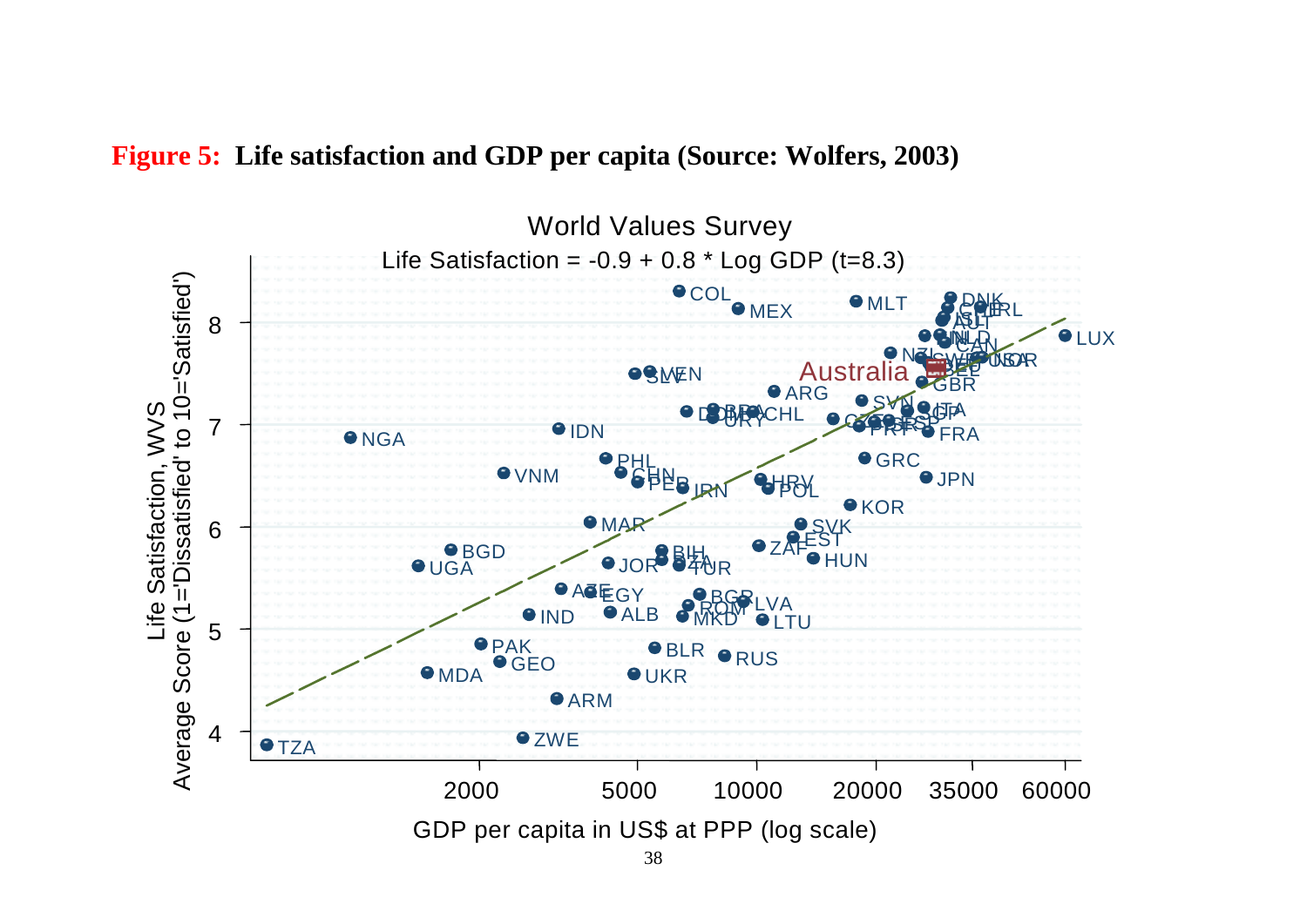# **Figure 6: 1995/2000 World Values Survey results (Source: Wolfers, 2003)**